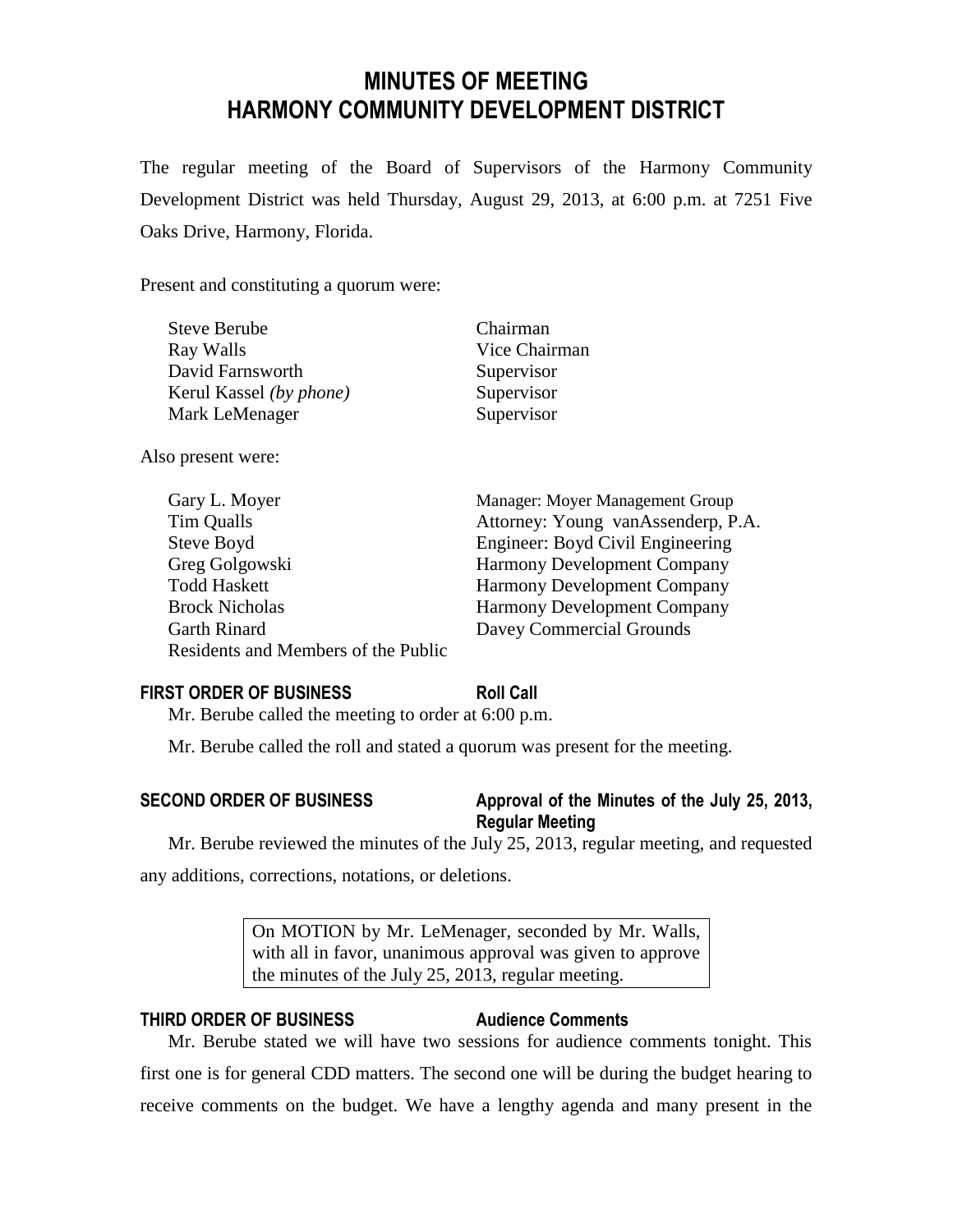audience. We will try to give you a little leeway, but I will ask for a three-minute limitation.

Ms. Carole Greenwald stated a year ago, we were looking into an error that Severn Trent made with regard to the assessments. I am wondering how that was resolved. This was where they failed to pass on the assessments to properties in 2005.

Mr. Berube stated that was resolved with no negative consequence to any home owners. We incurred some legal fees regarding that issue, and there was a certain amount of funds that should have been deposited into CDD accounts, which was not done due to that mistake. Severn Trent has been discounting our monthly management services invoices by a pre-determined and agreed-upon amount. There were also a couple other errors that have been made since that time, which turned up as a result of an audit. All those are being resolved through November 2013 through reductions in the monthly invoices. The CDD has not lost any money.

Ms. Greenwald stated thank you; that was my concern.

Mr. Berube stated there were no negative effects to home owners. There was a lot of discussion at that time in thinking there were going to be lawsuits by going back to residents. None of that happened. Severn Trent stepped up and took care of it.

## **FOURTH ORDER OF BUSINESS Public Hearing to Adopt the Budget for Fiscal Year 2014**

#### **A. Proposed Budget for Fiscal Year 2014**

On MOTION by Mr. Walls, seconded by Mr. LeMenager, with all in favor, unanimous approval was given to open the public hearing for the adoption of the budget for fiscal year 2014.

Mr. Moyer stated in May, management authored a budget and presented it to the Board, at which time, the District adopted a Resolution that approved the budget and set today as our public hearing. As we worked through the budget and during subsequent meetings, there were adjustments made to the budget that increased the amount of the non-ad valorem assessments that we are asking our residents to pay by just over 2% in total. It is 5.65% on the general fund and 0.10% on the debt service fund. That increase required us to notice all of our residents by letter of our intent to raise the assessment. That letter was timely prepared and sent to the residents and property owners, advising them of this meeting tonight and their opportunity to come before the Board and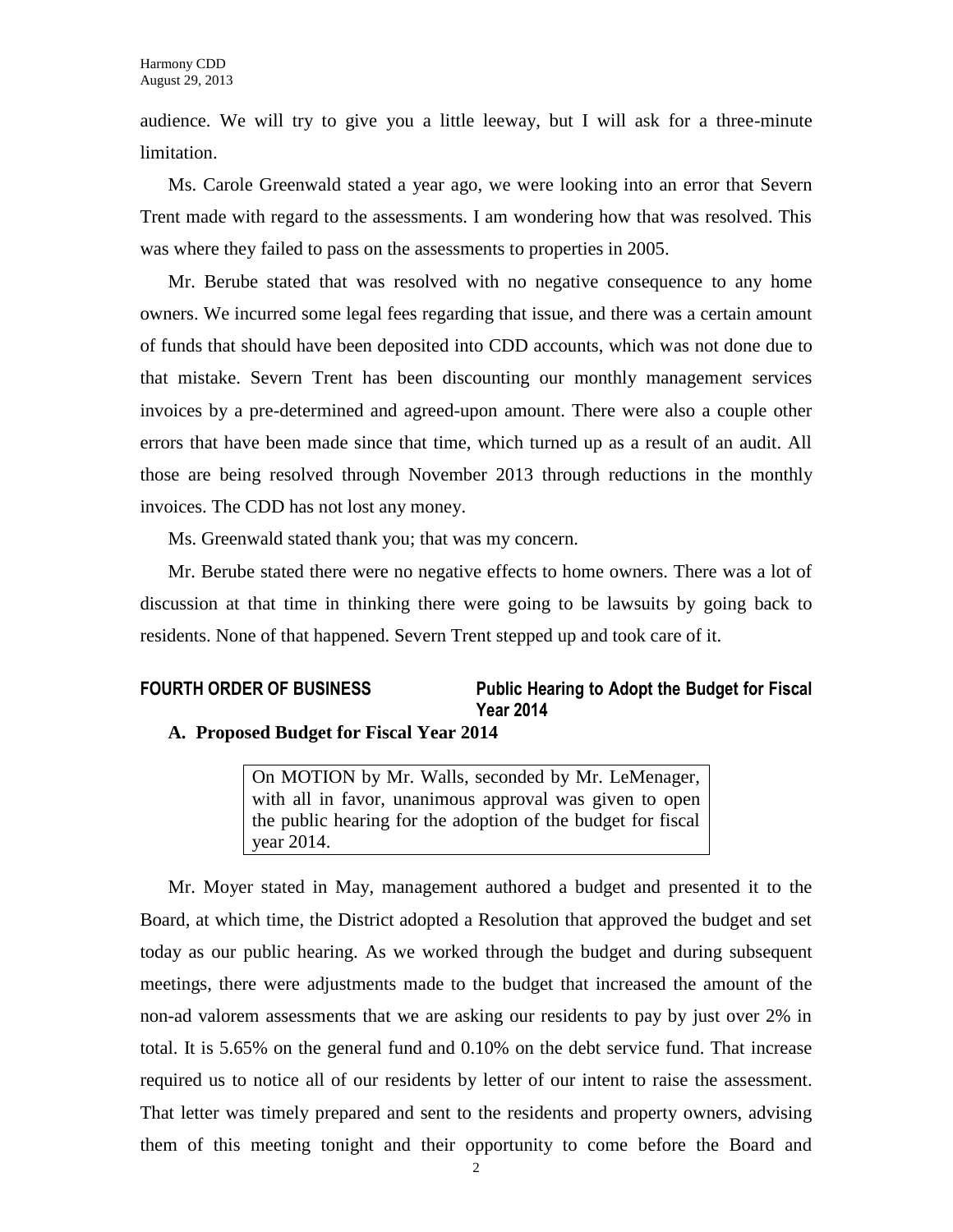participate in the public hearing. There are several reasons for the increase in maintenance assessments. One, as the District grows, we are hiring additional field personnel to perform additional services that we are asking of them. Two, there are additional operations and maintenance costs that the District incurs as the District and the community grow, which have been factored into this proposed budget. The Board spent a great deal of time going through this budget, line item by line item, to determine whether there were opportunities for savings, or whether it needed to be adjusted up or down. Every line item was reviewed as we discussed this budget. The Board took that very seriously, but at the end of the day, we recognized that, given the increase in the workload of the District, it was necessary for us to take the step to increase the assessments.

Mr. Berube stated I believe our general consensus as to the need for additional funds, or additional assessments, as the case may be, was largely driven by the need to maintain the community as it ages. I think we all agree with that. There is a vast infrastructure here of things that need to be maintained. For instance, the CDD is responsible for all the alleys, the ponds, the street trees, subsurface drainage, the irrigation system, street lights and so on. It is like running a small town, which in effect is what it is. This community has been here for 11 years, since it was established about 2002. As it ages, like anything else, there are additional monies and time that need to be spent to keep it up the way it needs to be maintained. That is the major driving factor. We have expanded the CDD field staff. A couple years ago, there was only one staff member, and now there are three. We have more residents here who are demanding boats and various other facilities to be maintained. It is also less expensive to have personnel on staff rather than to call in outside suppliers or outside vendors every time we need something fixed. For example, last night I was out for a walk and I noticed several things: mulching of some trees, tree trimming, and several broken sprinkler heads. I sent a letter to Mr. Haskett today for our staff members to address. By today, those issues were taken care of. In the past, we would have had to get someone to trim the trees, bring in an outside supplier to repair the sprinklers, and so forth. There is a cost in doing that for salaries, but the reality is, as time goes along, it appears that we can do it cheaper in-house because we are not paying a contractor mark-up. That is where we are going, and there are a number of other things that increase every year. Nothing decreases. That is how we arrived at the budget. At a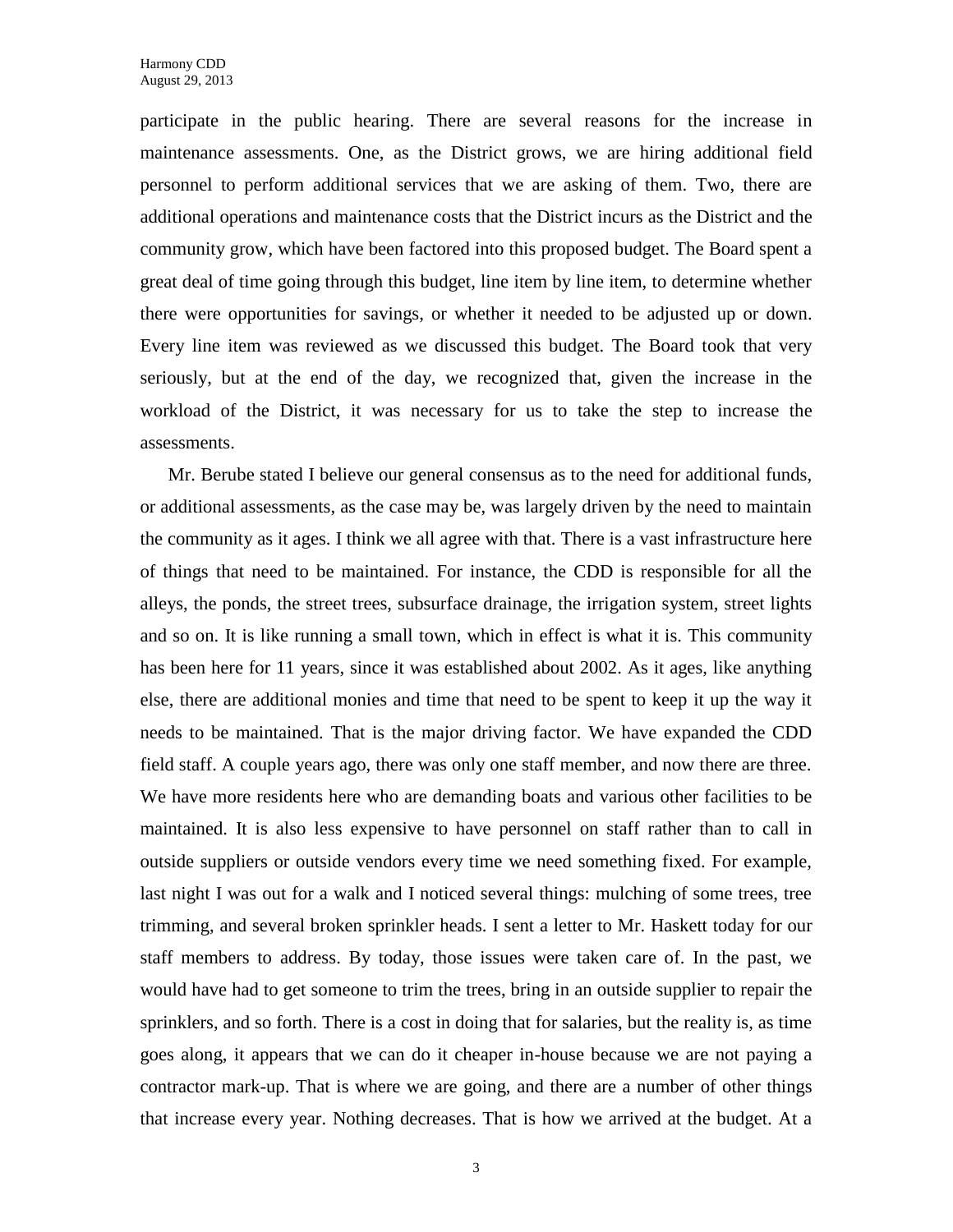publicly announced budget workshop in June, which no one attended, we reviewed the budget by line item for about two-and-a-quarter hours. We made some decisions, and we have arrived where we are.

Mr. Qualls stated I want to make a technical point for the record. The letter that was sent to the property owners is not a technical, legal requirement. That only has to be sent if the boundary is changing or if the proposed increase exceeds a maximum, which it certainly does not. The Board decided, in an overabundance of caution, to provide this notice, pursuant to its philosophy of providing more notice even when it is not required. That is why the letter was sent out. I want to make sure that is clear in the record.

Mr. Berube stated the letter includes a lot of legalese since it was drafted by the attorneys.

Mr. Moyer stated at this point, it would be appropriate to receive public comment on this budget. After everyone from the public has had an opportunity to speak, I will ask you to close the public hearing. Then the Board can discuss what you have heard from the public and make your decision.

Ms. Kassel stated I would request that anyone speaking from the public would step forward to make their comments.

Mr. Berube stated because this is a public hearing, I will ask anyone speaking to stand up and come to the middle so everyone can hear you, including Ms. Kassel, who is attending by phone.

Mr. James Bell stated I was at the budget workshop. The Chairman indicated no one was there, but I was present. There was no mention of an increase at that time. Mr. Moyer indicated that the increase was added in afterwards. Is that correct?

Mr. Moyer stated I do not think so.

Mr. Bell asked was that the original workshop?

Mr. Berube stated yes. There is a proposed budget that the management company prepares. They look at the current budget and we go back to the history for seven or eight years. We look at the spreadsheet that is generated and look at the trend line. We look at the current budget, and they provide a suggested increase or decrease, as the case may be in recent years. We work off of that. The initial suggested increase was 2.08% or somewhere around 2%.

4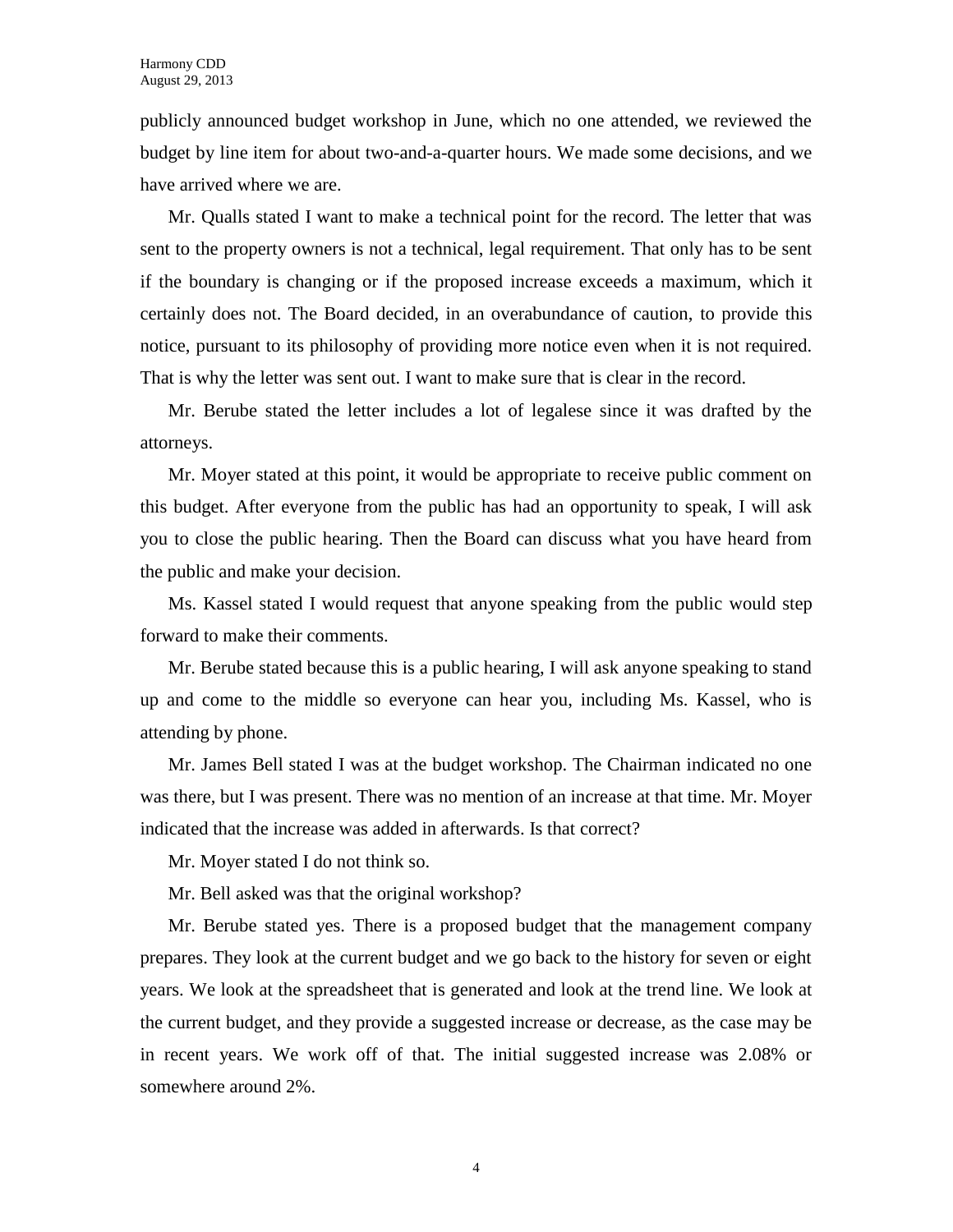Mr. Bell stated I was at the workshop and I do not remember the increase being discussed.

Mr. Berube stated we did not discuss a specific number at the time, but if you will remember, we went through the budget by each line item. At the end, once we reviewed all the line items and considered the additions and subtractions, our new number was about 3.16% if I remember correctly. We decided that would have been too much, so we backed out several line items and readjusted the total down to come closer to just over 2% in total. We did not discuss a specific number, but we discussed each of the line items specifically and then came to the final total.

Mr. Bell asked so the final increase was done later?

Mr. Berube stated no, we knew that night.

Mr. Bell stated I did not remember that.

Mr. George Schiro stated the reality of a CDD means that people who buy houses here enter into a partnership with real estate investors, often without realizing it, to pay off a giant debt for Harmony CDD infrastructure built more than 10 years ago. As silent partners, home buyers who settle in Harmony see no dividends—actual money—from this silent partnership, while the real estate investors make their profits from selling platted lots. I have some questions, so I will ask all of them at once so I can stay within the three minutes, and you can answer them at the end. Is it true that the investors must also pay CDD taxes on their unsold platted lots? When the platted lots are sold to home builders, the eventual home buyers take over paying the CDD taxes. This means that new people moving to Harmony result in zero new tax dollars going into CDD coffers. Is that correct? According to the June 27, 2013, workshop meeting minutes, whenever new platted lots are sold, new street lights must be installed and additional landscaping must be done. The cost is estimated at \$1,300 per year per platted lot. Paying for street lights is the single largest expense in Harmony, and landscaping is second. This means that the net result of new, empty platted lots being sold by investors is an increase in the overall cost burden on the CDD, without a corresponding increase in revenues. The result is higher taxes to residents. Is that correct? Thus, residents see higher taxes and no profits as lots are sold, while investors get lower taxes and all the profits as lots are sold. Since different lot owners already pay their taxes based on lot size, why can the taxes paid not also be based on homestead status, like County taxes are? That way, extra money accumulates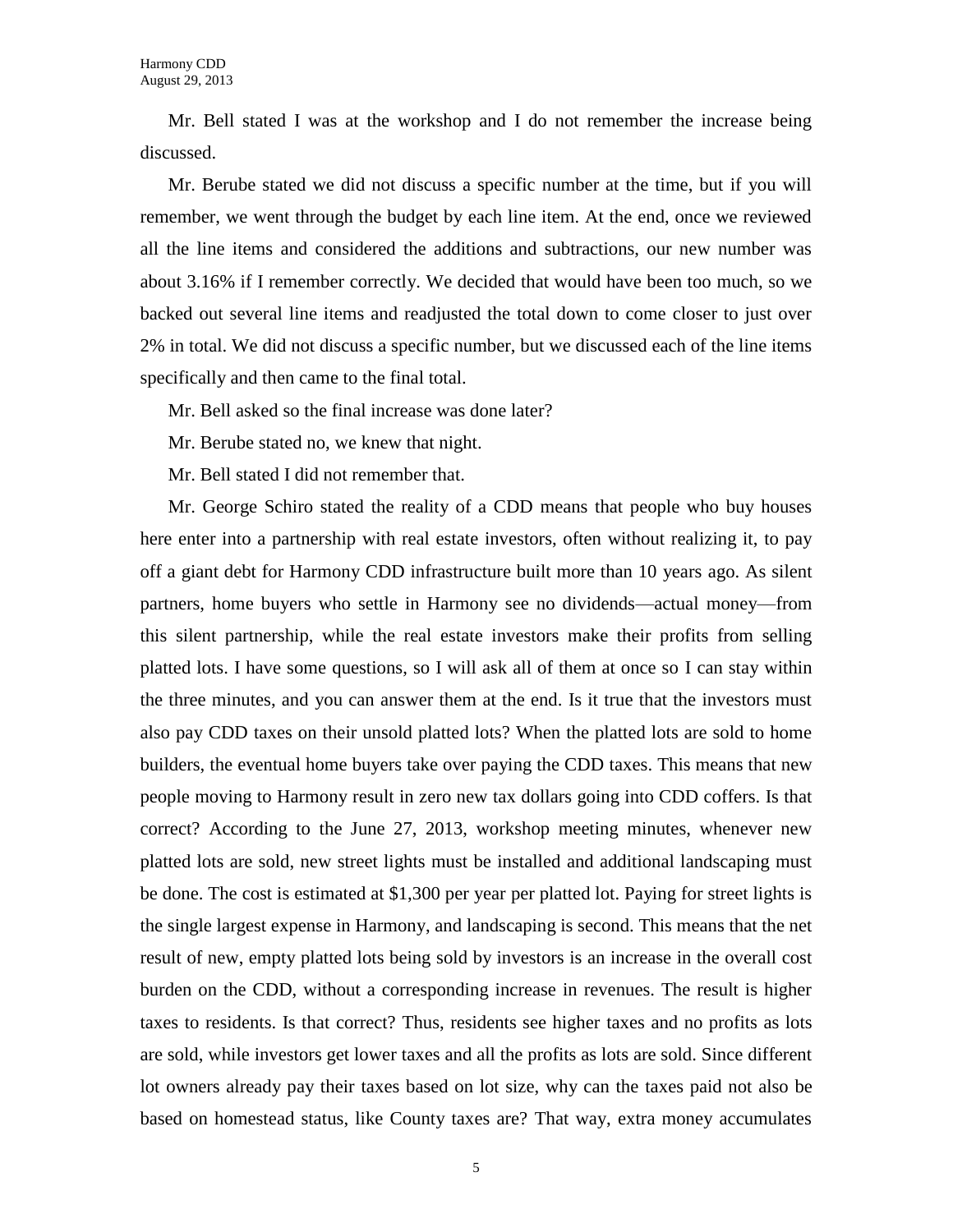from investors and can be used to add street lights and landscaping as needed. Does Mr. Berube really say we should raise our taxes 2% per year *ad infinitum*? Other Florida CDDs have dispensed with attorneys and CDD managers. As a matter of due diligence, does it not behoove the Harmony CDD Board to at least look into this possibility, especially since the taxpayers are funding these services to the tune of \$100,000+ per year? This is more than the proposed tax increase. That amount of money does not even include the additional \$205,000 budgeted for the CDD manager to pay himself and a few CDD employees. I was going to ask how many, and now I know there are three. It seems that we really only need a meeting minutes transcriptionist and an accountant, rather than a CDD manager and a Tallahassee attorney to reduce just the \$100,000. Has the CDD Board opened up bidding on local attorneys to serve as CDD attorney, since our current attorney flies or drives to meetings from Tallahassee since 2000? Has the CDD Board opened up bidding on alternatives to our CDD management company, the one that has been here since 2000? Other than Harmony pools, all other amenities are open to everyone, including residents of Holopaw and St. Cloud. Why are Harmony residents being asked to pay more taxes for amenities that Holopaw residents can use, yet pay no taxes for? Since Harmony residents are stuck in this strange situation of being the "few paying for the many," should not the CDD Board to everything it can to find more ways to lower rather than raise our taxes? Finally, what is the salary of each CDD employee? Would the Board care to respond to my questions?

Mr. Berube stated no, you exhausted your three minutes.

Mr. Schiro stated you have more time than I do to respond.

Mr. Berube stated I know, but I do not want to tie up all the other residents. I am watching the faces of the people in the audience, and they are scowling and smiling at you. I do not think anyone agrees with you, to tell you the truth. Neither do I.

Mr. Schiro asked no one wants to answer any of these questions?

Mr. Berube stated it appears not.

A Resident asked why can you not answer his questions?

Mr. Berube asked what question do you want answered? He asked about 10 of them.

Mr. Farnsworth asked did anyone capture what the questions were?

Mr. Moyer stated yes.

The Resident stated I think the questions directed to the Board should be answered.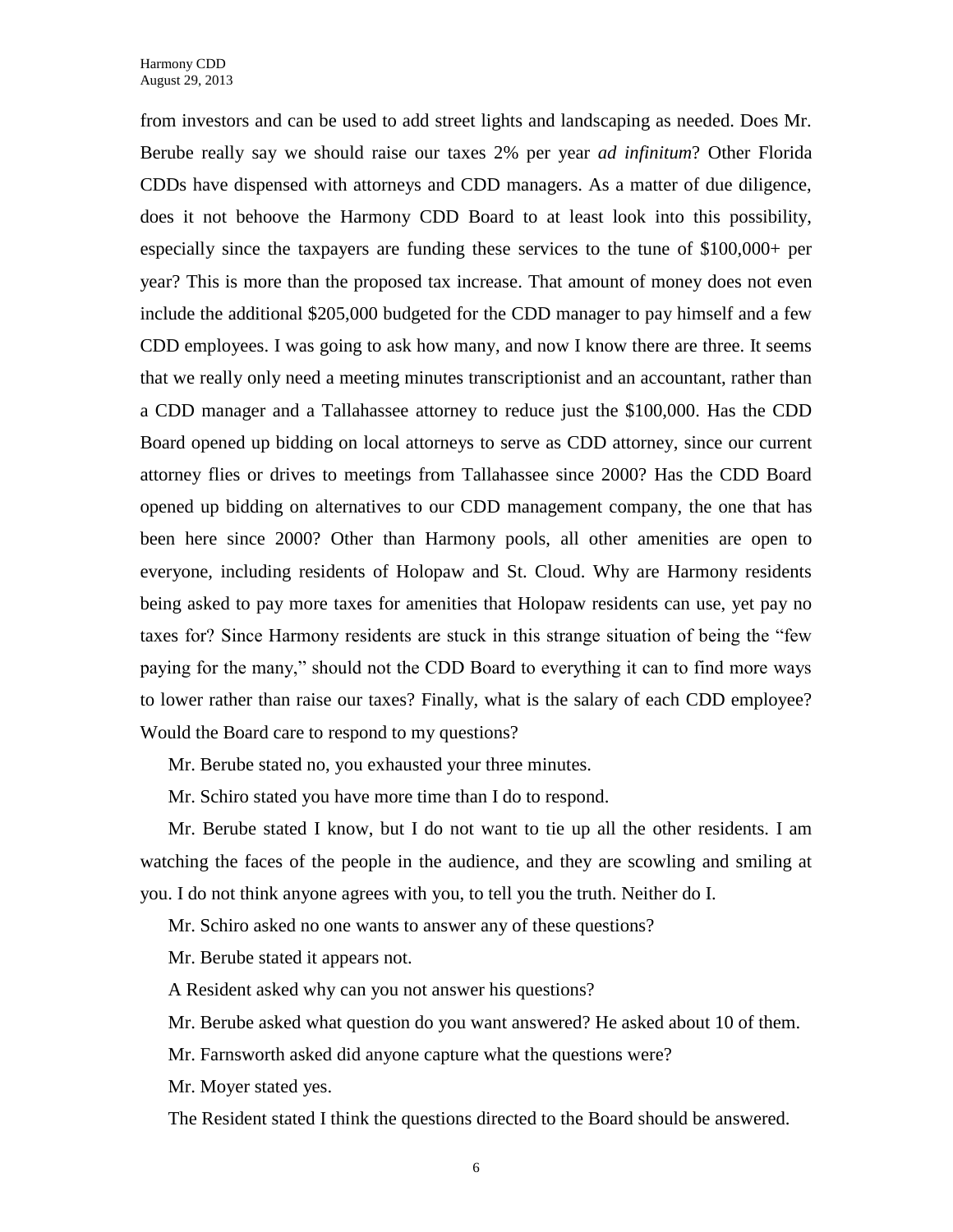Mr. Moyer stated the first question was, do the unsold lots—developer-owned lots pay the assessments. Yes, they do. Question two deals with higher taxes.

Mr. Schiro stated when the platted lots are sold to home builders, the eventual home buyers take over paying the CDD taxes. This means that new people moving to Harmony result in zero new tax dollars going into CDD coffers. Is that correct?

Mr. Moyer stated that is correct.

Mr. Schiro stated according to the June 27, 2013, workshop meeting minutes, whenever new platted lots are sold, new street lights must be installed and additional landscaping must be done. The cost is estimated at \$1,300 per year per platted lot. This means that the net result of new, empty platted lots being sold by investors is an increase in the overall cost burden on the CDD, without a corresponding increase in revenues. The result is higher taxes to residents. Is that correct?

Mr. LeMenager asked what is your question? Not your opinion.

Mr. Schiro asked is it correct, what I just asked?

Mr. LeMenager stated there was an opinion at the end. We are not interested in your opinion. We are interested in your question.

Mr. Schiro asked is there an overall increase in costs and tax burden to the CDD without a corresponding increase in revenues?

Mr. LeMenager stated technically, no.

Mr. Schiro asked what is it in reality?

Mr. LeMenager stated there is an increase in assessments. There are no taxes paid here.

Mr. Berube stated they are assessments.

Mr. Schiro stated whatever I am calling taxes, you are calling assessments.

Mr. Qualls stated that is what the Legislature calls them. We just try to follow what they do.

Mr. Schiro stated then there is a net increase in assessments. Our costs are increasing, but there is not a corresponding increase in revenue.

Mr. Berube stated the revenue is pretty fixed.

Mr. Schiro stated as lots are sold and new people move in, we do not get new money. We do not get any more money, but our costs increase because we have to add street lights.

7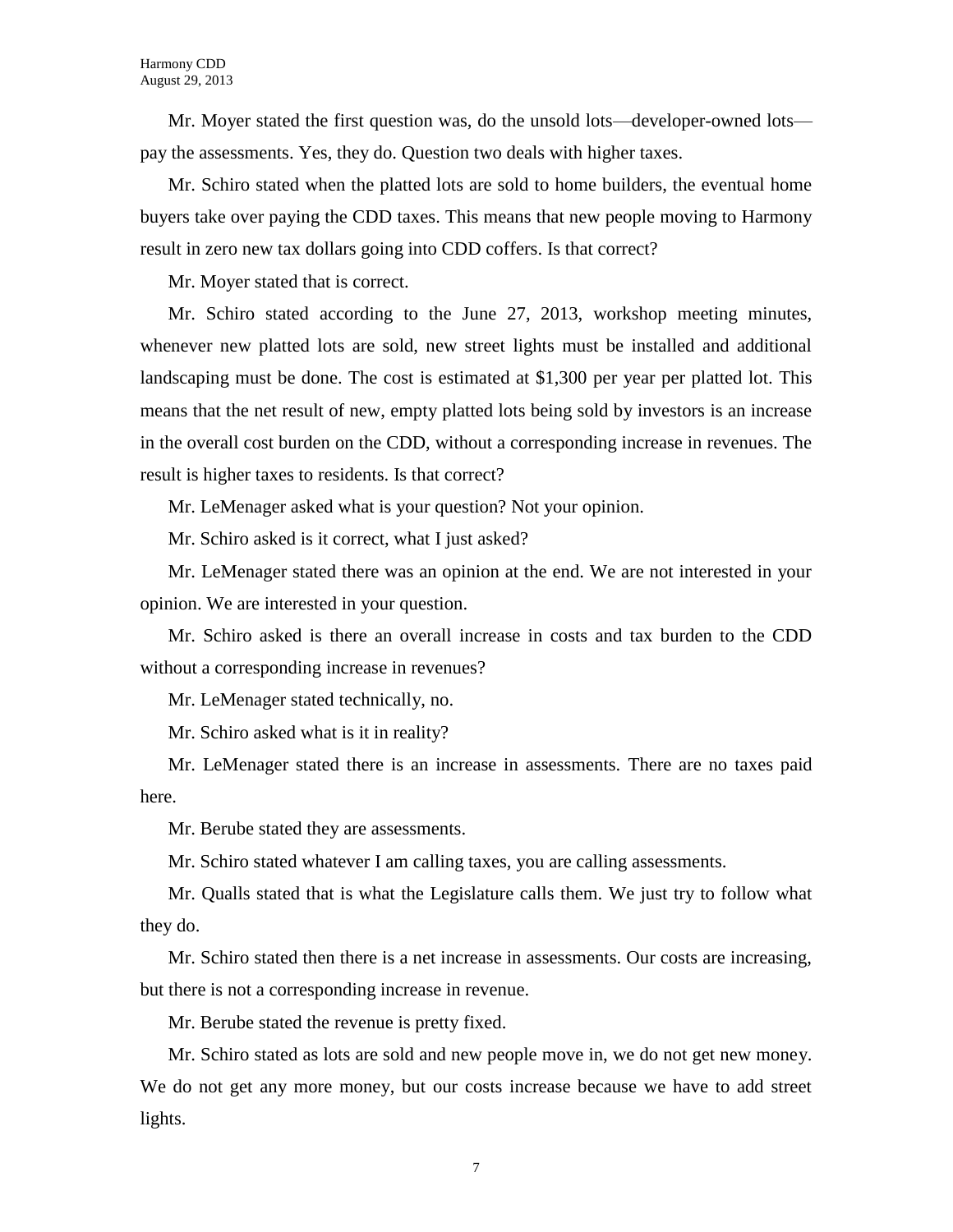Mr. Moyer stated that is correct.

Mr. Schiro stated since different lot owners already pay a different tax rate based on lot size, why can the taxes paid not also be based on homestead status, like County taxes are?

Mr. Qualls stated because of the Constitution.

Mr. Schiro asked can you cite where exactly it is in the Constitution?

Mr. Qualls stated I would be happy to get with you later since I do not have it memorized.

Mr. Schiro stated I have heard that before, and you did not get to me later last time.

Mr. Qualls stated the Homestead Exemption knocks value off of your property, and that, therefore, can reduce your ad valorem taxes. The Legislature has not granted a similar exemption toward assessments. The assessments are levied against the property. It does not matter who owns the property. The assessments are levied against the property.

Mr. Schiro stated we are not talking about who owns it. We are talking about a person who is living there. Is it possible to change the tax rates, or the taxes paid, or the assessments paid, based on whether or not someone is actually living in the house?

Mr. Qualls and Mr. Moyer stated no.

Mr. Berube stated no, it is a fixed formula.

Mr. Schiro asked you do not think it is worthy of further research?

Mr. Qualls stated no.

Mr. Berube stated no, it is fixed.

Mr. LeMenager stated go to Tallahassee.

Mr. Schiro asked does Mr. Farnsworth agree?

Mr. Farnsworth stated yes, I do. I do not understand how you would do it with the way it is set up.

Mr. Schiro stated I think it should at least be researched. Otherwise, we will have our taxes increased *ad infinitum*.

Mr. Walls stated you need to talk to your State legislators.

Mr. Berube stated and hire a lobbyist.

Mr. Qualls stated it would require a change to the Constitution.

Mr. Berube asked would you want this Board to hire a lobbyist and spend the peoples' money to try to make this change in Tallahassee, knowing how the Legislature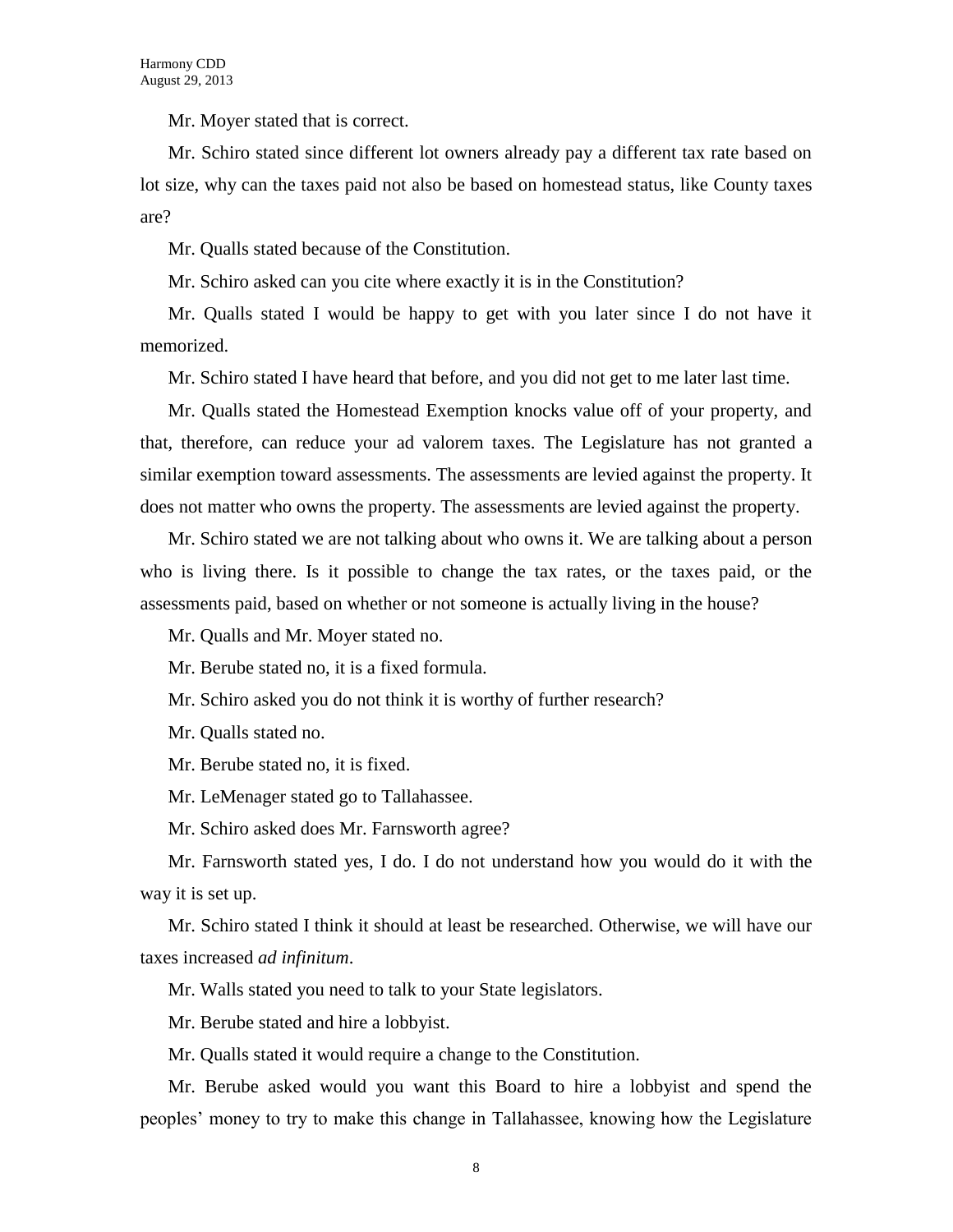works? It could easily cost \$250,000 to get the answer that you just got. No, it cannot be changed. Would that be a prudent way to spent taxpayer money? No.

Mr. Schiro stated I would think of finding other ways to do the research first.

Mr. Berube stated you want to run this Board. You would agree that you are antagonistic and confrontational toward most of the members of this Board. Is that a fair assessment?

Mr. Schiro asked have I been antagonistic or confrontational during this meeting or at prior meetings?

Mr. Berube stated it is a yes or no question.

Mr. Farnsworth stated let us not get into that now. Let him finish his last questions.

Mr. Schiro stated I have criticized Board members in writing.

Mr. LeMenager stated just ask your questions.

Mr. Farnsworth stated just finish your questions.

Mr. Berube stated I want the residents to know what is going on.

Mr. LeMenager stated just ask your questions.

Mr. Schiro stated other Florida CDDs have dispensed with attorneys and CDD managers. As a matter of due diligence, does it behoove the Harmony CDD Board to at least look into this possibility, especially if taxpayers are funding these services to the tune of \$100,000+ per year?

Mr. Moyer stated that is illegal. Read the law. The law says this Board will hire shall hire—a manager and an attorney. I have lived in the District world for 40 years. I am not aware of a single District that has dispensed with their manager or their attorney.

Mr. Schiro stated I spoke with the CDD that Mr. Bob Evans was originally involved with in Tampa; I think it was Tampa Palms. I do not remember the details because it was a few years ago.

Mr. Moyer stated Tampa Palms has a manager and an attorney.

Mr. Schiro stated the lady I spoke with was the current Chairman or some position on the Board, and she said they were able to save a ton of money.

Mr. Walls asked if it were legal, would any Board member sitting at this table support such an action?

Mr. Berube stated no, it would be ridiculous to try to run an operation with a budget of \$5 million per year.

9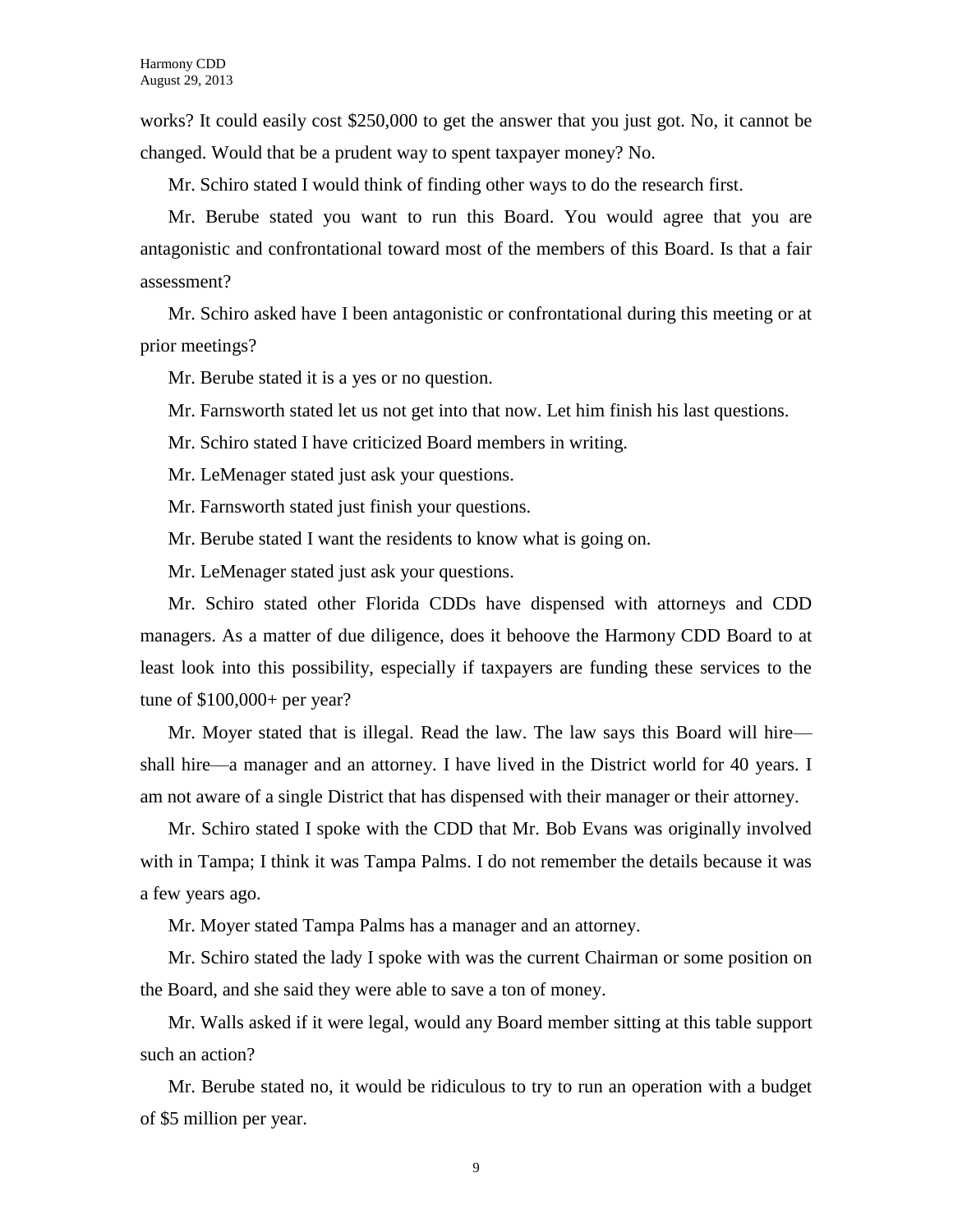Mr. LeMenager stated just let him ask his next question.

Mr. Farnsworth stated if we did that, we would get ourselves into legal problems very quickly if we did not have someone to consult with.

Mr. Schiro stated that is the hope of the CDD manager that you think that way.

Mr. LeMenager stated Mr. Schiro, you do not get to comment. You ask questions.

Mr. Schiro asked has the CDD Board opened up bidding on local alternatives to our CDD attorney, the one who flies or drives to meetings from Tallahassee since 2000?

Mr. Berube stated he does not fly; he drives.

Mr. Qualls stated since you are attacking me, I will respond. I do a lot of business in Orlando, and I have been here all week. In this day and age, thanks to electronic communication, where I am based because of doing political consulting and other activities, is really an asset to this District. I am sorry you do not see it that way, but it is not a cost to this District. My law firm and my partner wrote Chapter 190, Florida Statutes. We understand this law, and it is a value we are providing to this District.

Mr. Schiro stated so the answer is no.

Mr. Berube stated we have held the line and have taken an increase from neither the law firm nor the management company. I cannot remember the last time the law firm raised rates, but it has probably been five years.

Mr. Qualls stated I reduced it five years ago.

Mr. Berube stated we get Mr. Qualls at a reduced rate because of the concern of the cost of driving here from Tallahassee. We are aware of that. If we hired an Orlando law firm, we would probably not be able to get a lawyer of this caliber at anywhere near his hourly rate, and we would still pay for travel time and mileage coming here. The overall effect on the legal cost is probably minimal, but we have thought about it.

Mr. Walls stated for those of you who know me, I am a cheap guy, and I like my assessment to be as low as possible. I have a lot of friends who are attorneys, and I have talked with them. Many of them do work in the government arena. The type of rates that our firm is charging, compared to what my friends charge, we cannot find that anywhere, not for this level of expertise in CDDs. I have looked and I have talked with these guys. We are very happy with their services.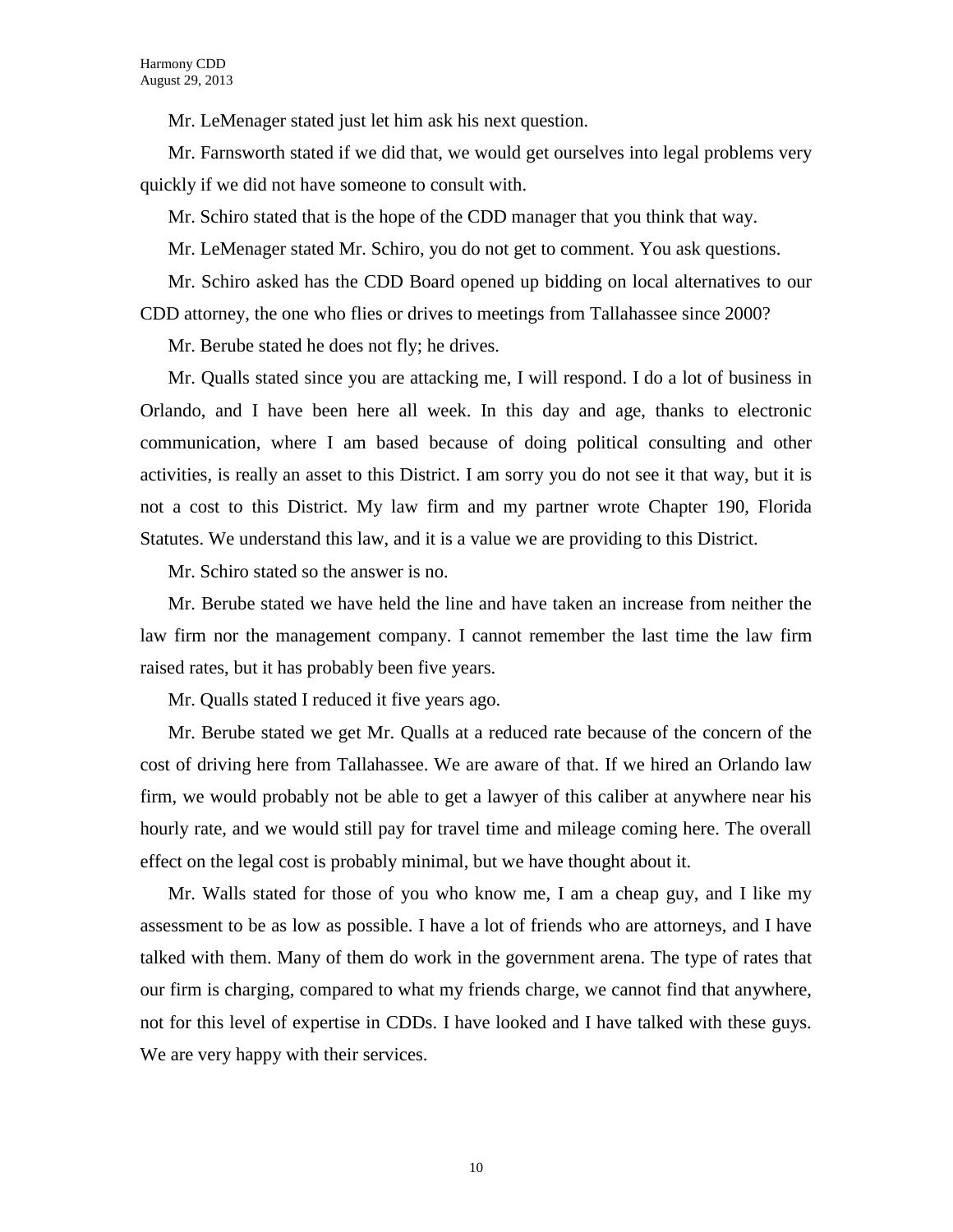Mr. Berube stated there has not been an increase from the management company. Typically they request an across-the-board increase of 3% in their fees every year. We have not accepted that in three years.

Mr. Moyer stated it has been at least three years.

Mr. Berube stated that does not make them very happy. However, there have been a few errors, as Ms. Greenwald mentioned earlier in the meeting. They have stepped up and taken care of those. There is a certain period of time when everything goes along well, and we will continue along those lines. For the money you pay the management company, they prepare an assessment roll that goes to the County every year and it has to be accurate. There were mistakes made in that, as we have seen. They have always stepped up and taken care of business. So should we switch management companies? I do not know that we would save anything. I have seen proposals. When I look at them, the numbers are all the same. What we have is experience. Mr. Moyer has been here since the beginning. When you ask him a question, he knows going all the way back. What is that worth? Some days, it is invaluable. Some days, it is priceless. We believe we are getting what we pay for. We are not spending any money foolishly.

Mr. Schiro stated but you have never opened it up for bidding.

Mr. Berube stated no, and doing that is not cheap. We have gone out for RFPs on multiple services. We saved money on landscaping. We saved money on auditing services. There is a cost in doing that, including legal fees, printing, copying and so forth. It is not free. Understanding what it costs to go out to bid, there are fixed costs involved. If you are not going to save that back, and it does not look like we can, we are not going to spend that money foolishly, knowing what we are going to get as the end result.

Mr. Schiro stated fair enough. Other than Harmony pools, all other amenities are open to everyone, including residents of Holopaw and St. Cloud. Why are Harmony residents being asked to pay more taxes for amenities that Holopaw residents can use, yet pay no taxes for?

Mr. Berube stated this is a public environment. We can regulate access to all the facilities, but we cannot restrict it. That is the law. The pools are an attractive facility, and people will come from all over and use the facilities. It is something we have struggled with, and some people in this room have requested tighter pool security. We have gone from a key system to an access card system. We recently discovered some abuses there,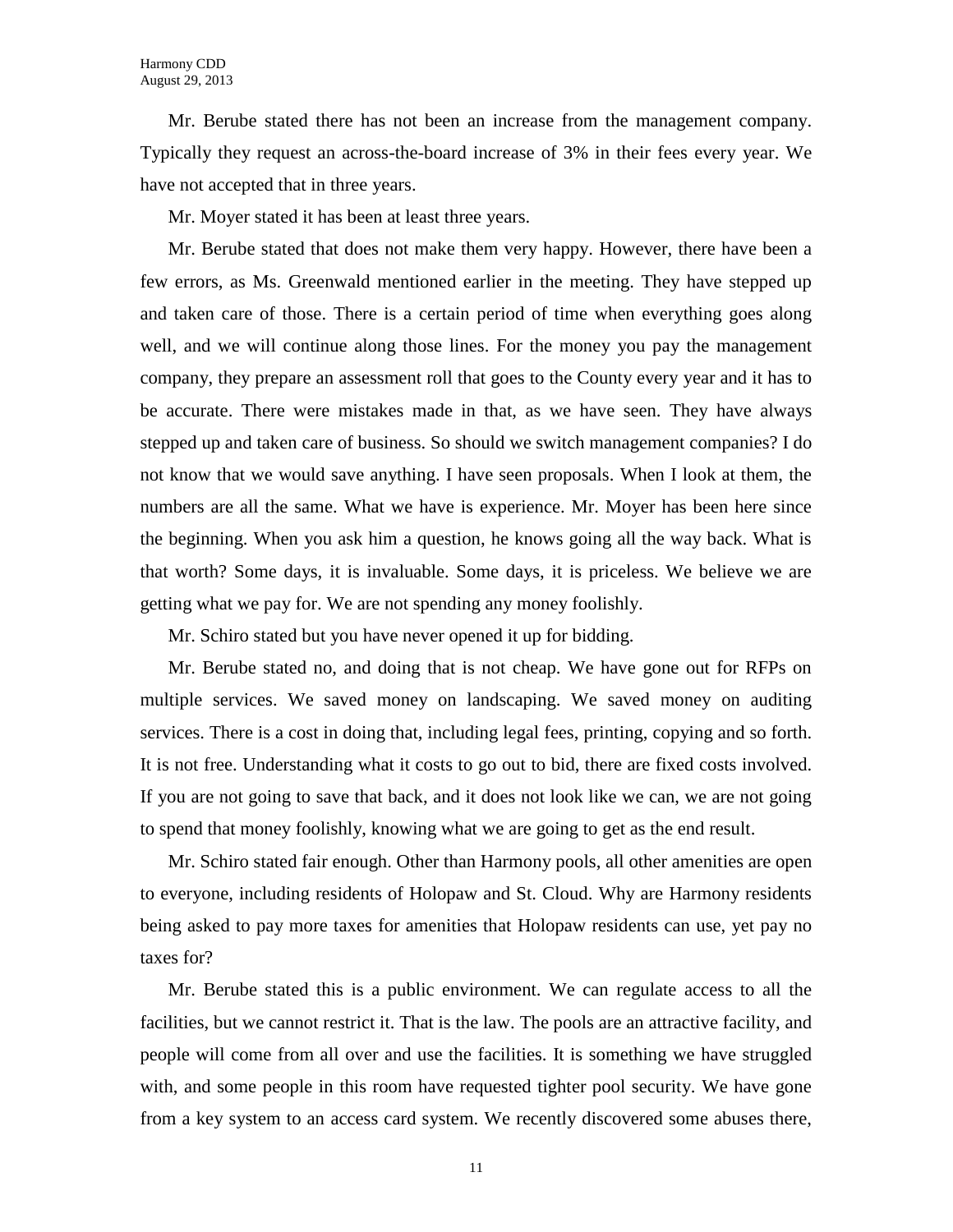as well. We have tightened up on that and will do some more tightening because those abuses are still going on. We had to spend some money to curb the largest single area of abuse, which is the pools. For the rest of the place, if you do not want non-residents from Holopaw and everywhere else coming here, we cannot restrict access, but we can regulate it. That means having a fence around every facility.

Mr. LeMenager stated last time I checked, there is a really nice beach in St. Cloud that we can all go and use. Guess how much we pay for that nice beach in St. Cloud? Zero. Guess who pays for that nice beach in St. Cloud? Taxpayers in St. Cloud.

Mr. Schiro asked what are St. Cloud taxes compared to Harmony taxes?

Mr. LeMenager stated I do not know, and I do not care.

Mr. Schiro stated they are a lot less. Since Harmony residents are stuck in the strange situation of being the "few paying for the many," should the CDD Board do everything it can to find more ways to lower revenue than raise our taxes?

Mr. LeMenager stated yes.

Ms. Kassel stated we have been.

Mr. Berube stated and we do. In the last couple years, this Board has uncovered \$4,200 in utility deposits that disappeared at OUC. We figured that out and got our deposit back. It was a small amount of money. We also looked at Toho Water Authority ("Toho") and figured out that we were paying more on dozens of meters for meter usage fees than we were paying for water. We made an inquiry, and we were going to start changing meters. Then Toho looked at the bigger picture and agreed with us that the meter fees were excessive, system-wide.

Mr. Schiro asked how much money did we save on that?

Mr. Berube stated it was about \$200 or \$300 per month. Some meter fees were very expensive. In addition to that, we developed a relationship with Toho, which brought us a \$2 million MIEX water treatment plant across the street. Just by talking with them nicely and asking for their help, we developed a relationship. That is why we got the water treatment plant.

Mr. Schiro stated that, and also because DEP was going to force them to.

Mr. Berube stated no, DEP was not going to force them. They were going to remain incompliant, and people here were complaining. We were spending \$6,000 a year to have agenda packages prepared and sent to us. We made an adjustment in getting these tablets.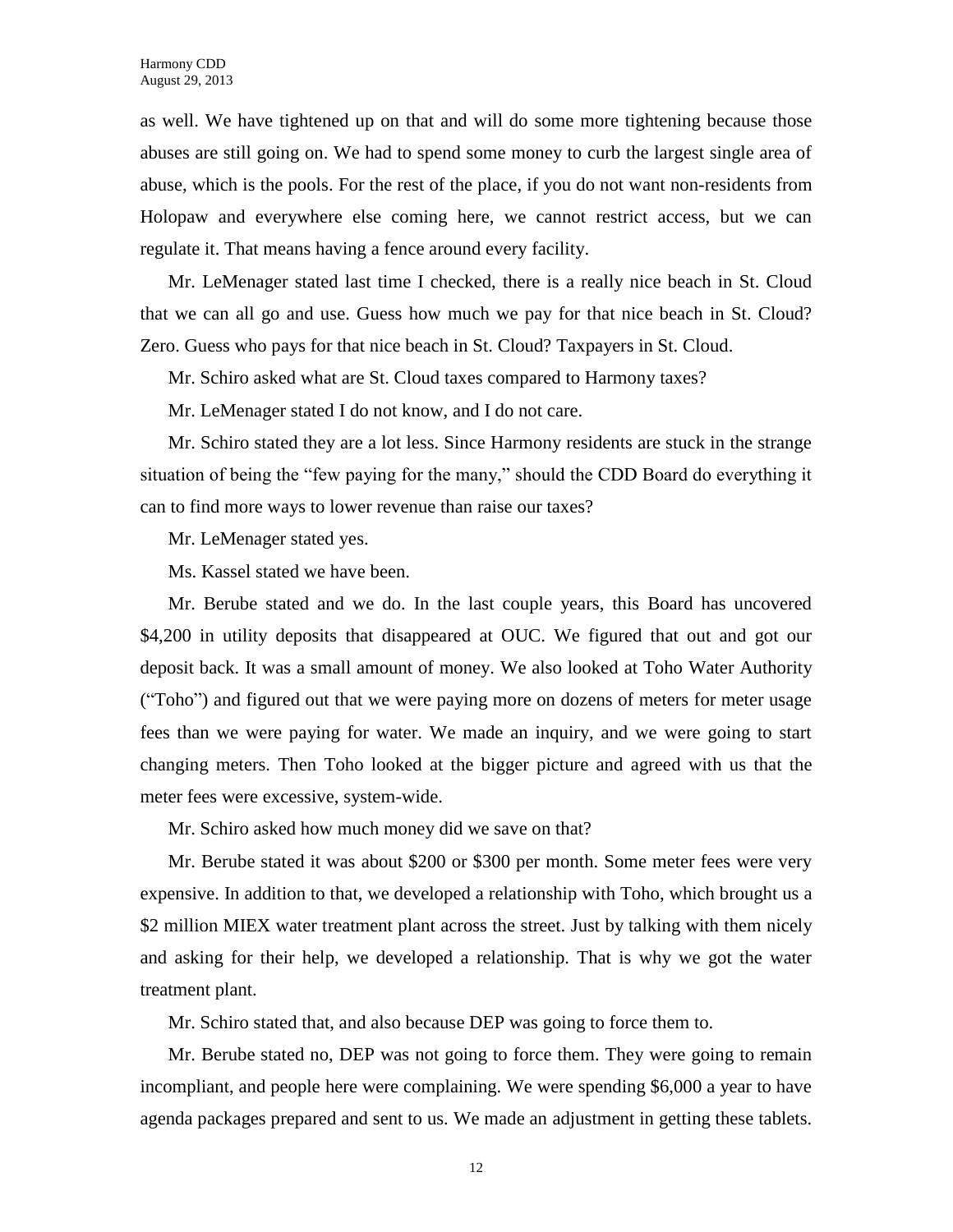The initial investment was \$2,500 for the first year. We will realize savings going forward. Everything comes through electronic agendas now. It is all nickels and dimes here and there, but it all adds up when you look at it. I live here and I pay assessments. So does every member on this Board. We are keenly aware of what is going on. As Mr. Walls said about himself, I am cheap, too. I do not want to spend a nickel more than I have to. But to keep this place looking the way it does, it takes a certain amount of effort and money.

Mr. Schiro asked what is the salary of each CDD employee?

Mr. Berube stated that is not to be discussed. There is a budget line item that you referenced at \$205,000. That is not accurate. The budget line item is actually \$180,000 because it was reduced.

Mr. Moyer stated \$190,000.

Mr. Schiro stated the proposed amount is \$205,000.

Mr. Berube stated we lowered it.

Mr. Moyer stated originally it was \$205,000, but it was reduced.

Mr. Berube stated to reduce the 3% increase we had at the budget workshop down to 2.08%, that was one line item that was reduced.

Mr. Schiro asked is that in the public record? It was not available online.

Mr. LeMenager stated it is \$190,000.

Mr. Berube stated in that line item are three full-time employees, as well as a parttime employee, which does not exist yet. That includes their entire package for health insurance and everything that goes along with being an employee.

Ms. Kassel stated there is overhead included in that line item, as well.

Mr. Berube stated the CDD does not directly employ anyone. There is a management fee in their total fee.

Mr. Schiro asked how much is that?

Mr. Berube stated 10%.

Mr. David Leeman asked what you are saying is that the amount spent for employees is public record, but each individual's salary is not?

Mr. Berube stated that is correct.

Mr. Leeman stated thank you for clarifying.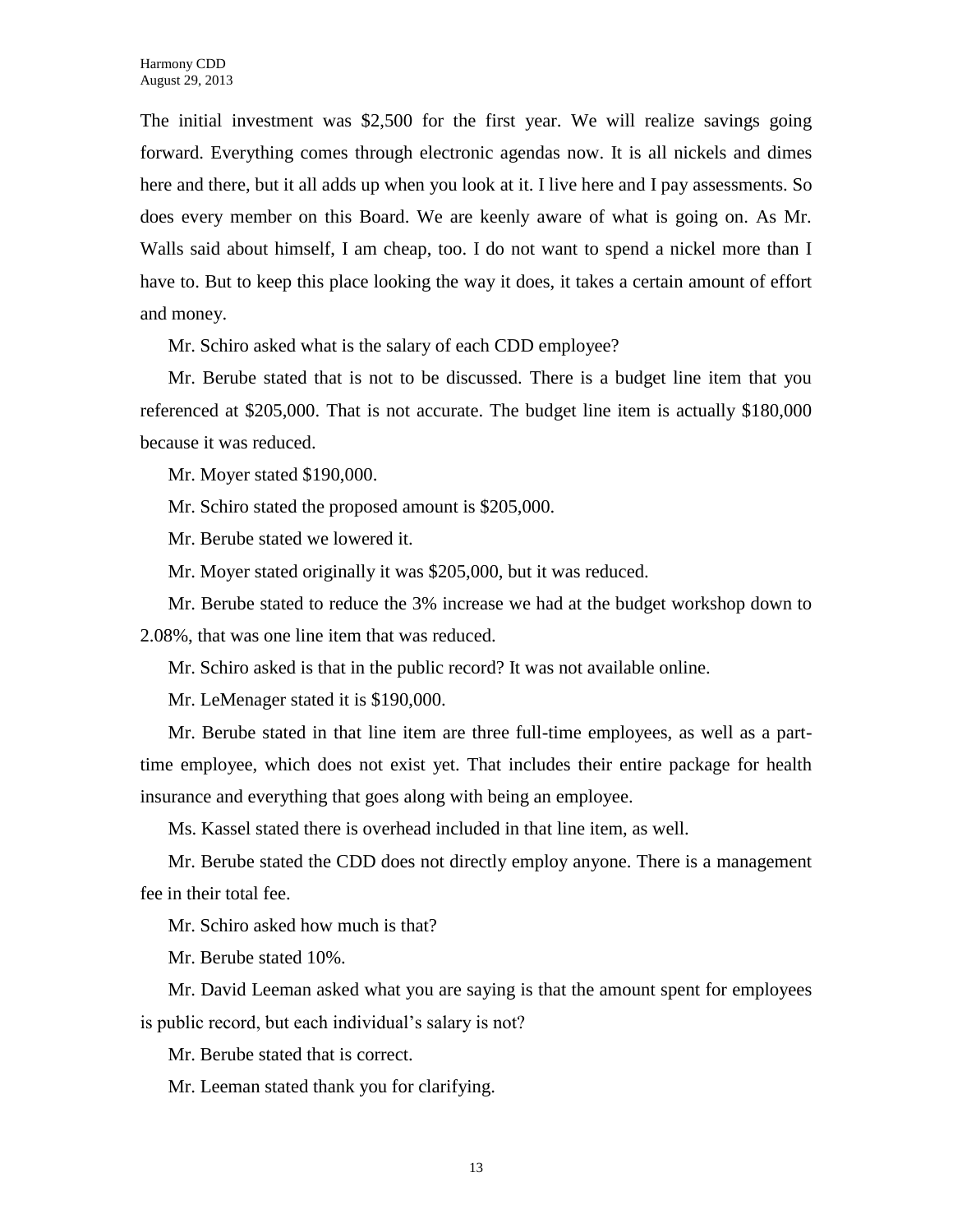Mr. Schiro asked you cannot detach the salary numbers from the people and just say the numbers? We do not have to know who they are.

Mr. Berube stated no, I am not going down that road.

Mr. Schiro asked Mr. Moyer, is that correct?

Mr. Moyer stated we are contracting for labor through a company. How that works is, for \$190,000, we get three full-time employees and a part-time employee. If they do not employ an individual, then the total amount is adjusted downward.

Mr. Berube stated it is also important to remember that although it is \$190,000 in one line item for professional field service staff, that does not mean it will all be spent. Anyone who does budgets understands that it is an ideal number to hopefully cover all your needs during the year. Some line items go over budget, but most line items remain under budget. The surplus will be deposited at the bank, which is earning interest. We typically put money in the bank every single year, and we will do so again this year, in an amount of about \$50,000. In my personal opinion, I would rather assess the property owners for a small amount on an ongoing basis so that the CDD never runs out of money. The CDD pays its bills and always has. As far as I am concerned, it always will, and we will pay on time. We have excellent credit everywhere. I would rather be in the position of having additional funds to do what is needed, rather than to realize we are \$50,000 short and need to levy an additional special assessment. That is the way it works. If people have a different idea, that is fine. If you would rather run skinny and have to impose additional assessments when some emergency need comes up, we can do it that way. To me, that is the hard way to run a business.

Mr. Schiro asked so you are saying that the actual salaries are independent and those amounts are not to be made public?

Mr. Berube stated that is correct.

Mr. Schiro asked just the dollar amounts? I am asking Mr. Moyer.

Mr. Moyer stated that is correct.

Mr. Schiro asked so you are saying the average salary is about \$65,000 for the employees?

Mr. Berube stated no.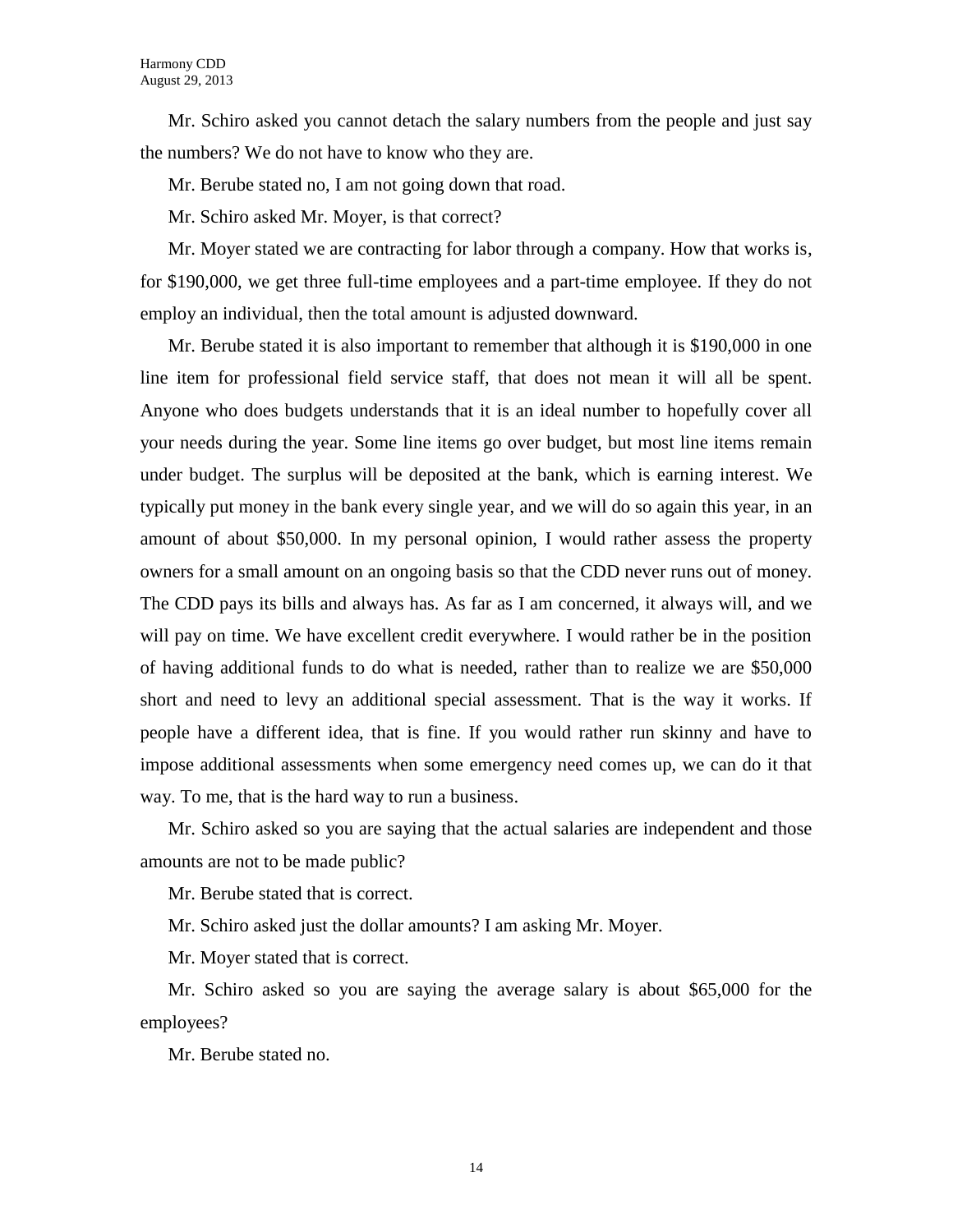Mr. Moyer stated Mr. Schiro is smart enough to know that 25% to 30% of that number is in benefits and taxes. Do not divide the total by three and say each salary is \$65,000.

Mr. Schiro stated I am talking about the value of the positions.

Mr. LeMenager stated do not play stupid; we know you are not stupid.

Mr. Schiro stated we do not need to call it salaries. The value of each employee is about \$65,000.

Mr. Berube stated no, it is not spent money. It is a budgeted line item. We made it at our worst-case scenario for three full-time employees and one part-time employee. Maxed out with all bad news and everything that might possible go wrong, it might touch \$190,000.

Mr. LeMenager asked does that include Mr. Haskett?

Mr. Berube stated yes, there is an overhead figure in that amount as well.

Mr. Schiro asked does Mr. Haskett work for the developer?

Mr. Berube stated yes, and he also works for us, as do other development employees. They spend a lot of time working for the CDD. They manage the three employees.

Mr. Schiro asked do you know how much you spent for them in 2012?

Mr. LeMenager stated yes, it is shown in the budget. The projected amount for this year will be about \$98,000.

Mr. Berube stated our year-to-date actuals for professional services for field management are \$69,261.

Mr. LeMenager stated that is because we were short staffed for most of the year.

Mr. Qualls stated to answer Mr. Schiro's earlier question about where in the Constitution it addresses the Homestead Exemption, it is Article VII, Section 6, Florida Constitution.

Mr. Leeman asked has anyone brought these issues to the Board that Mr. Schiro did and said that you are not handling things correctly?

Mr. Berube stated not that I have heard. As a matter of fact, most of our meetings have zero people in attendance.

Mr. LeMenager stated that is not quite true because we usually have a few.

Mr. Farnsworth stated that does not answer his question.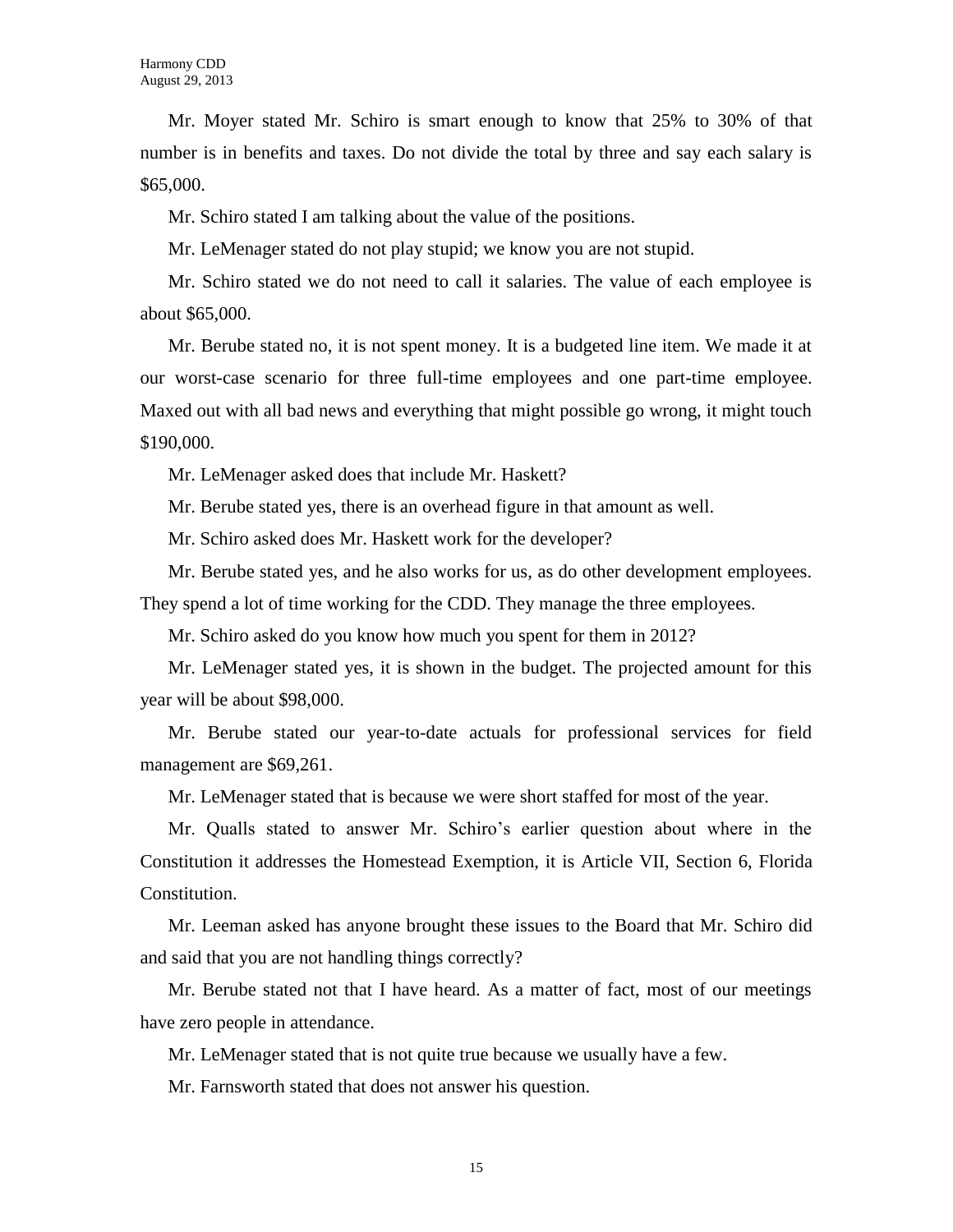Mr. Leeman stated this has nothing to do with whether or not people spoke to you about these issues or if he is the only one.

Mr. Berube stated he seems to be the only one.

Mr. Leeman stated I encourage you to get an idea if anyone shares those opinions before you act on them. Mr. Berube asked Mr. Schiro if he had been adversarial to you, and Mr. Schiro avoided that question. I would ask Mr. Berube if he implied that you voted for CDD Chairman because you were beholden to the developer.

Mr. Berube stated yes.

Mr. Leeman asked has he ever retracted or apologized for that statement?

Mr. Berube stated no.

Mr. Leeman stated Mr. Schiro wrote that Mr. LeMenager has a "fat ass" and a "pompous ass." Has he ever apologized or retracted that statement?

Mr. LeMenager stated I never even knew he wrote that. I cannot be bothered with his Google groups.

Mr. Leeman stated Mr. Schiro also wrote about Mr. LeMenager that he was more interested in profiting from future residents than in helping the residents who are here today. Has he ever apologized or retracted that statement?

Mr. LeMenager stated I did not even know he made the statement. No, he has never apologized or retracted it to my knowledge.

Mr. Leeman stated Mr. Schiro said that Mr. Walls was not using his mind when he voted for CDD Chairman. Did he ever retract or apologize for that statement?

Mr. Walls stated he did not, but I am not sure if I was. He may have been right.

Mr. Leeman stated I suggest to the Chairman that Mr. Schiro has not been respectful, that he has been adversarial, and that if you give him any disrespect, it is earned and not because he asks uncomfortable questions. The funny things that he has written and spoken about you are not written criticisms; they are written abuse. Please do not pay any attention to him at all if you can possibly do it.

Mr. Berube stated he is very difficult to ignore, as you saw.

Mr. LeMenager stated he is very easy not to pay attention to.

Mr. Berube stated for the benefit of the audience, Mr. Schiro writes a blog that is very anti-developer and anti-Board, anti-everyone.

Ms. Kassel stated as a resident, he is entitled to ask questions.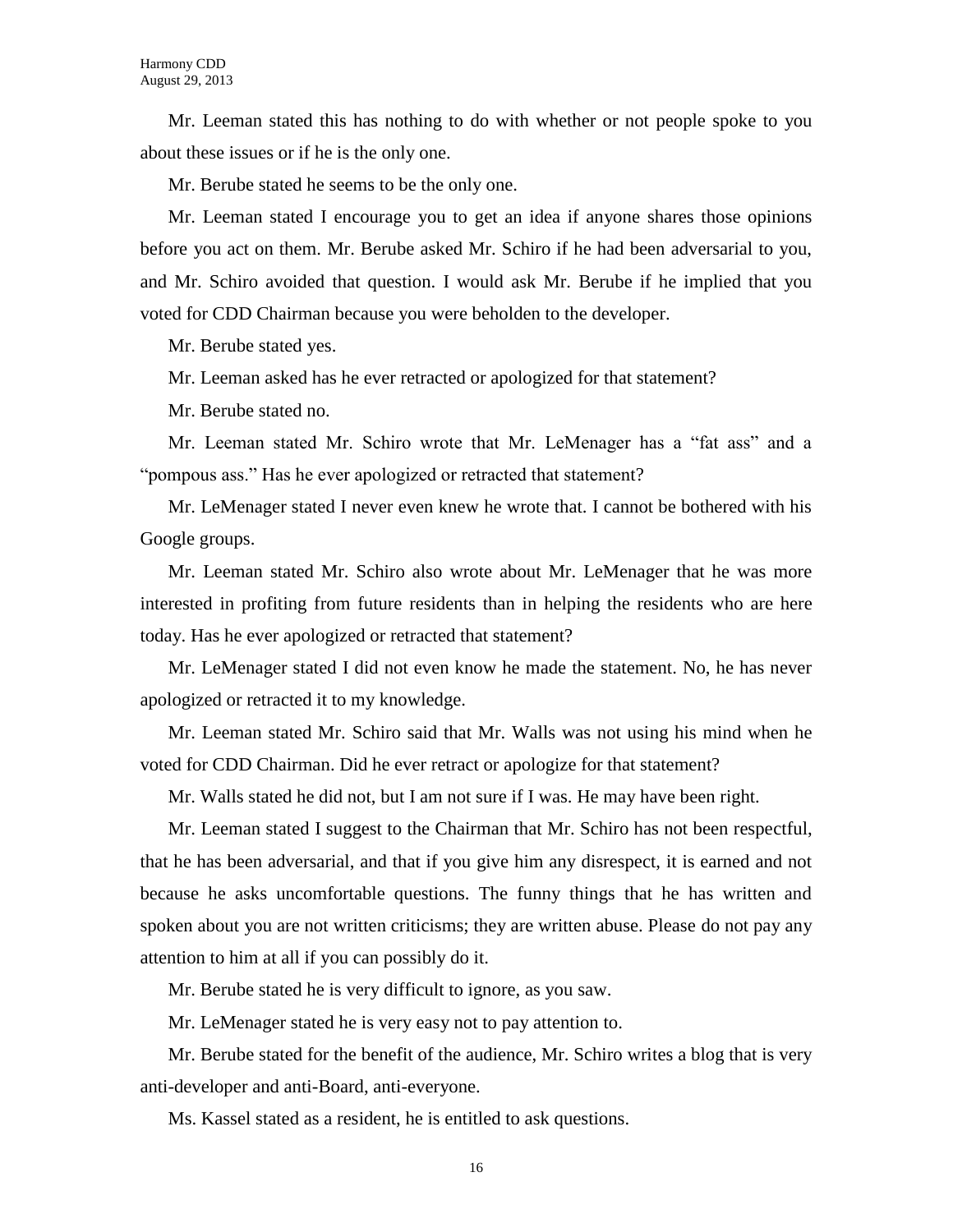Mr. Berube stated that is correct. Last year, there was a three-person election to this Board. I strongly encouraged Mr. Schiro to run for election and bring his good ideas onto the Board. He declined. That is how it plays out. I apologize everyone had to listen to everything, but you got a piece of the action.

A Resident stated I would like to thank the Board. I know you have spent a lot of time and effort for the residents.

Mr. Berube stated thank you. We are trying to maintain what we have here and improve it steadily. Sometimes it is a monumental task, and there are a lot of opinions involved. Thank you for your kind comment.

Mr. Michael Heaphy stated I would like to discuss an issue with my fence.

Mr. Berube stated this is still the public hearing for the budget. The time for general audience comments was just prior to the hearing. We will give you some time to ask your question after the public hearing.

A Resident stated I am a new resident, and I would like the Board members to introduce themselves. I do not know who you are. I know you are the Board, but it would be nice to put names with faces.

The Board and staff members each identified themselves and their role with the CDD.

Mr. Nicholas stated you residents live in the CDD and own property in the CDD. I think it would be foolish not to educate yourselves on the structure of the CDD and how things work. We get a number of those questions in my office. The team is very open. Everyone is accessible. We have a very high tolerance for frustration. If you come and want to find out what things are or what the rules might suggest, we are wide open and our office is available.

Mr. Moyer stated the CDD does have a website, HarmonyCDD.org. On that website is a lot of information on what the District is and how we operate. Also included are the budgets and meeting minutes; just about everything we do is on that website.

Mr. Berube stated every Supervisor has a contact email address shown on the website. If you have a question, a concern, or a complaint, send us an email.

Mr. Moyer stated since there are no further public comments, I will ask that the Board formally close the public hearing.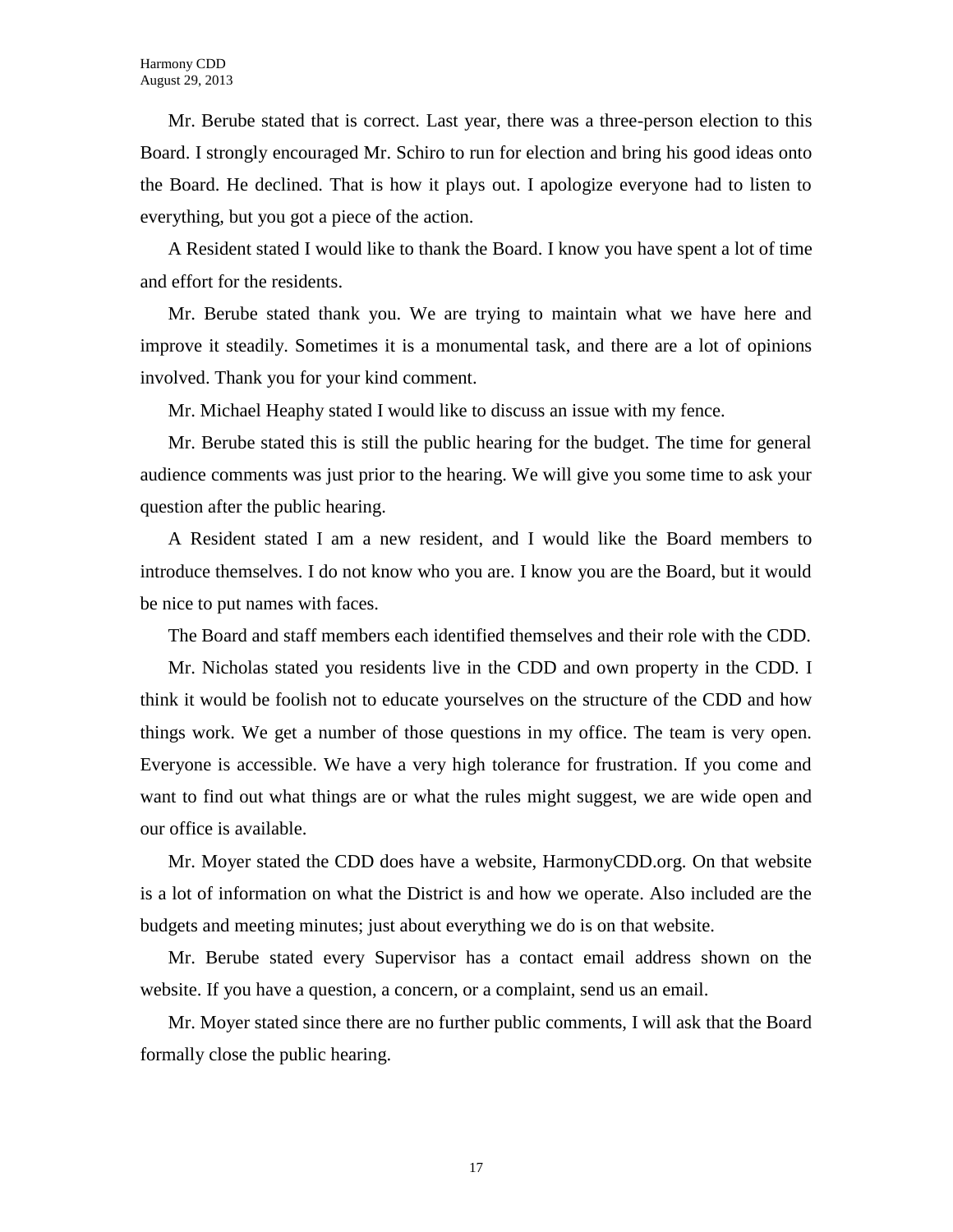On MOTION by Mr. LeMenager, seconded by Mr. Walls, with all in favor, unanimous approval was given to close the public hearing.

Mr. Moyer stated now we will open the discussion to the Board members, if you have any issues to discuss that have not been discussed previously.

Mr. Berube stated I think with the exception of Mr. Schiro, the people in the audience have heard what we have to say. I have received no negative comments, so I think we should proceed. Having done our due diligence and having spent hours reviewing the budget line by line, I think we know where we need to be. It is my opinion that we move forward with the budget as proposed.

**B. Consideration of Resolution 2013-06 Adopting the Budget for Fiscal Year 2014** 

Mr. Moyer read Resolution 2013-06 into the record by title.

On MOTION by Mr. LeMenager, seconded by Ms. Kassel, with all in favor, unanimous approval was given to Resolution 2013-06 adopting the budget for fiscal year 2014.

## **C. Consideration of Resolution 2013-07 Confirming Special Assessments for Fiscal Year 2014**

Mr. Moyer stated now that the Board has adopted the budget, there is a process where we take the numbers from the budget and extend them onto the non-ad valorem assessment part of the real estate tax bill. What counsel has suggested is that we do that by the Board serving in the capacity as a Board of Equalization. These assessments are levied according to a formula. The formula dates back to 2000 and 2004, in which the distribution of not only the debt service levy but also the maintenance assessment levy is based upon equivalent residential units. Larger properties will pay more and smaller properties will pay a little less. It is all done by formula. We found that to be a fair way to impose the assessments. At this time, I will ask the Board to formally open another hearing to serve as the Board of Equalization.

> On MOTION by Mr. Walls, seconded by Mr. LeMenager, with all in favor, unanimous approval was given to open the public hearing for the Board of Equalization to consider the imposition and levy of non-ad valorem assessments.

Mr. LeMenager stated I do not understand what this public hearing is about.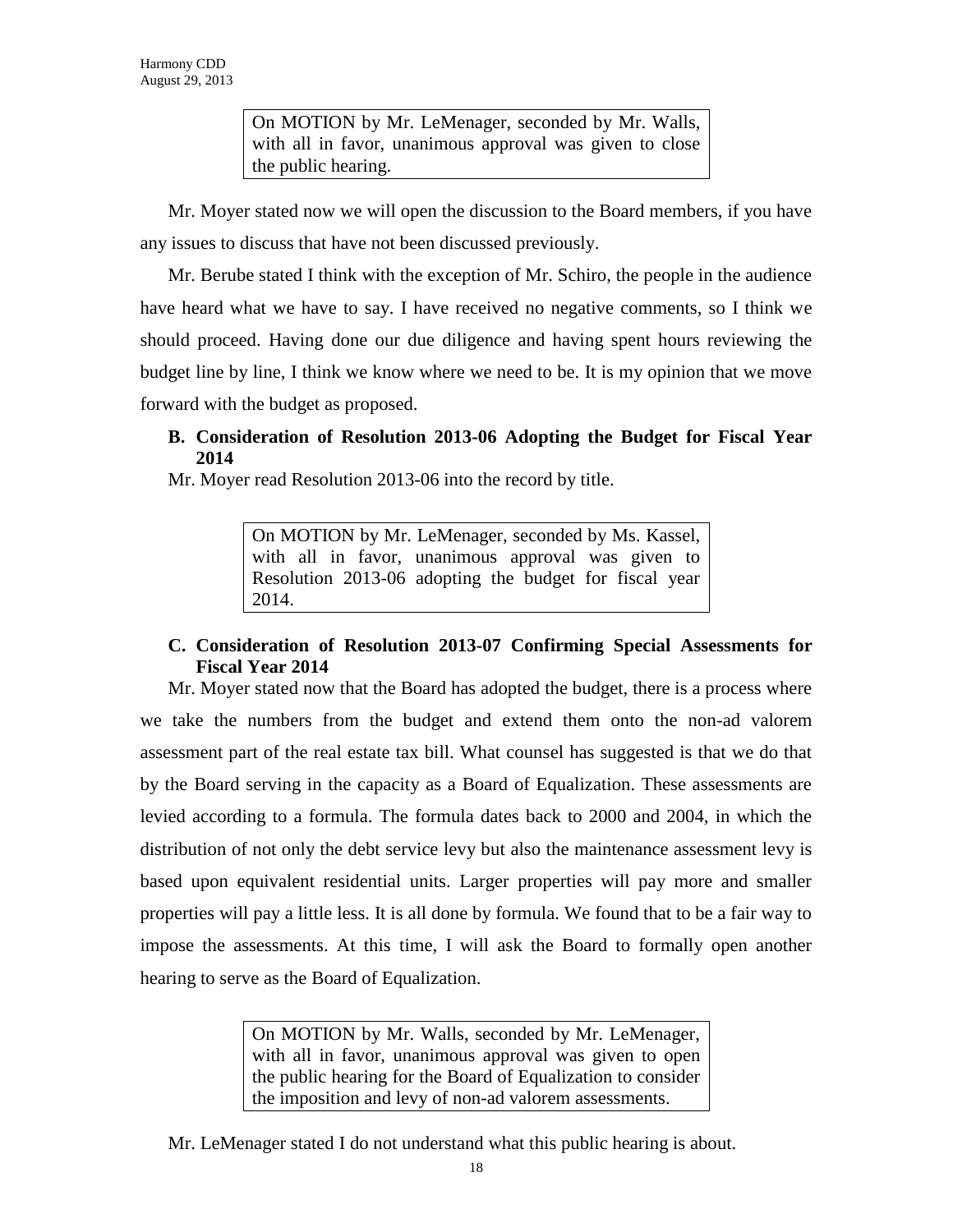Mr. Moyer stated since you are now an elected Board—you are all resident, qualifiedelector Board members—Mr. Kenza vanAssenderp thought it would be a good idea if anyone had any questions on the methodology in how these assessments are levied, that we consider that at this meeting before I ask the Board to adopt the next Resolution, which actually levies the assessments, based on the formula.

Mr. Berube stated basically, this is a verification, sitting as a different group, of the methodology that is contained in the guidelines that we have all seen and is shown on the chart of the different assessments.

Mr. Moyer stated that is correct.

Mr. LeMenager stated my personal opinion is that whoever set this up should have been fired. It is the stupidest thing I have ever seen. Every other CDD has residents paying the same rate. It is complete and utter nonsense the way the CDD and HOA were set up here. But I have always believed that you have to play the hand you are dealt, and this is the hand we were dealt.

Mr. Berube stated we need to deal with it. I will open the public hearing for any public comments.

Mr. Leeman asked are you saying the formula was just made up?

Mr. Moyer stated no.

Mr. Leeman asked then why does it need to be changed?

Mr. Moyer stated it does not need to be changed.

Mr. Berube stated we are not changing anything.

Mr. Leeman stated a larger lot pays more than a smaller lot. I am hearing that the Board can now divide the assessments by the number of lots, and everyone will pay the same. I will support that.

Mr. LeMenager asked can we do that?

Mr. Moyer stated no.

Mr. Berube stated not all lots receive an equal value. We are verifying the methodology that has been established here going back to the beginning of the CDD.

Mr. Leeman asked so you are considering whether or not you need a change, and if you want to change it, then how do you go about it?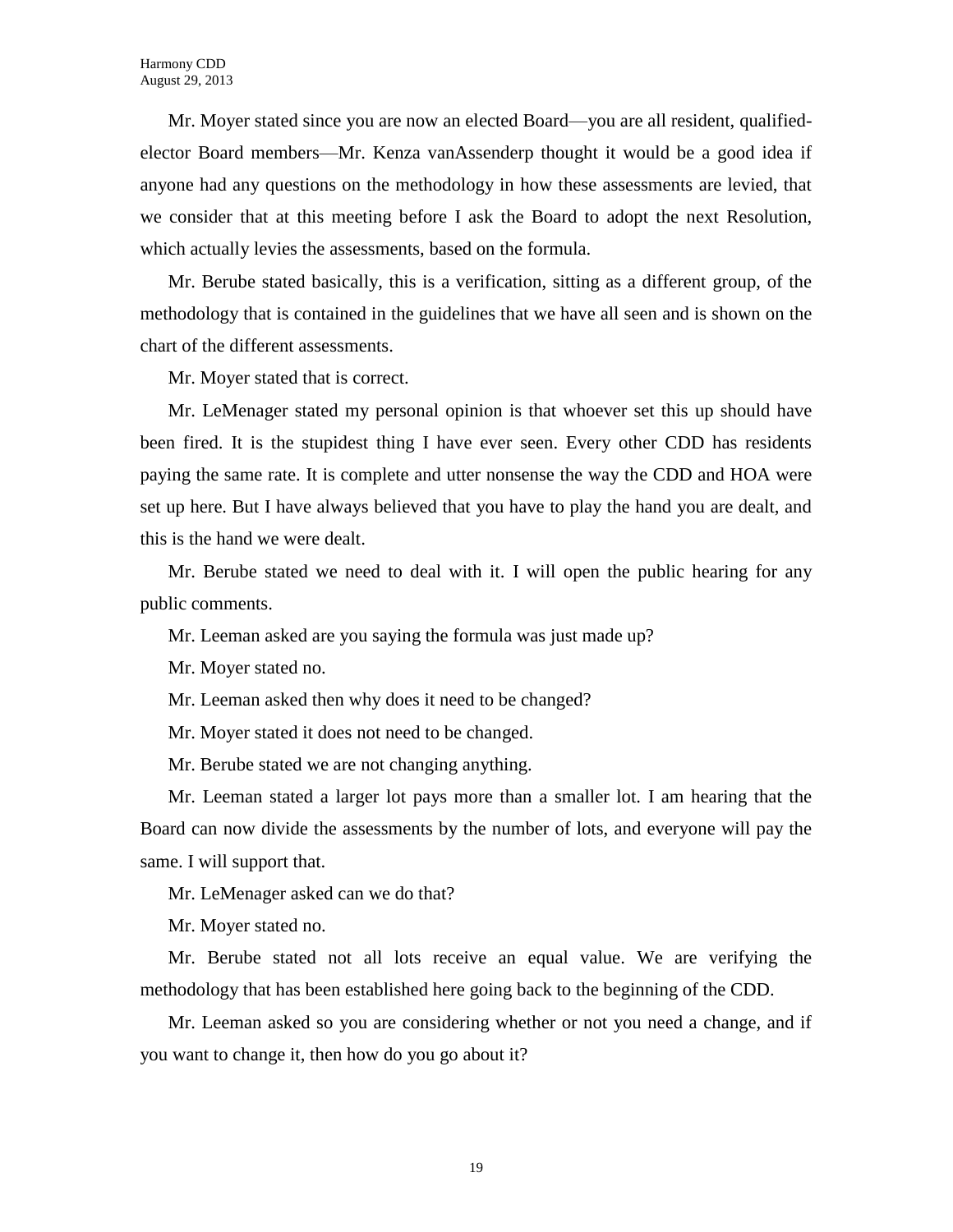Mr. Berube stated no, I think counsel's concern was that the numbers were going to change that formula. We have to verify that we accept the fact that all the numbers changed because the assessments are increasing.

Mr. Nicholas stated I think we did a good job of pleasing everyone. The practical application of the assessment is this. The property is divided up into acreage. Every acre is assessed at the same rate within the CDD. Once a piece of property is developed within the boundary, you take that acreage that it was assigned and associated with CDD dollars, and you divide it by the number of lots that are within that pod. That is why you might have a 50-foot lot on this side of the property that is assessed at a moderately different rate than a 50-foot lot on another side of the property. They are not big swings, but you do have some differences based on how big your neighborhood is. Depending on the density and size of your neighborhood, that is how the individual acreage is applied. In our opinion, as the developer, it is the absolute, most black-and-white way for the public to see that the developer is paying exactly the same rate as the residents. In the other scenario that Mr. LeMenager described, you can say that a 50-foot lot and a 50-foot lot are the same rate, but you have to wait until you get to the end of the deal to true everything up. You could be looking for a big increase at that point or a big decrease. It is just a question mark. A number of developers go about it that way. This is a very fair, above-board way to do the assessment methodology. The resulting effect is, not every neighborhood has the same number of acreage, and not every neighborhood has the same number of lots. You end up with slight variations on the same size properties in different areas of the CDD.

Mr. Moyer stated it has worked pretty well for the community.

Mr. Nicholas stated it has worked well, and it protects us because you can look to see that we are paying exactly the same rate as the rest of the residents.

Mr. Berube stated for the benefit of the audience, it is important to understand that the Harmony Development Company contributes in the upper 60% range of the total operating funds. They recognized when we came to the next fiscal year's budget that fees had to increase. There was no opposition from Harmony Development Company, even though Mr. Nicholas is writing the biggest check to provide the funds here. He does his homework as well and he came to us and told us where we need to be. When the person writing the biggest check says we need to increase the assessments a couple points, who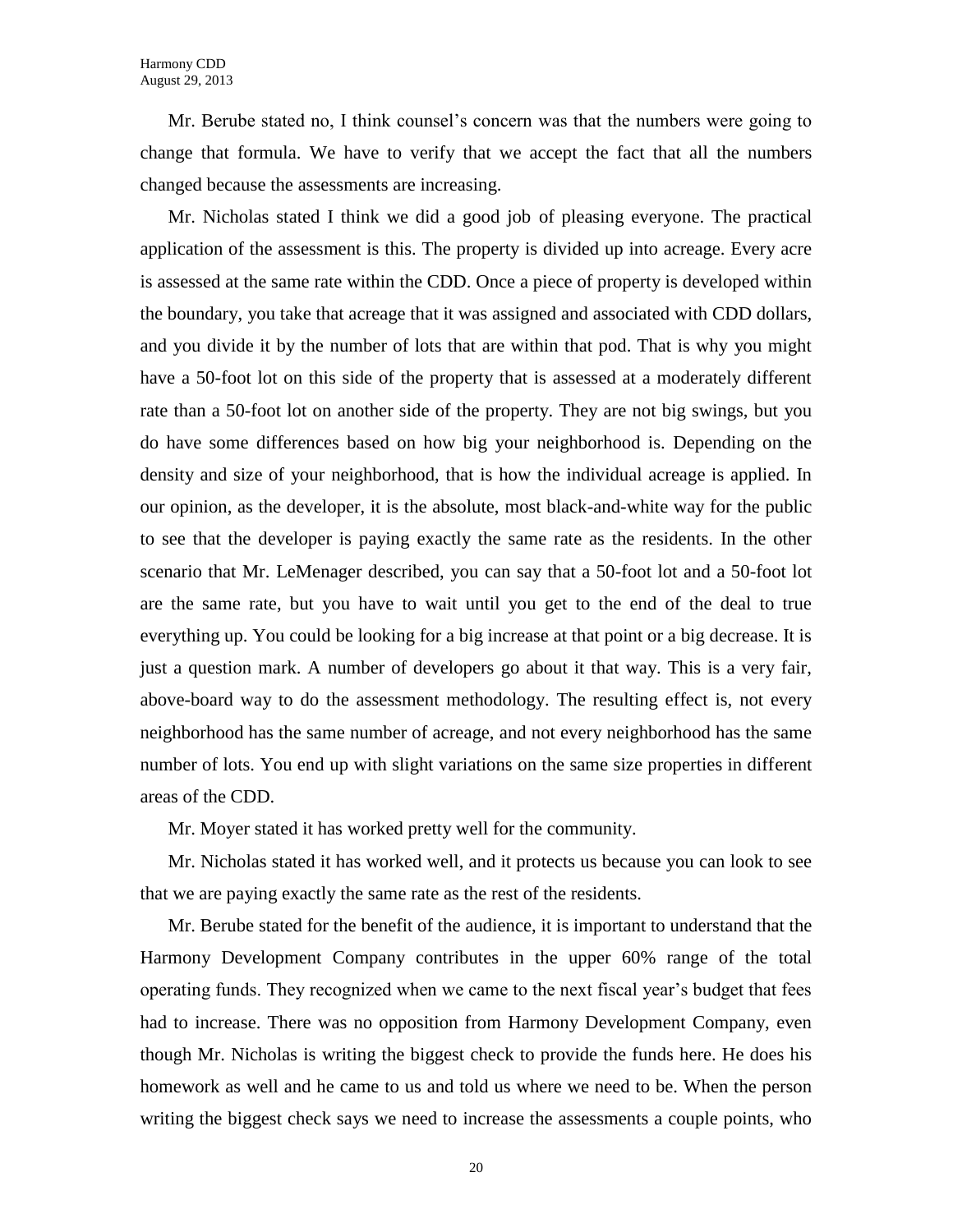are we to argue? It all comes out on paper. One of the things Mr. Schiro commented on was the cost of street lights. We recognize that. For those who may not know, street lighting costs about \$389,000 per year, which is absolutely ridiculous. As new properties come online, we will need to add some street lights. The development company has contacted OUC, who runs all the street lights, and we are opening discussions with them to look at alternatives. There may not be any, but we will try to hold the line on street lighting or get some sort of reduction. We do not know what we will get yet. It is complicated. Next to landscaping, that is one of the most expensive things we spend money on. All we are doing is turning the lights on in the dark. We are conscious of it.

A Resident stated I thought I heard reference to the Estates having additional lights.

Mr. Berube stated no, they do not, but the reality is that it does not cost us anything. The street lighting cost is everything, including electricity. They could be on 24 hours a day and we do not pay a dime for that.

Mr. Nicholas stated let me clarify that. Once the street light is installed, it is part of the OUC distribution network. They own it. The CDD has to pay them back for the physical fixture and installation, but no one else will ever own it. The utility will always own it. For the flat rate that they charge us for the distribution network and to put that fixture in place, it does not change whether the light is on or whether it is off. One of the discussions with OUC is to potentially take some poles offline for a while. If they took them offline, they might agree to suspend the fixed charge on those particular fixtures. We are not talking about a large number. Maybe 7% of the fixtures are in that direction on Five Oaks Drive. If we were to black out the entire 1.5-mile road and take a 7% reduction, it could be a big number or it could be a small number. There are other things to think about, including Road and Bridge at the County. That is a dedicated County road, and they have accepted it. Would the County appreciate us going dark on a road? Is there some safety precaution they need to maintain? When he says we are engaging with OUC to discuss alternatives, it is not just renegotiating one part of the deal. It includes shutting off some street lights strategically here and there. Everything is open. Technically the fixed charge is true, but if they ever take some offline and we all thought that the safety aspect made it fine to do so, we may be able to see a 3% to 5% savings on that particular bank of lights.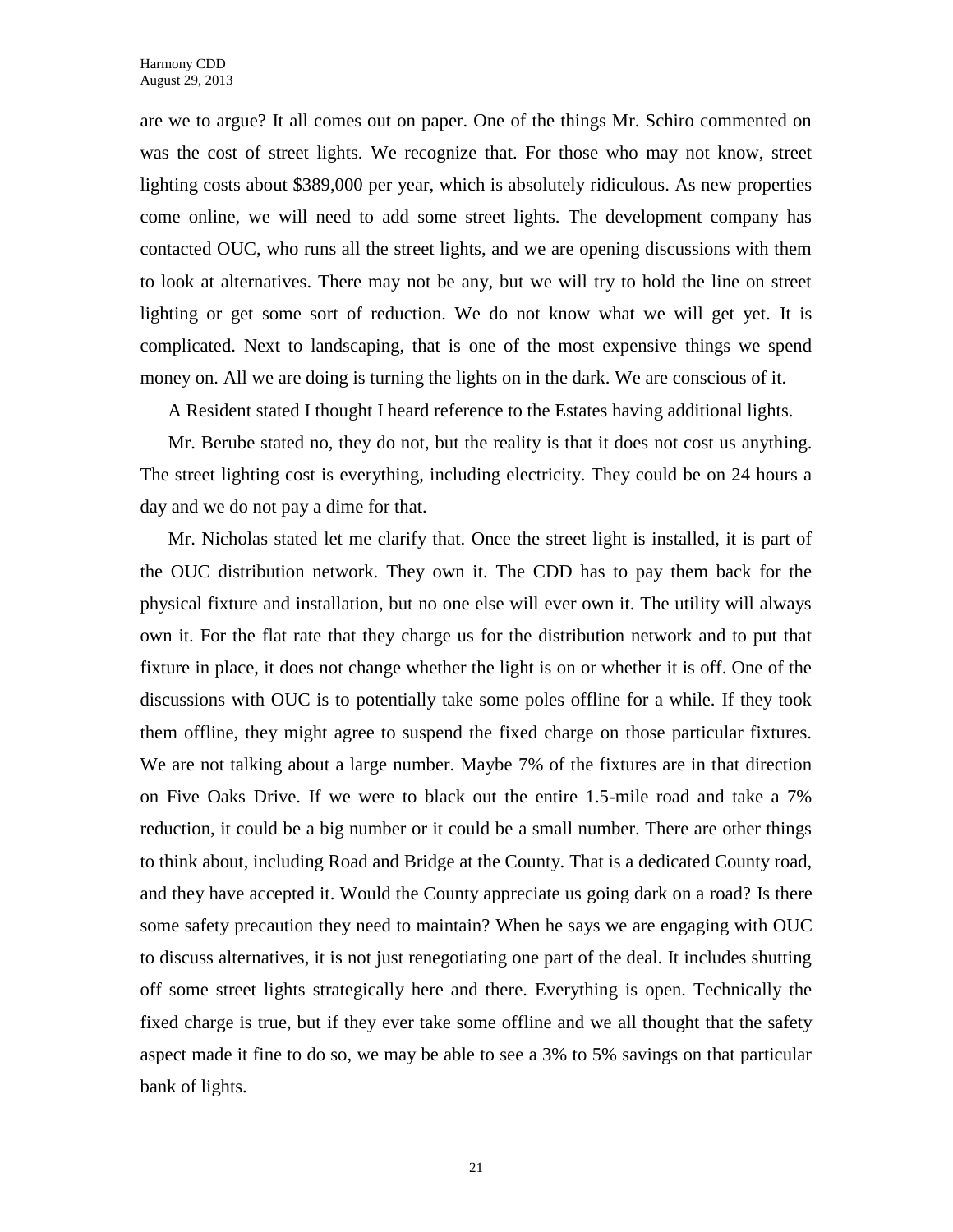Mr. Berube stated the bottom line is, when all the lights are on now, it is not adding anything to what we are already spending.

Mr. Nicholas stated that is correct.

Mr. Berube stated if they go dark, there may be a savings. It is a huge puzzle with street lights, and it is a huge amount of money. We are very conscious of it. Dealing with OUC is not easy for any number of reasons, but the dialogue is there.

A Resident asked if the lights were dark there, would it turn into an attractive nuisance?

Mr. Berube stated yes, probably.

Mr. LeMenager stated I do not like that idea.

Mr. Nicholas stated there are trade-offs with all these options.

Mr. Berube stated no decisions are going to be made haphazardly or quickly. There is an open dialogue, and fortunately, Mr. Nicholas has a good dialogue with the people at OUC.

Ms. Kassel stated there is more information on this subject on the website in previous meeting minutes.

Mr. LeMenager stated we had some extensive discussion on this a couple months ago. In many ways, it is just like what happened with landscaping. Right now, we have 10 or more contracts for street lighting, just as we had in the beginning for landscaping. We brought that all under one single contract a number of years ago. That is what Mr. Nicholas is looking to do with OUC, to try and take all of these multiple contracts and put it all into one. That exercise certainly led to significant savings on landscaping, and we are hopeful the same thing will happen with street lighting.

Mr. Moyer stated I think the whole purpose of that discussion was to let you know that the way we levy the assessments is not arbitrary but is based on a tried-and-true methodology that we have used in the past.

> On MOTION by Mr. Walls, seconded by Mr. Farnsworth, with all in favor, unanimous approval was given to close the public hearing for the Board of Equalization.

Mr. Moyer read Resolution 2013-07 into the record by title.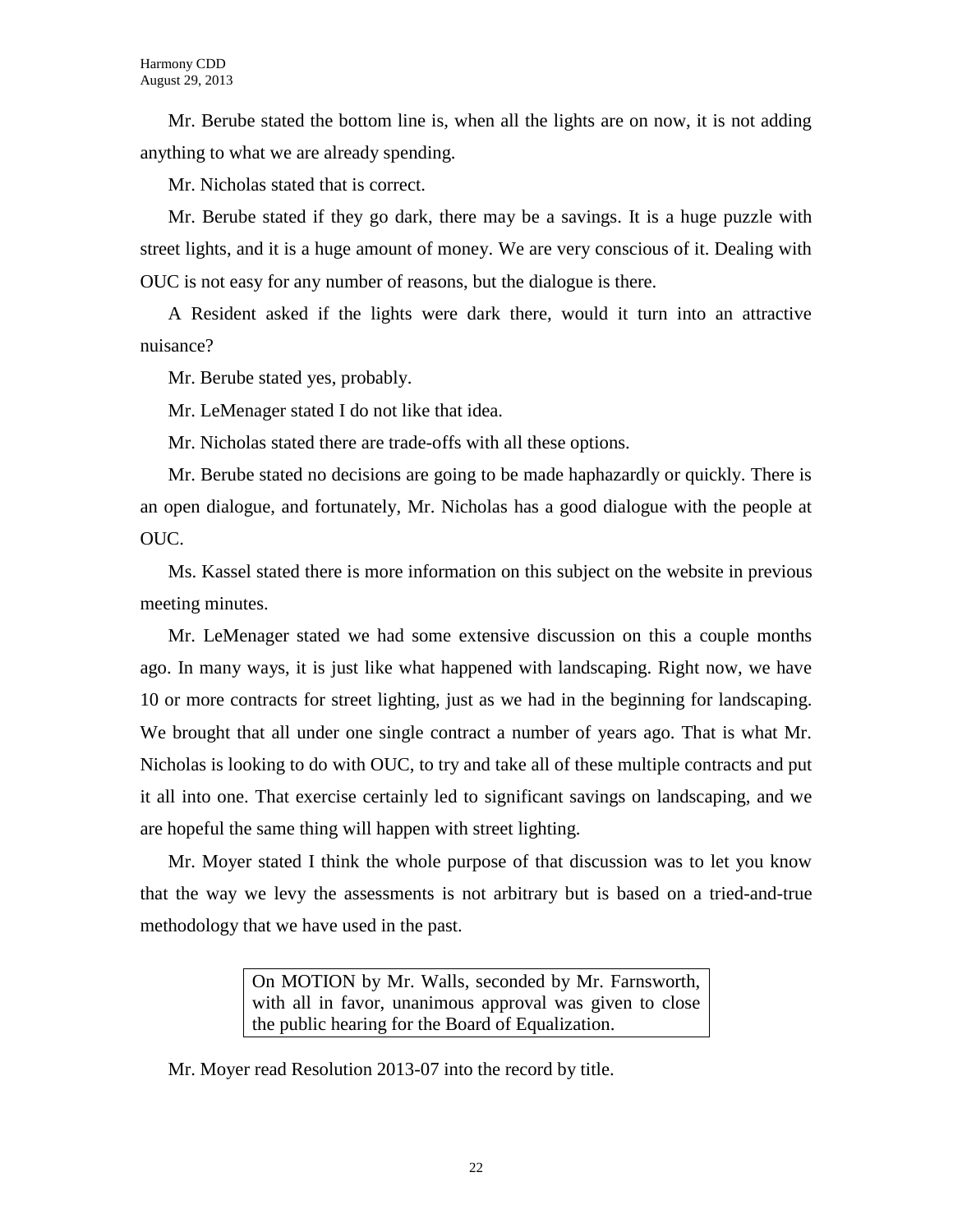On MOTION by Mr. LeMenager, seconded by Ms. Kassel, with all in favor, unanimous approval was given to Resolution 2013-07 confirming special assessments for fiscal year 2014.

### **RECONVENED THIRD ORDER OF BUSINESS Audience Comments**

Mr. LeMenager stated now we can entertain this resident's question.

Mr. Berube stated he was not here for the audience comment section, so we will let him speak now.

Mr. Heaphy stated Mr. Haskett originally brought an issue to my attention about my fence. When the home was built in 2008, a fence was installed by a fence company, and apparently there was an issue, which was brought to my attention. I received a letter saying that I have 60 days to remove the fence since apparently part of the fence is on CDD land. I want to find out if there is an option we can work out. I cannot move it right now. I already received prices, and I have talked with the title company. I talked with the fence company, and I am seeking other avenues. I understand that it is not my property, and I am not looking for any type of eminent domain. I want the Board to know that I am doing my due diligence to find out what my options are. I understand it is not my property, but I am going to need at least six months to get everything squared away. I also have a lot of plant material along the fence, so moving everything will take a while. It has been this way for over six years, and I was surprised to find out it was not all my property.

Mr. Berube stated we understand.

- Mr. LeMenager stated it is also not visible from the road.
- Mr. Berube asked can it be removed by December 31, 2013?
- Mr. Walls asked what is our obligation?

Mr. Qualls stated a couple things come to mind, including adverse possession. That is a seven-year issue, and he is on record saying that he acknowledges that it is not his property. I do not see that as an issue. The second issue is just common sense, which is as soon as you know someone is in violation of boundaries, you need to let them know about it. The District has fulfilled that duty. I feel that in this case, you do not need an attorney but just use common sense and try to work together to get the fence removed. I do not want to advise Mr. Heaphy as to his rights, but unfortunately, the District would have no obligation for moving anything.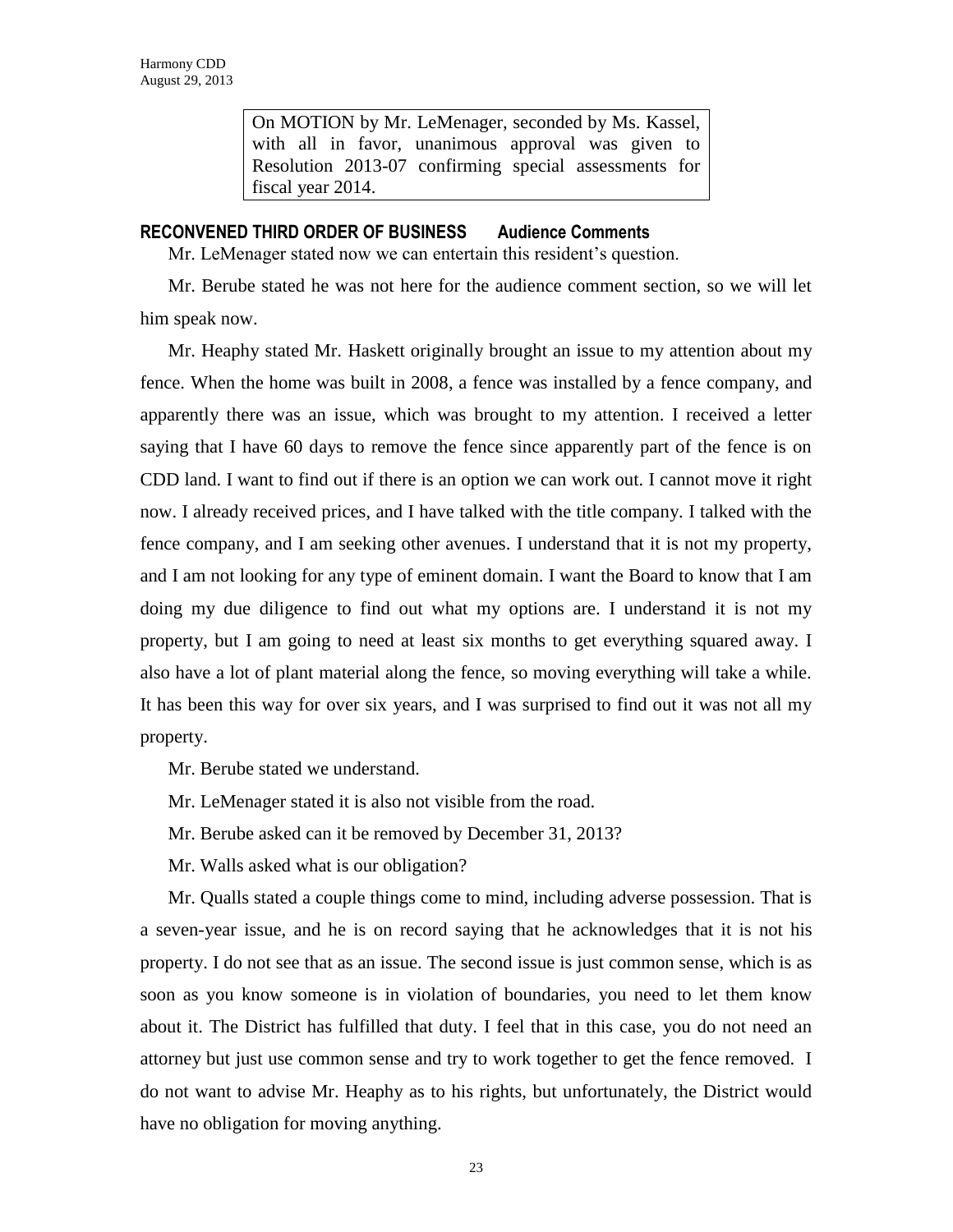Mr. Heaphy stated I recognize that, and it is a matter I have to address.

Mr. Qualls stated since we are on the record, I would advise Mr. Heaphy to seek counsel.

Mr. Heaphy stated one of the things I am looking at is the representation of the property that was made to me. There are a couple issues, but I acknowledge the fact that it is not my property.

Mr. Berube stated give us a date when it might be complete.

Mr. Heaphy stated March 1, 2014.

*The Board agreed upon the revised date of March 1, 2014, for the fence to be removed.*

A Resident stated the community school is doing a science fair project on the ponds and lakes in consultation with Mr. Golgowski, and this is a continuation of a project that started in 2011. We were wondering if we could get your permission to continue with that project.

Mr. Berube stated if it is the same as what happened in 2011, I do not think we need anything in writing.

Mr. Moyer stated no, you do not.

Mr. Berube stated you may proceed and we hope you have as good a report to bring to us as you did in 2011. The presentation last time was very detailed. You are welcome to proceed.

### **FIFTH ORDER OF BUSINESS Subcontractor Reports**

#### **A. Aquatic Plant Maintenance – Bio-Tech Consulting**

#### **i. Monthly Highlight Report**

The monthly aquatic plant maintenance report is contained in the agenda package and is available for public review in the District Office during normal business hours.

## **B. Landscaping – Davey Commercial Grounds Management**

#### **i. Monthly Highlight Report**

Mr. Rinard reviewed the monthly landscape maintenance report as contained in the agenda package and is available for public review in the District Office during normal business hours.

Mr. Rinard stated I have some updates for the Board, one being the tree status. I indicated in the report that was prepared two weeks ago that Lakeshore Estates is completed. We still have about 15 more sycamores that need to be lifted. We are very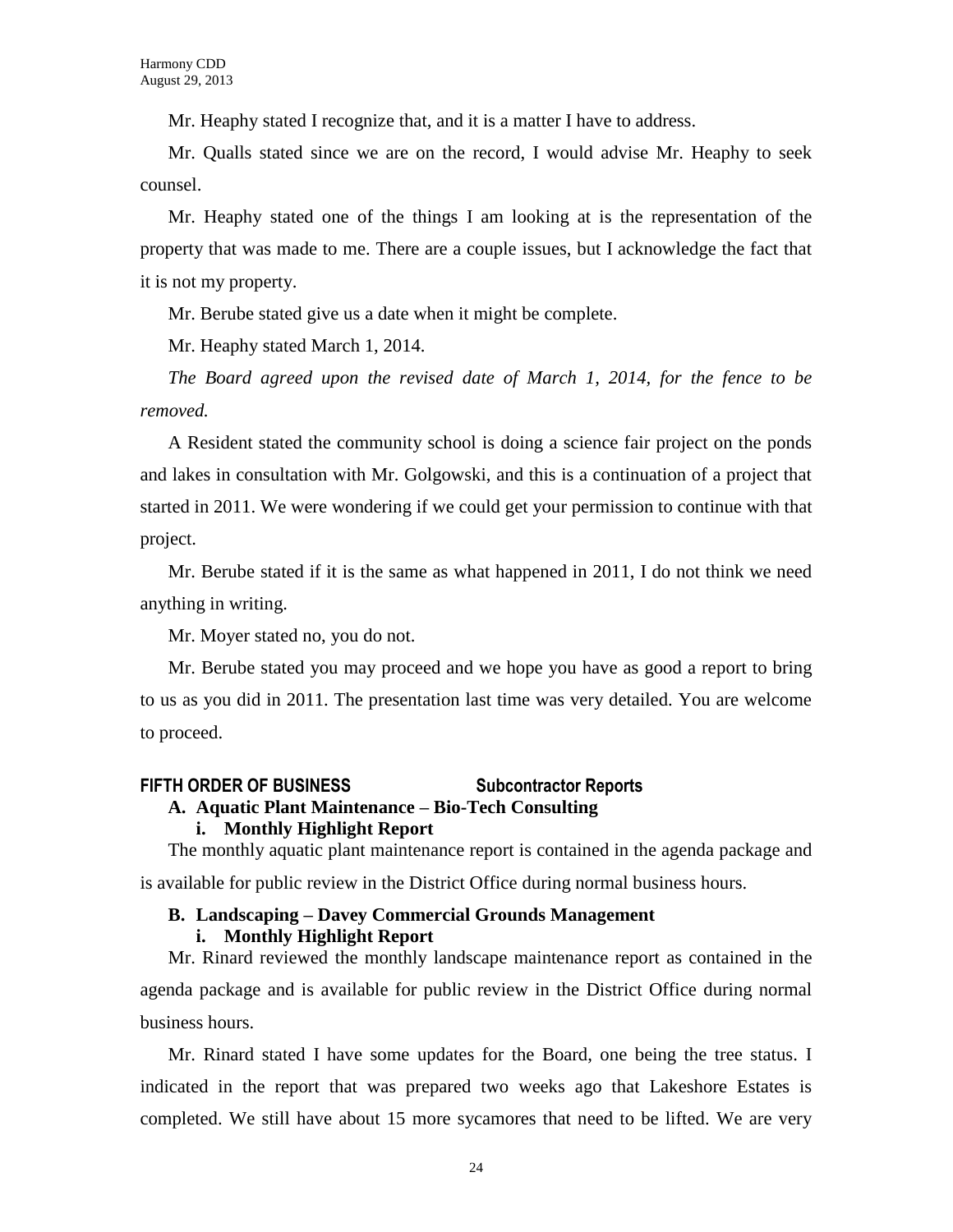close. Things are pretty steady and consistent, and we are still in the summer season and still in the throes of the growing season, so weeds continue to be a focus. We have seen some chinch bug activity over the past four weeks or so. We are on top of it and are addressing it early. We have replaced about 2,900 square feet, and about half of that was chinch bug damage and some was just physical damage. For the most part and from a historical perspective, especially with sod replacement, we have had a good year. We are at just over the year on the property. I hope everyone is pleased.

Mr. LeMenager stated happy anniversary.

Mr. Berube stated overall, the place does look pretty good. I think you are running a little lean on manpower. It took a year to get all the trees done, including a huge push throughout the winter, and they are just now getting completed. Mr. Rinard will agree that it has been a long, tedious exercise. I tend to think that you do not ever get caught up. That is just my observation. Last month, Ms. Kassel raised the issue of a couple trees at Blue Stem and Primrose Willow. There are two trees on the corner on the side of her house. They are not dead. The crowns are dead, and now there are shoots coming out below the crown. I think the trees can be saved if we do something with the crown, but I am not sure.

Mr. Haskett stated I looked at them, as did Mr. Jon Rukkila, when we were reviewing sidewalks. The crown is gone, and it is not a tree that you would want to save. We need to look at replacing those, probably in the fall.

Mr. Berube stated there is another one just down the street at 7011 Blue Stem where half the crown is all dead and the other side has a crown that looks pretty good. Maybe that needs some attention or maybe it needs to be removed also. Street trees are a big deal here. There is another one that Mr. Rukkila mentioned at the west entrance that has been a stump.

Mr. Rinard stated that is correct; it has. We did some tree replacements recently. We brought in a tree that did not quite match up adequately to the surrounding trees. Right now, I have held back. I am waiting for additional work to be done. An eight-inch caliper tree is more costly than what I can combine with other materials.

Mr. Berube stated at the corner of Buttonbush and Cat Brier across from the golf course is another stump that was cut off, and it has new shoot growth coming on the top of it. There are some other stumps, and I mentioned a number of them to Davey. Trees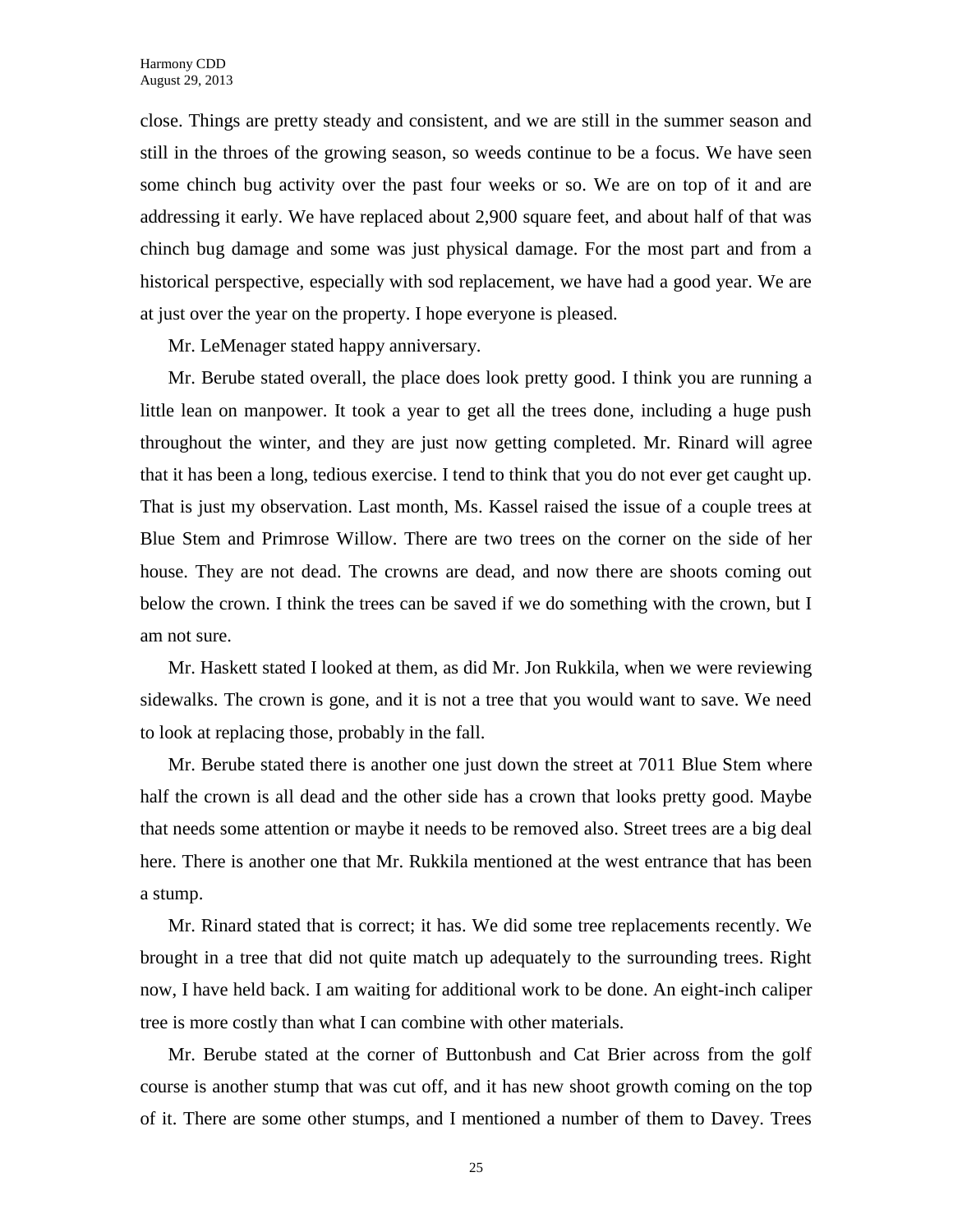are important around here, and we spend a lot of money on them. If we are going to do another round, perhaps we can bring it all together and catch up on what needs to be replaced.

Ms. Kassel stated I had a question about the proposal and the status is of the landscaping projects.

Mr. Rinard stated on the Beargrass alley, we submitted a second sample. We expect the results within the next seven days or so. The first sample was submitted through a third party. Where it ended up and where it was actually submitted, I am not quite certain. So we took it upon ourselves and submitted our samples. Once I know the results, then I can finalize that particular proposal. You have copies of the other three: Dahoon, Lakeshore and the dog parks.

Ms. Kassel stated those were approved at the last meeting.

Mr. Rinard stated I did not have the understanding that they had been approved. If they are, then I will move those forward.

Ms. Kassel stated yes, they were approved last month.

Mr. Rinard stated then I will move those projects forward.

A Resident stated recently four new sycamore trees were planted, two by Long Pond and two by the swings by the dog parks. I also noticed that you spent a lot of money to fix the sidewalks on Beargrass and along other streets by sycamore trees. The new ones were planted close to the sidewalk. I wonder if that can be rectified. Otherwise, six years from now, we will be digging up those sidewalks and spending taxpayer money for the repairs.

Mr. LeMenager stated we will be doing that forever.

The Resident stated I am only talking about those four trees. If those four trees are planted somewhere else, like eight feet away from the sidewalk, it may not need to be dug up. They are planted very close to the sidewalk. Maybe we can move them farther so that those trees will not affect the sidewalks later on. It may be too late since they have been there for a few weeks.

Mr. Rinard stated it is not too late to move them. I will not guarantee or say that it will not intrude at some time, but there are products that we have discussed in previous meetings. There is a root barrier system that will divert roots underneath hardscape features and will prevent sidewalks from coming up or cracking.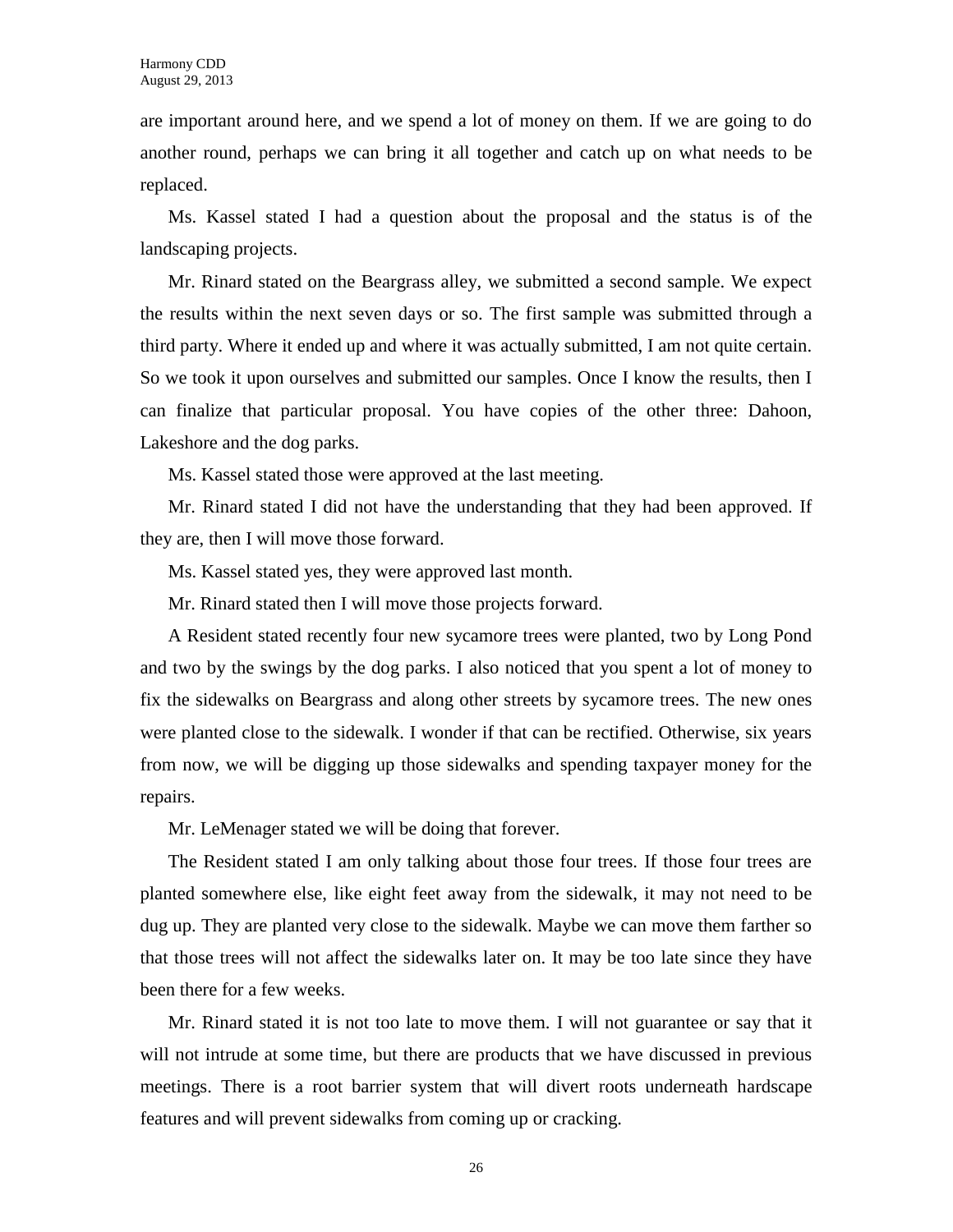The Resident asked did you use those for the new trees?

Mr. Rinard stated we have not used them but we are talking about implementing them.

Mr. Berube asked is this a terribly expensive product?

Mr. Rinard stated no.

Mr. Berube asked maybe \$100 per tree?

Mr. Rinard stated I do not know the specifics but that is probably close.

Mr. Berube stated we could make a test case with these four trees, if there are no objections from the rest of the Board members. Hearing all affirmative responses, Mr. Rinard is so directed.

A Resident asked if you are having such a problem with them in the older section of town, why are you putting them in the newer sections?

Mr. Berube asked are we putting sycamores there?

The Resident stated yes, there are a lot of them.

Mr. Berube asked is that part of the development plan?

Mr. Nicholas stated the County has regulations on how often you plant trees. They need to be near sidewalks. The right-of-way is only so big. The species should be a variety, so you will end up with some sycamores and some live oaks. The species plan was approved in 2005, so it is an older implementing plan. It is not uncommon to mix in some sycamores because they mature faster. It will be a problem everywhere, and we are looking for solutions to that, including drilling holes and trying to water deeper. There are a lot of things you can attempt to do, but where you have trees and concrete, at some point, the concrete will be moving around. I guess I am saying it is not just a sycamore problem.

Mr. LeMenager stated this discussion goes back decades. It is a design flaw in traditional neighborhood developments. Whoever came up with the original concept in the 1950s obviously did not take that into consideration. Celebration employs several full-time employees to do nothing but repair sidewalks.

Mr. Richard Diaz stated we are new residents here in the townhouses. I do not understand why we have a whole row of plants that are totally dead. They are black and have been there for a long time. Also, why are the water sprinklers along the sidewalk coming on at 8:00 p.m. when everyone is out walking?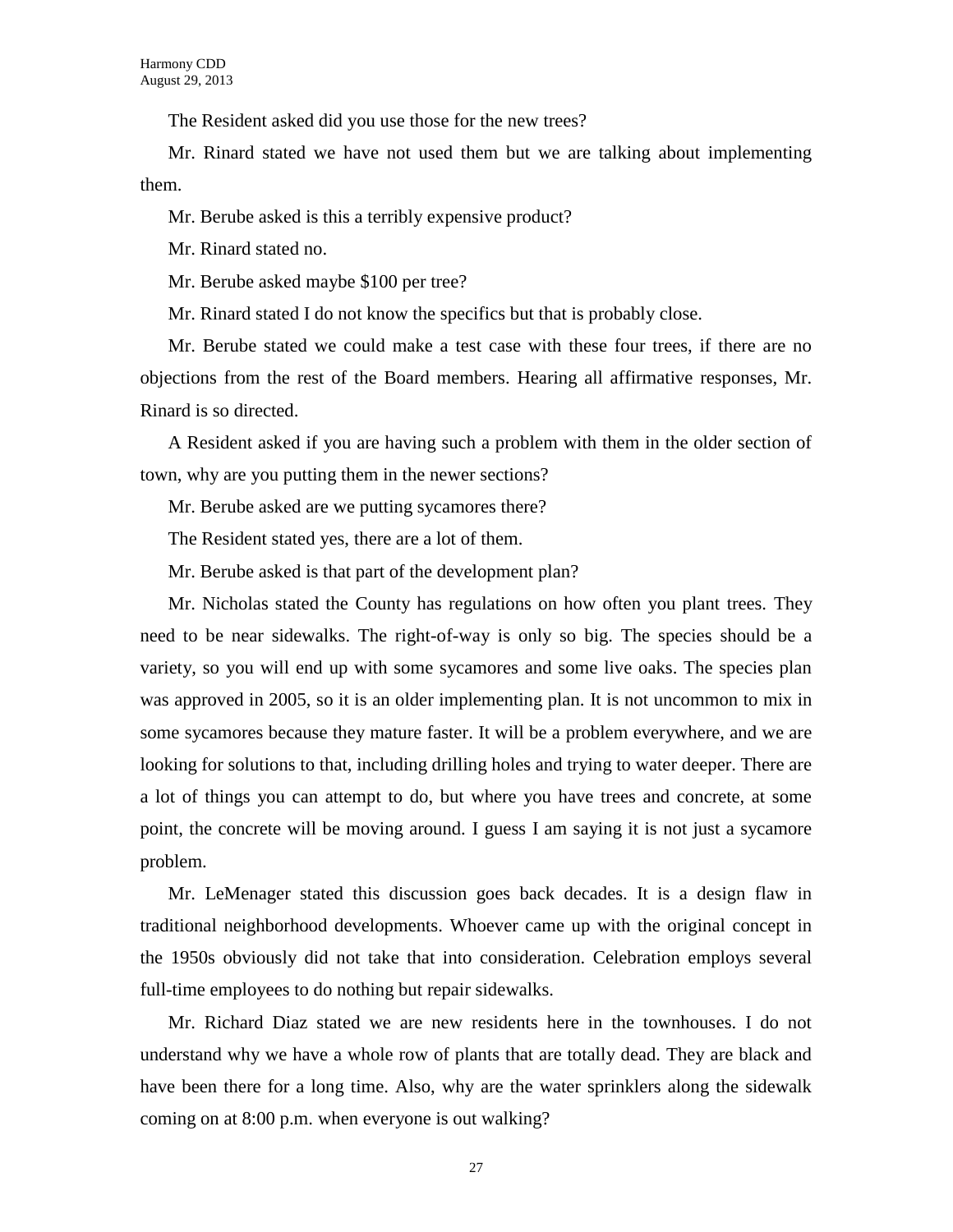Mr. Berube asked what road has the dead plants? Where is the row of plants?

Mr. Diaz stated we are in the first group of townhouses at 7110 Five Oaks Drive.

Mr. Berube stated they are not ours.

Mr. Diaz stated next to there are six or eight azaleas that are dead.

Mr. Berube stated we would like to take care of it for you, but those are not our plants. Those would be the responsibility of your home owners association, I would guess.

Mr. Nicholas stated we will introduce you to the right association to address that issue.

Mr. Diaz stated there is a big hole in the ground with a piece of pipe sticking in it and no cap on it. Someone will step in it and break a leg.

Mr. Berube asked where is the pipe?

Mr. Diaz described the location.

Mr. Berube stated that is not ours, either. That will all be for the HOA to address.

Mr. Diaz stated I wanted to bring these up so I could find out who could take care of them.

#### **C. Dockmaster/Field Manager**

#### **i. Dock and Maintenance Activities Report**

Mr. Haskett reviewed the monthly field activities report as contained in the agenda package and is available for public review in the District Office during normal business hours.

#### **ii. Buck Lake Boat Use Report**

Mr. Haskett reviewed the monthly boat report as contained in the agenda package and is available for public review in the District Office during normal business hours.

Mr. Haskett stated boating activity has slowed a little since school started, but there are still a lot of morning boaters who go out. We installed a few more barbecue grills that had deteriorated, one of which was over by the new swings at the dog parks and another at Lakeshore Park that was getting used. We received the shipment for the shade structure at the Swim Club. The permit is at the County right now and we are waiting on approval. You should see the new shade structure going up next week.

Mr. Berube asked are we installing it or are they installing it? I saw the invoice but I did not pay attention to that.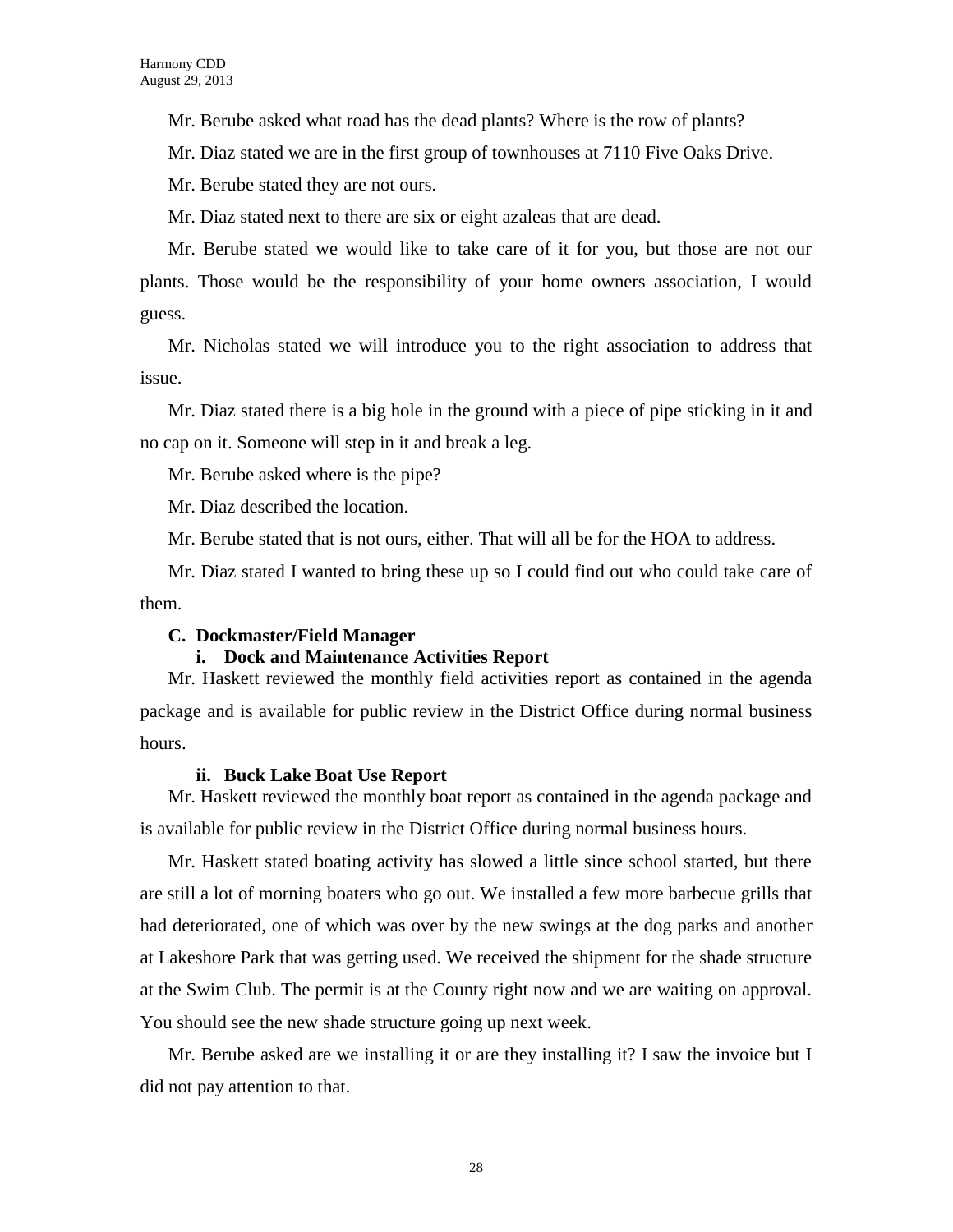Mr. Haskett stated it is a combination. We cannot pull a County permit, so we hired Farrell Construction to pull the permit at a greatly reduced cost. He will oversee our staff digging the footers and installation. Staff has been monitoring activities at the pools and checking access cards. We did adjust the hours at the pools for card access. Some people had some issues with their card not working at 8:00 or 9:00 p.m., and cards will not work then because no swimming is allowed at night. The same applies to Buck Lakes. The facilities are open 30 minutes after sunrise until 30 minutes before sunset. Those times will be adjusted accordingly as the time changes.

#### **iii. Proposal for the Purchase of Three Kayaks**

Mr. Haskett stated I included a request to purchase three kayaks.

Mr. LeMenager stated I saw the proposal, and it will come as no surprise to my fellow Supervisors that I was shocked. I look at the boat report and see that we have four kayaks. All four were in use once. I think to myself that if all four are used at the same time once, why do we need to spend \$3,000 on three more kayaks? I am at a loss.

Mr. Farnsworth stated I was, too.

Mr. Haskett stated people like to go out in groups, especially people who use kayaks. It is a little more comforting to know that when you are out near alligators, you are near a group. We have a lot of residents who have tried to show up as a large group, but there are not enough kayaks for them. It is a rather inexpensive item.

Mr. Berube stated Mr. Golgowski did a video of such a kayak trip recently.

Mr. Golgowski stated it was a great trip. It was a little frustrating because we took out all the kayaks. I did not initiate this request, although I would advocate for more kayaks than three.

Mr. Berube stated perhaps you are on solid ground that your kayak expeditions will provide usage for these kayaks, and we purchased a couple extra kayaks in the past because we had only two. I am not necessarily against it, but if Mr. Golgowski is telling us that the usage will increase, I will support it. My wife saw the notice for the expedition, and she wanted to go on it. I know of a number of other people who would like to go out on a kayak in a group. If you are telling us that you are pretty solid that more kayaks will provide a bigger group with more usage, then I will support it.

Mr. Golgowski stated I know there is a group that goes out weekly.

A Resident stated many times I think about going out but they are not big enough for two people. If you purchase new kayaks, may I suggest you buy ones that are dual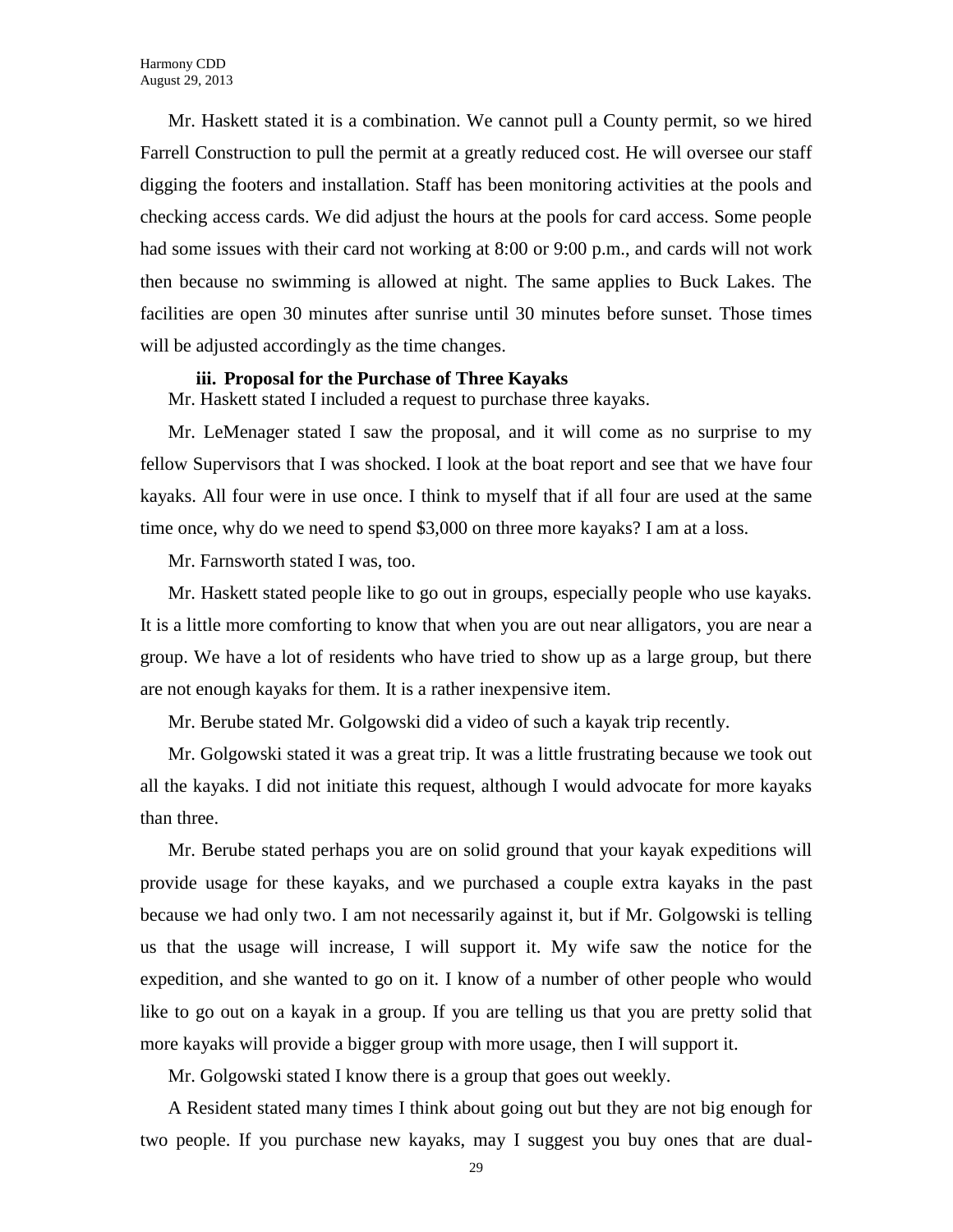purpose and more substantive that we can also use for fishing instead of the ones we have now?

Mr. Berube stated I would be inclined to take one thing at a time.

Mr. LeMenager stated I like that suggestion.

Mr. Farnsworth asked what is the configuration of a dual-purpose kayak?

The Resident stated in a fishing kayak, you can sit in it plus a guest, and there is an area where you can store your equipment. I would use a kayak if I was by myself, but I would get a flat-bottomed one because I am not as agile in them and I might flip over in them. I do not want to lose anything.

Mr. Walls stated I am a fisherman, also. I have considered taking out a kayak, but I cannot fish out of it. When I go out on the lake, I want to fish. I think we might get more people if you were able to have something different, and maybe we can look at that. I do not know how much they cost.

Mr. Haskett stated it increases the cost about \$300 per kayak. It is the same Wilderness brand that we have currently, just a different model.

Mr. Farnsworth asked will it give the person in the kayak the same experience? Is the handling of the kayak the same with one that is not a flat bottom versus one that is set up for fishing?

Mr. Nicholas asked how much are the three kayaks?

Mr. Haskett stated \$2,174 for all three.

Mr. Nicholas stated so it will be \$3,000 to add a new fourth one. Can you get one of that kind for less than \$900?

Mr. Haskett stated yes.

Mr. Nicholas stated the cheaper solution is to get four: one of those and three of the regular ones. It would be cheaper than buying three of the dual-purpose kayaks.

Mr. Walls asked could we consider two dual-purpose kayaks?

Mr. Berube asked what about two dual-purpose kayaks and two regular kayaks? Then if two people want to go out fishing, we have two available for them.

Mr. Walls stated I would prefer just to buy two dual-purpose kayaks.

Mr. Berube asked so add just two kayaks and see if the usage increases?

Mr. Walls stated yes.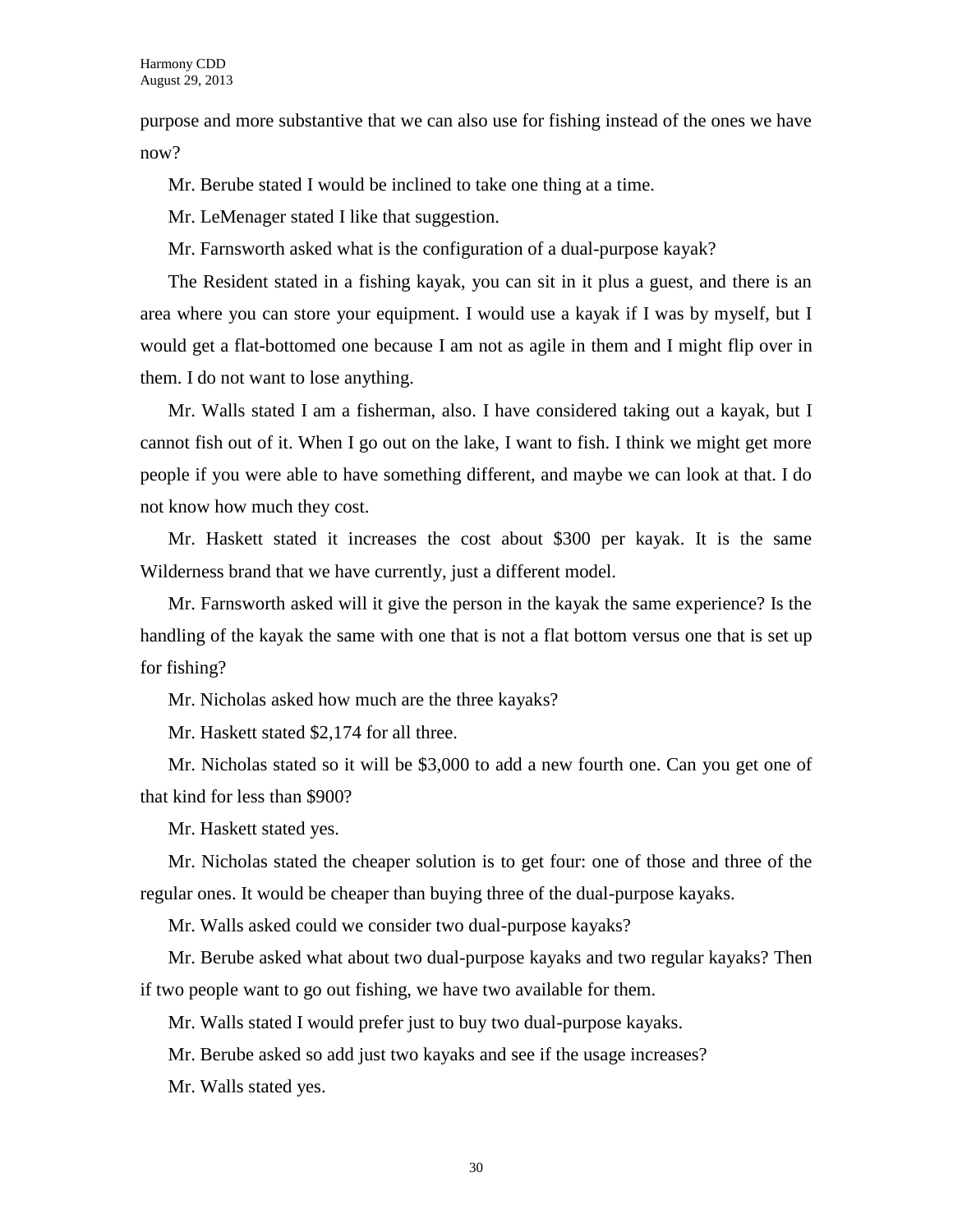Mr. Farnsworth stated for some reason, I do not agree with that because it was not the reason for the original proposal for the kayaks. You have completely changed the purpose of what the kayaks were for.

Mr. Walls stated people can still use those kayaks just to go out on the lake.

Mr. Farnsworth stated my understanding of the handling of the kayak is that it is not the same experience.

Mr. Nicholas stated you can ask the residents who use them. They will tell you.

A Resident stated some of them you have to get into rather than just sit on. It is easier to get in and out of the ones you sit on rather than trying to squeeze in and out.

Mr. Walls asked is the movement largely the same?

A Resident stated I have been kayaking 20 years, and each kayak has its own purpose and is designed for its own purpose. The ones you sit on top are much more stable than the others, which are very tippy although you can also tip over in the ones you sit on. I have not been in the ones designed for fishing. However, if you tip over and cannot get yourself back in, then you have a problem. If you want to buy them, I am in favor of it.

Mr. Berube stated you residents are the kayaking group. What should we do? All four regular kayaks like we have?

Mr. LeMenager stated it sounds like more research and thought need to go into this.

Mr. Farnsworth stated we should be able to resolve it one way or the other.

Mr. Berube stated the request was for three additional kayaks.

A Resident stated I recommend three regular kayaks and one fishing kayak.

Mr. Berube stated I will suggest a motion to purchase three kayaks as originally proposed. This is not to shut down future additional requests for kayaks as we see how they get used.

Mr. Walls stated I would offer a motion to purchase two of the kayaks in the proposal and one fishing kayak.

> On MOTION by Mr. Walls, seconded by Mr. Farnsworth, with all in favor except Mr. LeMenager, approval was given to purchase two regular kayaks as proposed and one fishing kayak, as discussed.

#### **iv. Resident Request for Shuffleboard Equipment**

A Resident stated I am on the shuffleboard group. We begged last year to replace the

broken equipment, and Mr. Bill Fife agreed but it has not happened.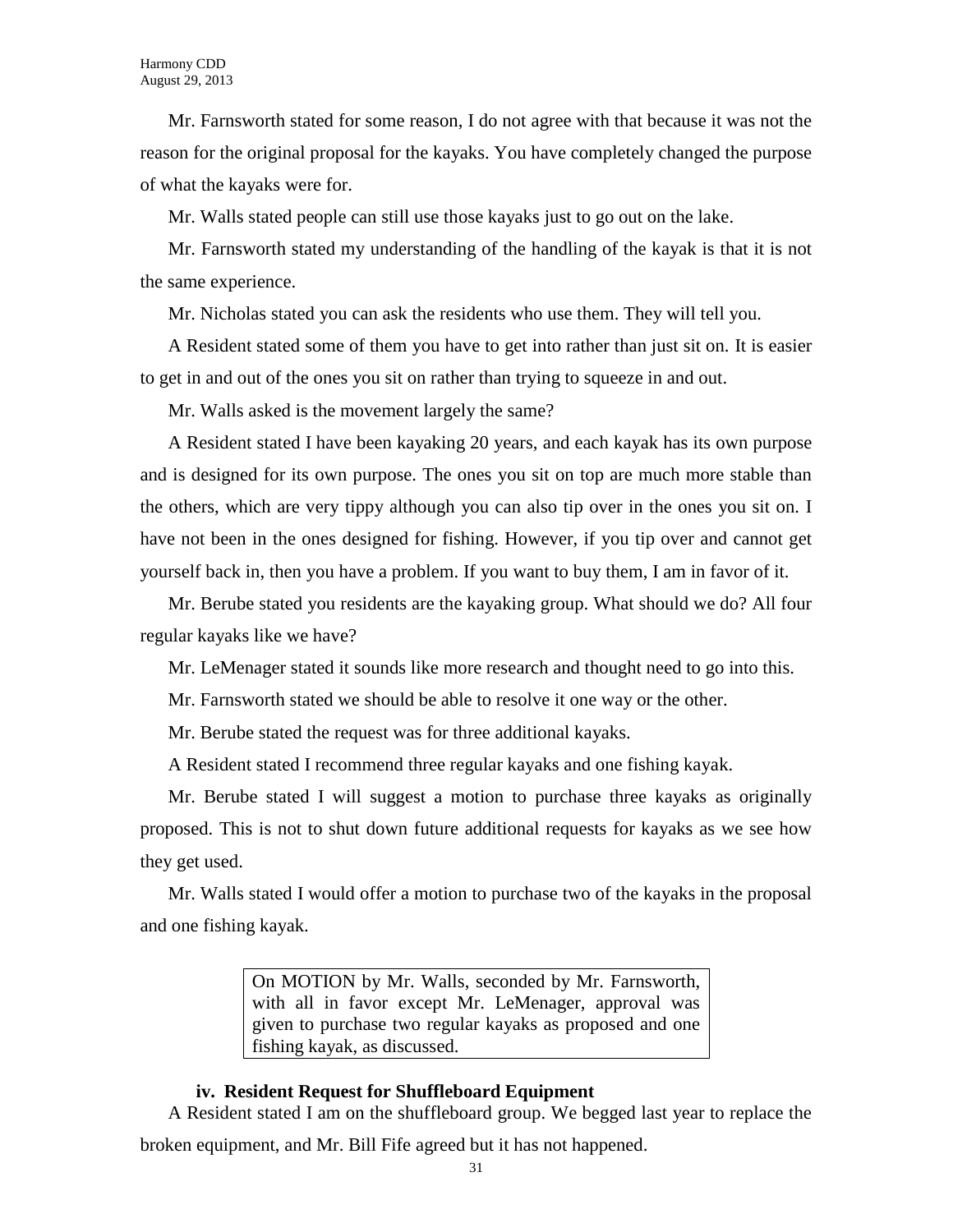Mr. Berube stated Mr. Fife cannot approve things on behalf of this Board.

The Resident stated the equipment that we are using is old. We are down to three poles, and one is in very bad shape.

Mr. Berube asked where is the equipment stored?

The Resident stated in the storage container.

Mr. Berube asked how does it get broken? Are kids damaging it? Is it damaged from use?

The Resident stated wear and tear.

Mr. Nicholas stated the shuffleboard court was a gesture by a resident to have it available. If we had a place to set it up, they would provide it, and that happened. Now a year or two has passed. The equipment has been used a lot. There was no original investment in this activity.

Mr. LeMenager stated I am in favor of this request. I see people out there playing shuffleboard all the time.

Mr. Walls asked the court is not on developer property?

Mr. Nicholas stated no, it is the old basketball poured pad that used to be where the half court was. That is CDD property.

Mr. Haskett stated no, it is right on the boundary.

Mr. Walls stated so it is not on our property. I remember that from the discussions.

Mr. Berube stated we need to figure out ownership, and it is not on CDD property.

Mr. Haskett stated it is in a park area. Officially, it is not CDD property but it is still part of Buck Lake Park.

Mr. Nicholas stated we will get new poles, whether I pay for them or not. That is the reality.

Mr. Berube asked are we treading over any lines by doing this? Mr. Qualls has heard the discussion about ownership. Do you approve of this?

Mr. Qualls stated if this part of the parks and recreation facility maintenance program, then I do not see how it is any different from any other park and recreation facility maintenance. I would ask any approvals be subject to final review by counsel.

Mr. Walls stated I want to make sure the CDD can legally do this.

The Resident stated I am happy to research that.

Mr. LeMenager stated that is not necessary. This is \$100.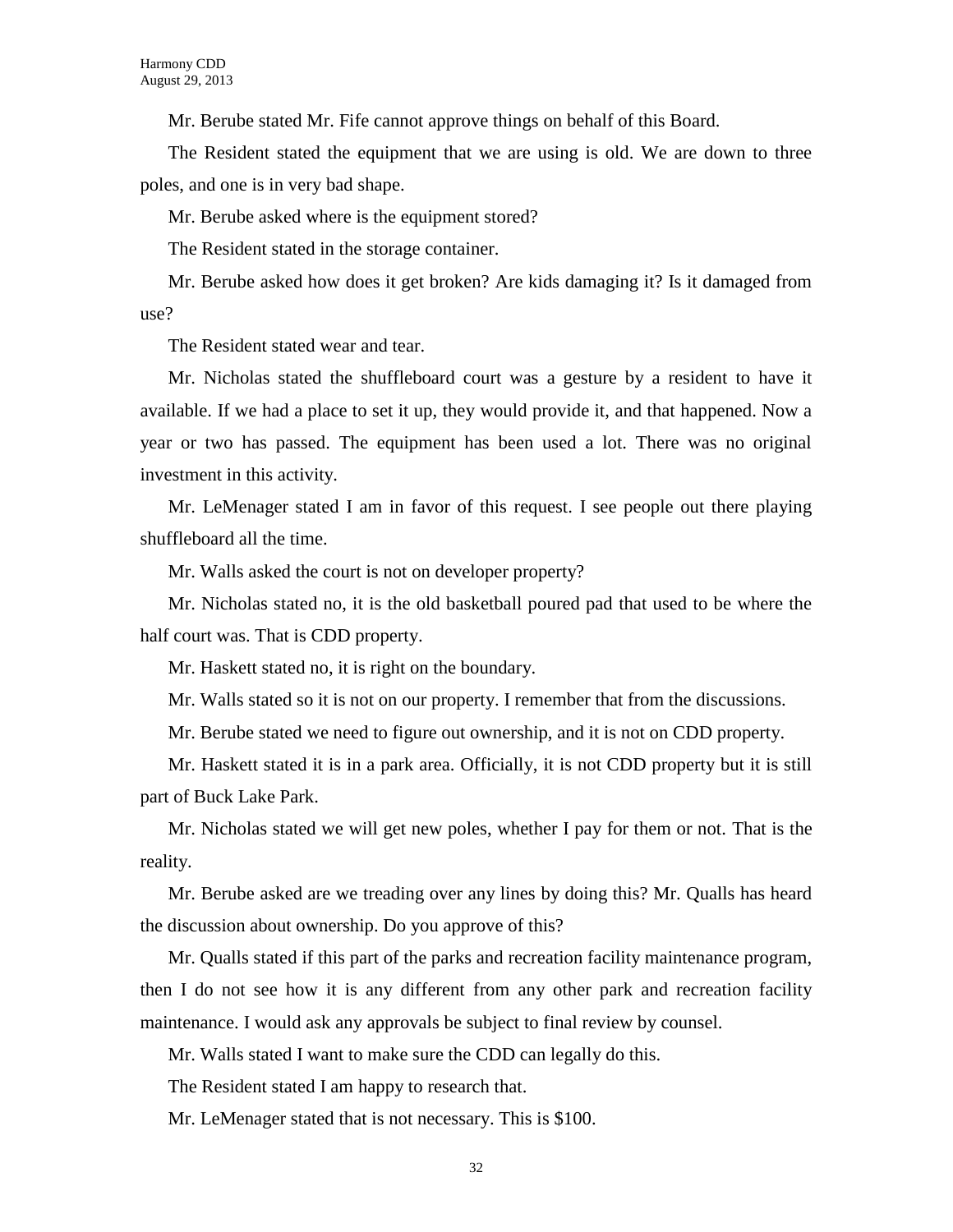Mr. Berube asked how much does the equipment cost? We need to approve a maximum amount.

The Resident stated about \$100.

Mr. LeMenager stated the not-to-exceed amount can be \$200.

Mr. Berube stated we can approve up to \$250 for Mr. Haskett to replace whatever is needed. I know how these things sometimes go, and \$200 may not be enough. Do we want to approve \$200 or \$250?

Mr. LeMenager stated \$200.

On MOTION by Mr. LeMenager, seconded by Mr. Farnsworth, with all in favor, unanimous approval was given to replace shuffleboard equipment as needed, not to exceed \$200, as discussed.

Mr. Berube stated Mr. Haskett will coordinate replacing the equipment.

## **v. Consideration of Proposals for Umbrellas**

Mr. Haskett stated I received a request for umbrellas for tables at the Swim Club. A couple proposals were included in the agenda package. They are \$95.60 for one and \$99.99 for another variety.

Mr. Berube stated this request came from me to Mr. Haskett as a result of several people pointing out to me during one of my many visits to the pool that we have umbrella holes in the tables. There is even a sign that says to take the umbrellas down.

Mr. Walls stated I am in favor of buying umbrellas.

Mr. Berube asked do we want four blue and four red?

On MOTION by Mr. Walls, seconded by Mr. LeMenager, with all in favor, unanimous approval was given to purchase four blue and four red table umbrellas, as presented.

## **vi. Reservation System**

Mr. Haskett stated there are a lot of systems available. Many of them come back to different types of software that we would have to update and upgrade modules. I do not think that would be the best way to go. What I originally presented was u-reserve-it.com. I would like to have a 30-day trial period, and Mr. Nicholas and I discussed that we would like to work on that in-house and maybe invite a few of the residents who use the boats.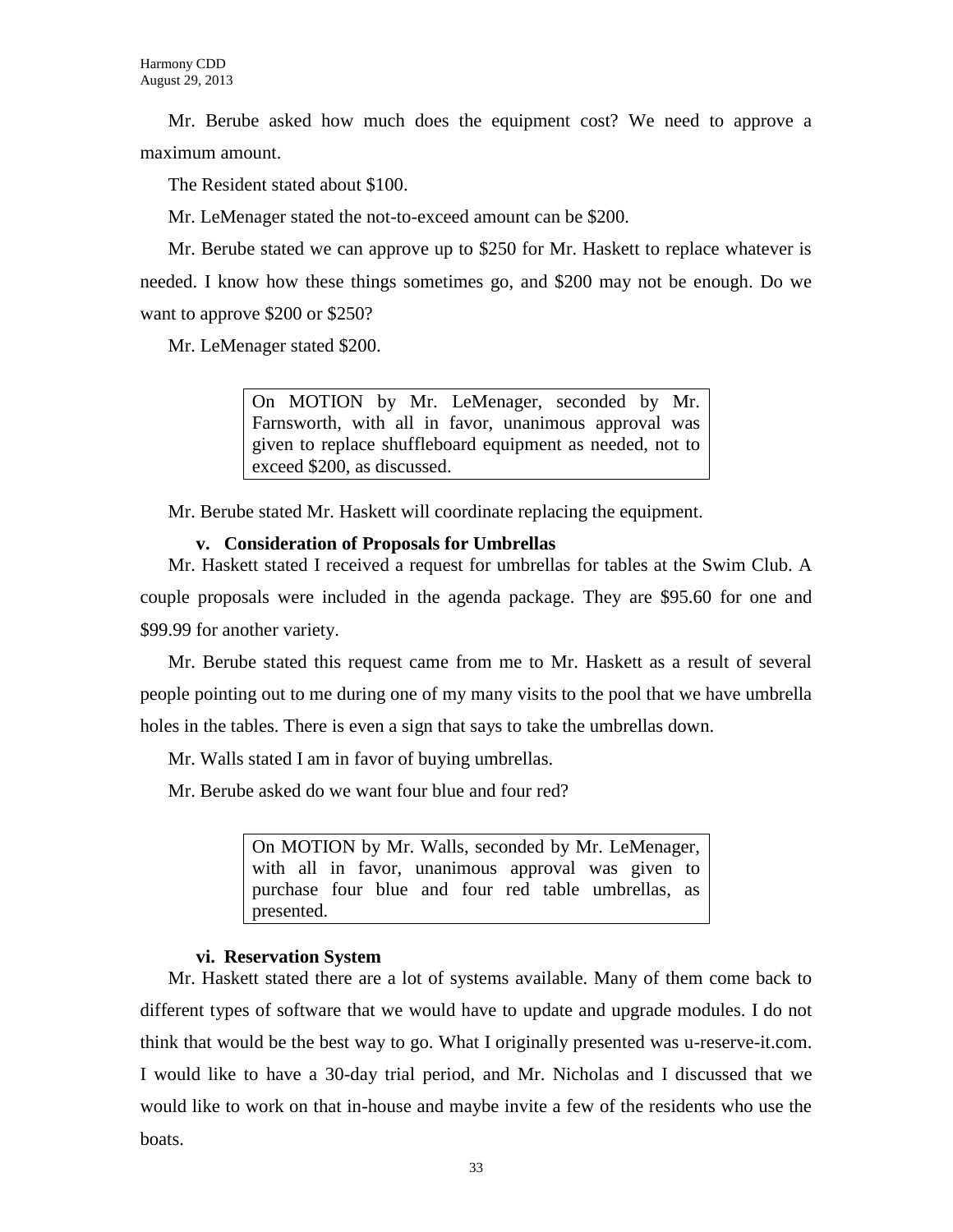Mr. Nicholas stated we want to try to break it down during the 30 days before we push it forward. We will try to break it, and if it does not break, then we will go with it.

Mr. Berube asked if it does not break and becomes a permanent fixture, what is the ongoing cost or the initial cost?

Mr. Haskett stated it is web based and we can go with a fee based on the number of boats. The price I received for five boats is \$84 per month to have it online where all residents can get online to make their reservations.

Mr. Berube asked will this take the reservation system completely out of the Celebration office?

Mr. Haskett stated yes.

Mr. Nicholas asked what happens with kayaks?

Mr. Walls stated I would think you can do it as a group.

Mr. Haskett stated it depends on how we put them in there. If we say there are eight kayaks, the more units we have, the lower the unit price is. Worst-case scenario, we could even add in the pools and pavilions. It depends on how far we want to go with it.

Mr. Nicholas stated as we add subscriptions, the per-unit cost goes down.

Mr. Berube asked if five boats is \$84 per month, would 10 boats be \$168?

Mr. Haskett stated no, it would be less.

Mr. Berube stated it is an incremental cost.

Mr. Haskett stated yes, it is. Anyone can go online and click the price button to see the cost. You do not have to sign up for anything. They are very forward with their pricing.

Mr. Berube asked you want to try this for 30 days?

Mr. Haskett stated yes.

*The Board gave consensus for staff to try the 30-day trial for u-reserve-it.com for boat reservations.*

#### **vii. Consideration of Bids Received for Dock Replacement**

Mr. Haskett stated we asked for proposals for the floating dock replacement. What we received were from three different companies: The Dock-Ters, Titan Marine, and TSI Disaster Recovery. We have used The Dock-Ters in the past who built the boardwalk. They submitted three proposals. Unfortunately, not all of them were provided to the Board. I would like to table this item before we make any major decisions so the Board can review them. My recommendation after looking at all of them, I like the one from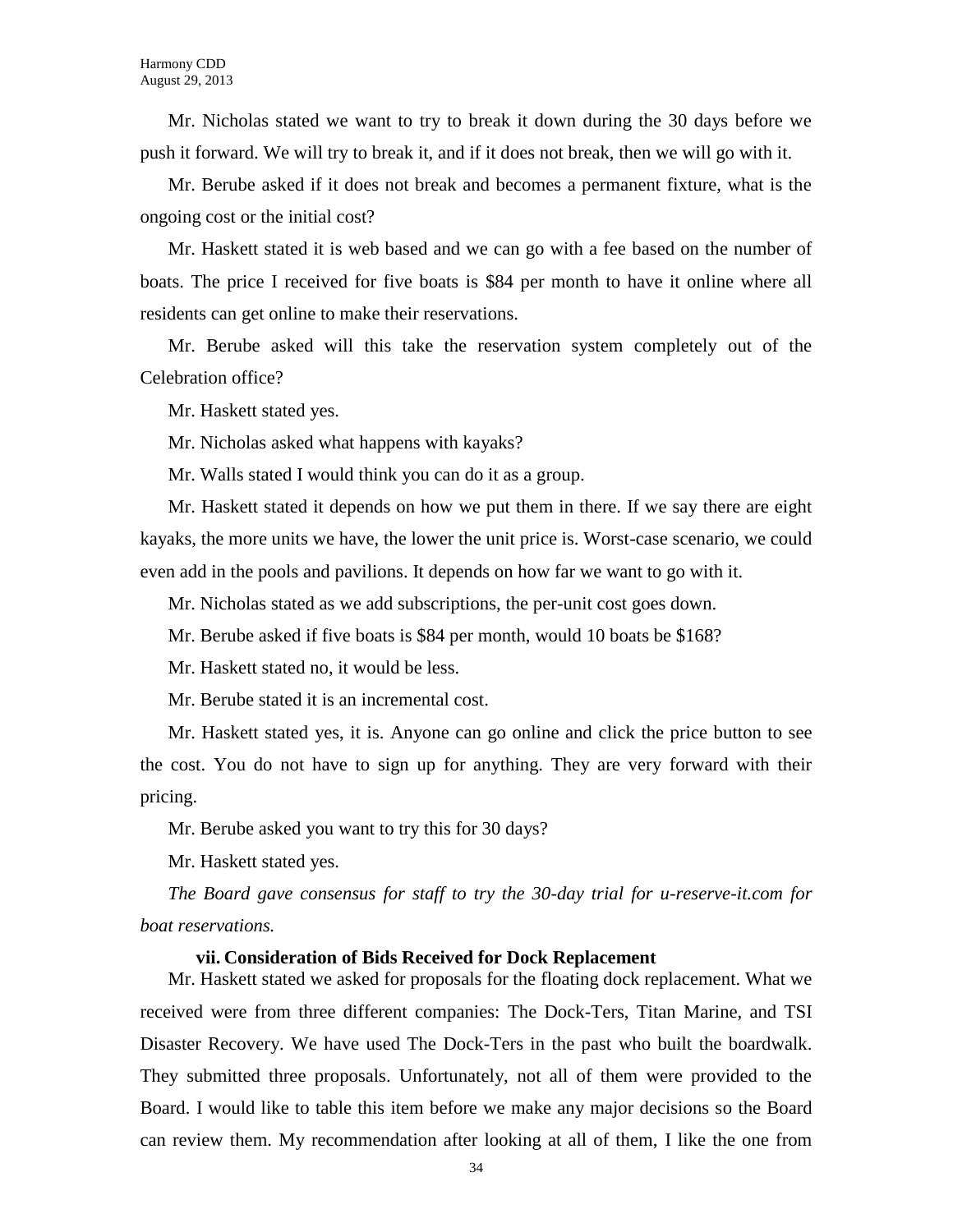Titan that was a concrete deck, although it is not quite the size that we are looking for. I liked the proposal from The Dock-Ters for \$34,815. It is all aluminum and would be like the gangway going down.

Mr. Berube asked you have some proposals that we have not seen yet?

Mr. Haskett stated yes.

Mr. Berube asked will you email those to us immediately?

Mr. Haskett stated yes.

Mr. Berube stated then we can review them and make a decision next month.

Mr. LeMenager asked so we should have six proposals in total?

Mr. Haskett stated there should be five proposals.

Mr. Berube stated we did not receive them all.

Mr. Farnsworth stated we only received three.

#### **viii. Proposal from Spies Pool, LLC for the Purchase of a Pool Lift for ADA Compliance**

Mr. Haskett stated we talked last month about the ADA requirements for pool lifts. I did quite a bit of research on them and figured out what I felt would be appropriate, after looking at a number of different pools in the area. I talked with Robert's Pool Service, and they do not install these. The majority of people I talked with agreed that the lift is being proposed would be best for us. We will install one, and it will be stainless steel and low profile. The difference between this one and others that we reviewed is, this one is water operated. There are no electrical parts and no batteries that need to be charged. It is very user friendly. You walk up to it and get in the pool. The installation has to be done by a pool contractor because it has to be bonded to the beam of the pool.

Mr. Farnsworth stated I am technically curious how a water-operated lift works. Where are you getting water pressure at?

Mr. Haskett stated there is a potable water line in the same area where the showers are, so this will be added to that with a ¾-inch line. It operates the gears through the use of water.

Mr. Farnsworth asked it is using commercial pressure?

Mr. Haskett stated yes.

Mr. Berube stated I do not know if there is something special about that particular unit. The proposal includes two pages. My concern with the lift is that we are not only going to be buying one of these at the current rate, but we will be buying at least two. If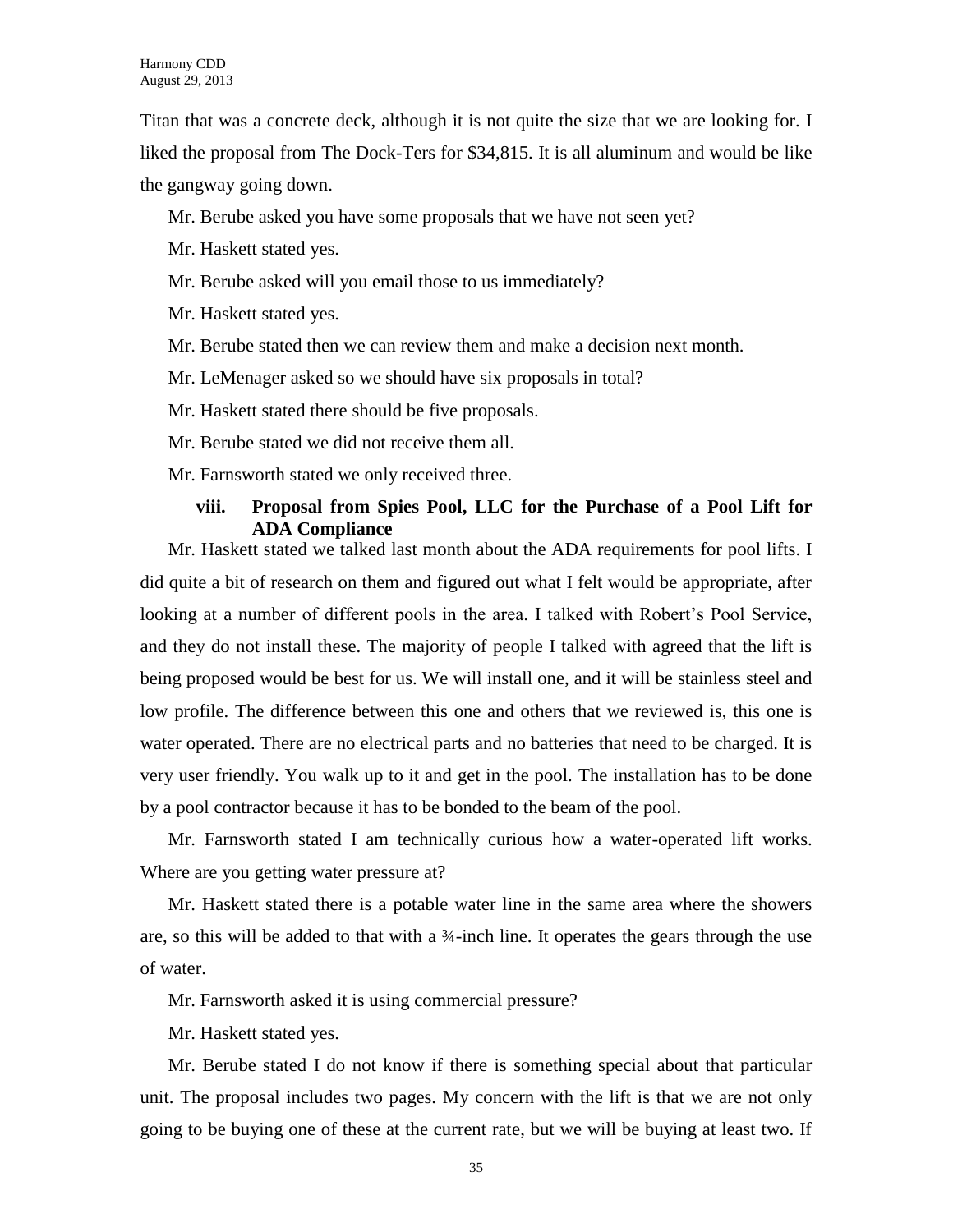we get one for the kiddie pool, we will be buying three. At the very least, the price of \$8,495 will double when we add it to the second pool because I think we will be required to have a lift at both pools.

Mr. Haskett stated we determined at the last meeting that we are subject to Title II requirements, so we only have to provide a facility that is ADA accessible.

Mr. Qualls stated I need to confirm, but I believe that is correct. I remember seeing it in the minutes, and I had just finished researching all the ADA provisions.

Mr. Haskett stated we recommended it be put at the Swim Club because the pool is heated.

Mr. Qualls stated it is based on linear pool feet.

Mr. Haskett stated yes, and if it is less than 300 linear feet, then we only need one lift, and we meet that requirement. We do not need one in every pool, just the accessible pool.

Mr. Berube stated there may be something about this lift that makes it worth all that money. I did some research and found two. I spend a lot of time on the road and spend a lot of time at hotels. Interestingly, many hotels are covering over their hot tubs so that they do not have to install a pool lift. The vast majority of hotels that I have seen are using this Ranger Pool Lift, at \$3,690. It does do a couple things that Mr. Haskett indicated the water lift does not. This one does require a battery. It is a remote control and you can leave it on the unit or put it somewhere else. They recommend you put it somewhere else. If someone wants to use the lift, then you install the battery, which has the remote control on it. That keeps kids from jumping on it. The second thing is they recommend the locking pool cover, as shown in the picture. When you put the locking pool cover on, that will also lock the unit. Without that and the remote control, kids cannot get on it and play with it. That covers those areas. We are talking about a \$5,000 difference between these two units. I found a second one called the Independent for another couple hundred dollars. I agree that they should be installed professionally. Even if professional installation costs \$2,000, it is still \$3,000 less than the water-powered lift. I do not know how the rest of the Board feels, but what bothers me about this is that we are going to have a potentially \$8,500 lift sitting on the pool that will rarely be used. That is the reality of these things. I do not know if there is something particular about this one that is a requirement for our pool, but I think a pool lift is just a pool lift. If we were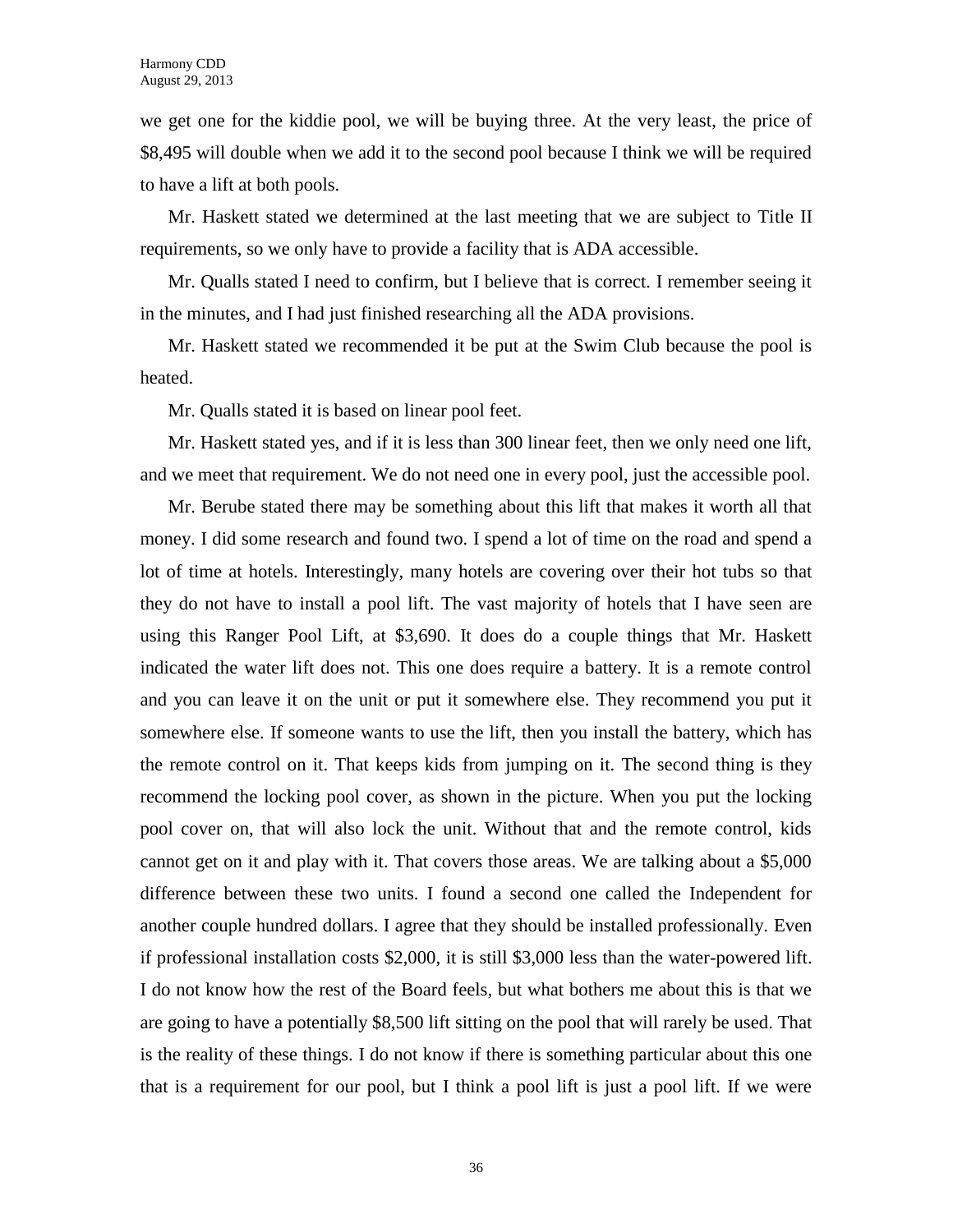buying a boat that was going to be used every day, that would be different. Maybe I am wrong. Maybe there are a lot of people who live here who want to use our pools.

Mr. Farnsworth asked is there any maintenance advantage to the one that is proposed versus a more conventional lift?

Mr. Haskett stated I have not really researched these specifically. The batteries and electrical components next to water was a concern, so we opted to propose the water lift. Robert's Pool Services has been around for many years, and they said they have had only one issue with the water lift after 15 years when they had to replace a seal in it. Other than that, kids jumped on them. As Mr. Berube said, they are a toy for some kids. Mr. Moyer mentioned that he installed some in other CDDs.

Mr. Moyer stated they were in the price range that Mr. Haskett presented. The price Mr. Berube found was much lower than what we paid.

Mr. Haskett stated the concern in going with something less expensive is, you get what you pay for. Kids do jump on them all the time, and we are not there to monitor that. Our concern with the conventional lifts is that they might break more often. This lift is very streamlined, stainless steel, with fewer moving parts.

Mr. Berube stated with any lift that we install, I would advocate for a cover that locks onto it somehow. If it is not covered, this will be a Gymboree. Kids will be standing on it and diving into the pool. They run and dive now. This is an attractive nuisance.

Mr. Nicholas stated this is an interesting debate. There is a trade-off. My father is disabled, and we struggle in trying to get him certain places. He has used things like this before. I think generally, there is a trade-off. If someone comes and wants to use this lift and there is a 20-minute wait because we are making phone calls and trying to find someone to unlock it, I think that discourages the use of it. By the same token, it might prevent something from happening, or kids may jump off the covered part. I think there are some practical elements to lay over the top of this ADA requirements. I would ask you to think through that before you make a decision either way.

Mr. Walls stated I do not think the cover will stop people from jumping on it. I think we need a cover to protect the unit itself from sitting in the sun all day. We obviously want to comply with the law and make sure people have access to the pool. I know nothing about pool lifts. When you break it down to a per-use cost or something along those lines, and you look at it and see the draw, we could essentially install this twice. I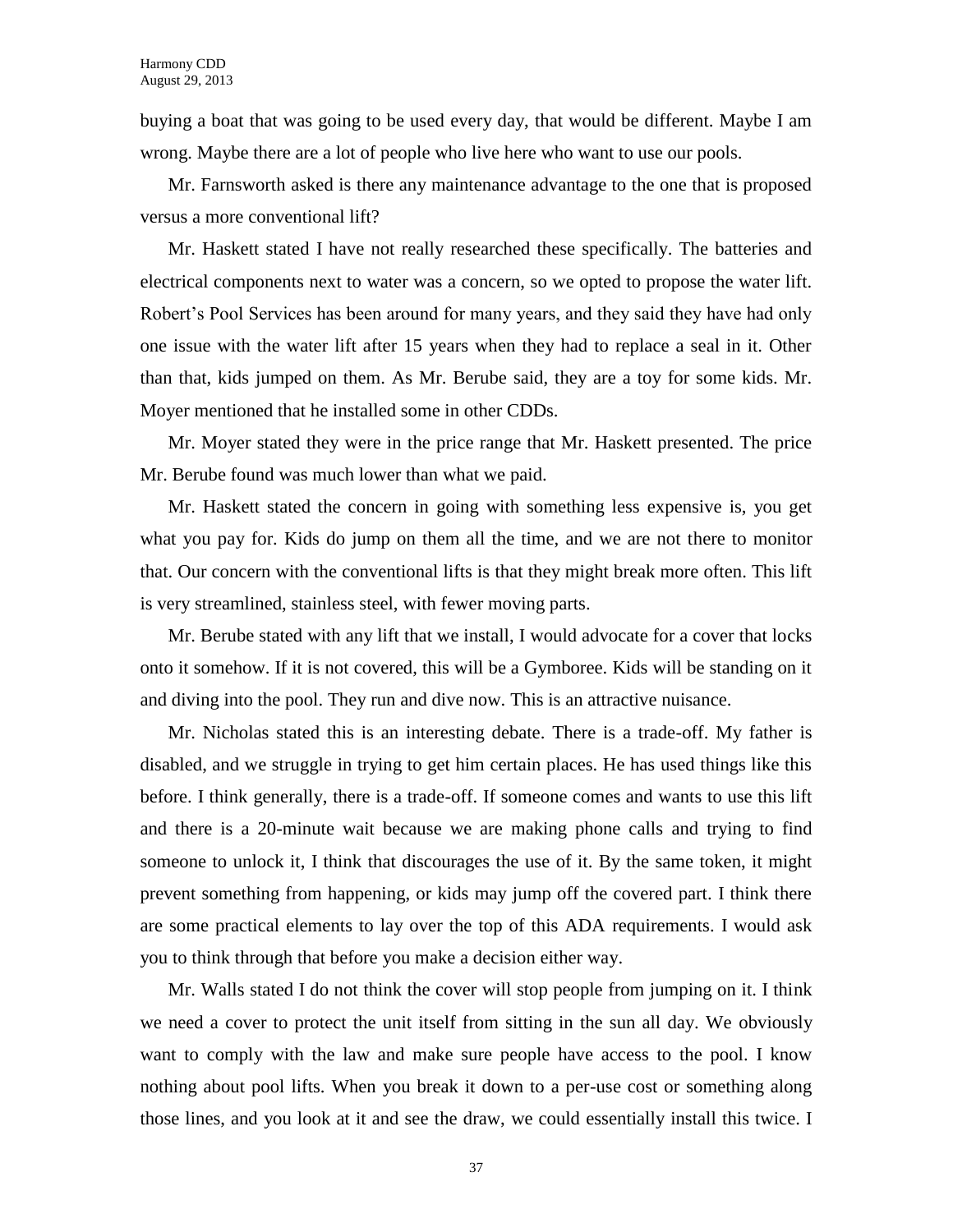do not know what the installation is, but we could install two regular lifts for the cost of this water-powered lift.

Mr. Berube stated we could buy four of them.

Mr. Walls asked can we table this item and look into them more? There is a big difference in price.

Mr. Farnsworth stated the installation and mounting cost for any one of them is going to be about the same to get it fixed in place.

Mr. Haskett stated yes, it has to be done correctly.

Mr. Berube stated for either of these, we would probably have to lift out the pavers in an 18 x 18 area, and you have to go down a certain depth with concrete. There are bolts that go into the concrete. In our case, it would be fresh concrete and bolts with an insert. There is a concrete drive, and then you refit the pavers around that. It is a little hard to see in the pictures, but there is a rectangular base that fits over the bolts, and you bolt it down. If you have to take it off, you remove the bolts and it comes off but the bolts stay there. It has to be bonded electrically, which is not a problem since we will have a professional installation, and they know how to do the grounding. The installation for all of these will be very similar. They all look the same on the base. As a matter of fact, these installs may be a little cheaper than the other one because we are not running water through it. The down side is, you have a battery and a remote control.

A Resident stated I am more concerned about the attractive nuisance. Parents need to be aware of this.

Mr. Berube stated it is a required attractive nuisance. We do not have a choice.

The Resident asked is it possible, without it looking too ugly, to have a locked cage around it?

Mr. Berube stated no. It has to be accessible. In the early days, these were portable and you rolled them in on wheels. The ADA decided that is too much work. The lift has to be there and available with reasonable access restrictions.

The Resident stated I did not know if you could use your same access card for it.

Mr. Berube stated no, not for this. When you are in that pool, you need to be able to get on this lift fairly easily. Do we want to table this and give Mr. Haskett time to research some different alternatives and bring it back next month?

Mr. Farnsworth asked are we in a time bind when we need to do this?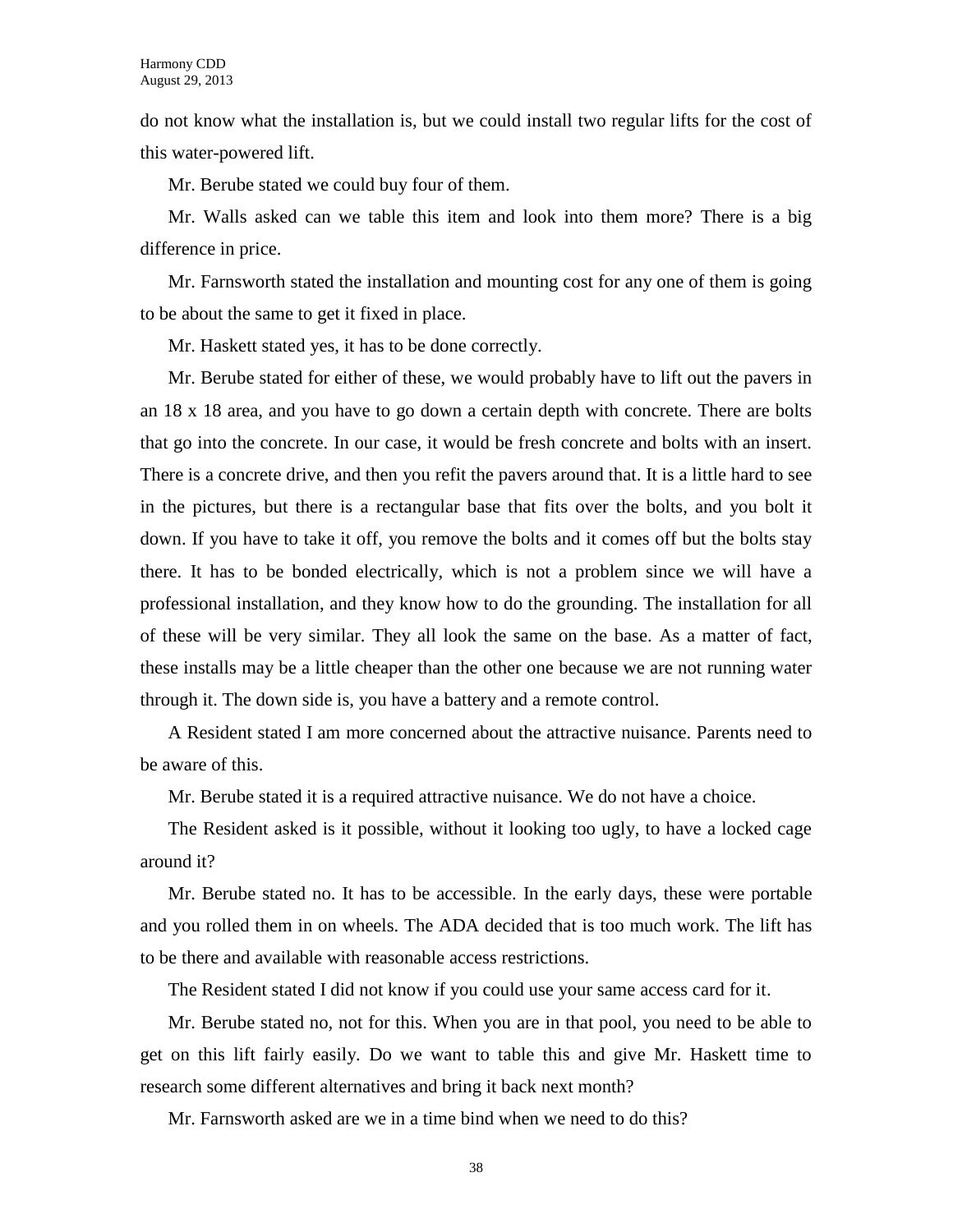Mr. Qualls stated remember, the analysis is that you must take steps on all pools to install a lift if is readily achievable to do so. "Readily achievable" means capable of being done without much expense and administrative burden. That is the exact dialogue that you are having: is this readily achievable and what is the best way to do it. You are complying with the ADA requirements by having this discussion and taking another month to ensure that installing this lift is readily achievable. I think time is of the essence, but the standard depends on whether or not it is readily achievable to do so, and that is the discussion you are having.

Mr. Berube stated my only concern for any of these, and I looked at the range diagrams, is we have that skimmer shelf. I presume the Spies staff looked at that.

Mr. Haskett stated yes, they did.

Mr. Berube stated when I look at the range diagrams, I think there is room for both of these to make it over that skimmer shelf. As you investigate these and any others you may find, we need to make sure the seat makes it over that shelf because it is a little unusual. That was the only concern that I saw in this whole endeavor if we can make it over that shelf. They had preliminary drawings to show how it will make it, and I think it will. We will table this until next month.

#### **SIXTH ORDER OF BUSINESS Developer's Report**

Mr. Nicholas stated Mr. Walls mentioned an inventory tracking system. Mr. Haskett ran across a bar code system that is relatively inexpensive. We would be in favor of doing that. I think the recommendation might be for a third party, perhaps Severn Trent, to come out and do a one-time independent inventory. We would feel more comfortable with them doing that audit. We do not want check the inventory that we are being hired to watch over. If you like, we can coordinate on the quantity of the tags, which is \$50 for all the tags. You do not need anything special. It is adhesive. We can take inventory and put some sort of system together. If you decide to electronically track it down the road, the bar codes are already attached to the units.

Mr. Berube stated if Severn Trent is going to be the administrator of this, there will be a cost to that.

Mr. Nicholas stated we will be the administrator. We did not know what was on the balance sheet as owned by the CDD. We made the request and received a list that has six or ten items on it. We could easily do the inventory for those items, but I just think that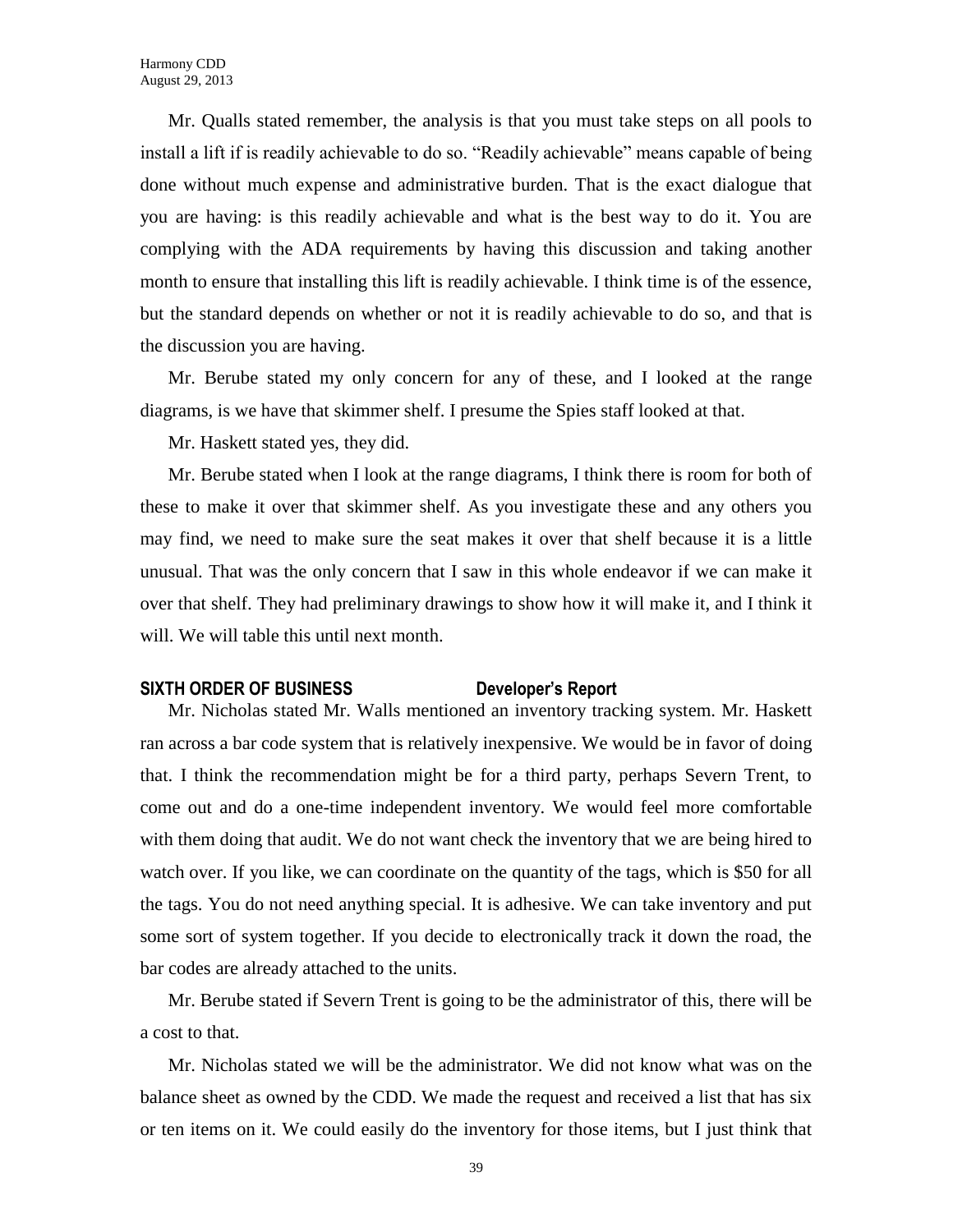the right auditing way to handle this would be to have someone other than us do the first inventory and watch us put the tags on. Then we can do it from there.

Mr. Berube asked we are not inventorying everything, just everything over a certain dollar value?

Mr. Nicholas stated whatever is currently listed as a fixed asset and whatever else we deem to have some sort of residual value. This will be a fairly small list. We are just addressing the concern. I do not want you to come back to us a year from now. We want someone to do the first count.

Mr. Berube asked what are we setting as the minimum number, \$500 or \$1,000? What counts as a fixed asset?

Mr. Nicholas stated everything that is shown on the balance sheet as a fixed asset. Whatever you bought and capitalized that has not fully depreciated yet will be on that list, plus anything else we decide that we think has a residual value.

- Mr. Berube asked are we counting the leaf blower or hand tools?
- Mr. Haskett stated no.
- Mr. Nicholas stated it is a pretty small list. It might get to 12 or 15 items.
- Mr. Berube stated I just do not want to spend more money.
- Mr. Walls asked what if one of the Board members did it?
- Mr. Nicholas stated that is fine, whatever you want.
- Mr. Walls stated I would be happy to do that.
- Mr. Nicholas stated as long as there is a third party doing the inventory.
- Mr. Berube stated that is fine.
- Mr. Walls stated if the Board does not object, I will coordinate that.
- Mr. LeMenager stated I am fine with that.
- Mr. Berube stated that is fine.

Mr. Nicholas stated regarding the refinancing of the street lights, conversations are ongoing. This is as complicated an issue as there is to try to get all the agreements and make sense of them and coordinate them together. This will take months, and it is ongoing. We are focused on it. At some point, we will come to some understanding with OUC that will allow us to make a recommendation we feel good about bringing forward. As I indicated last time, there are challenges to the financing, due to the fact that they own the lights and they are part of their electrical distribution system, which means it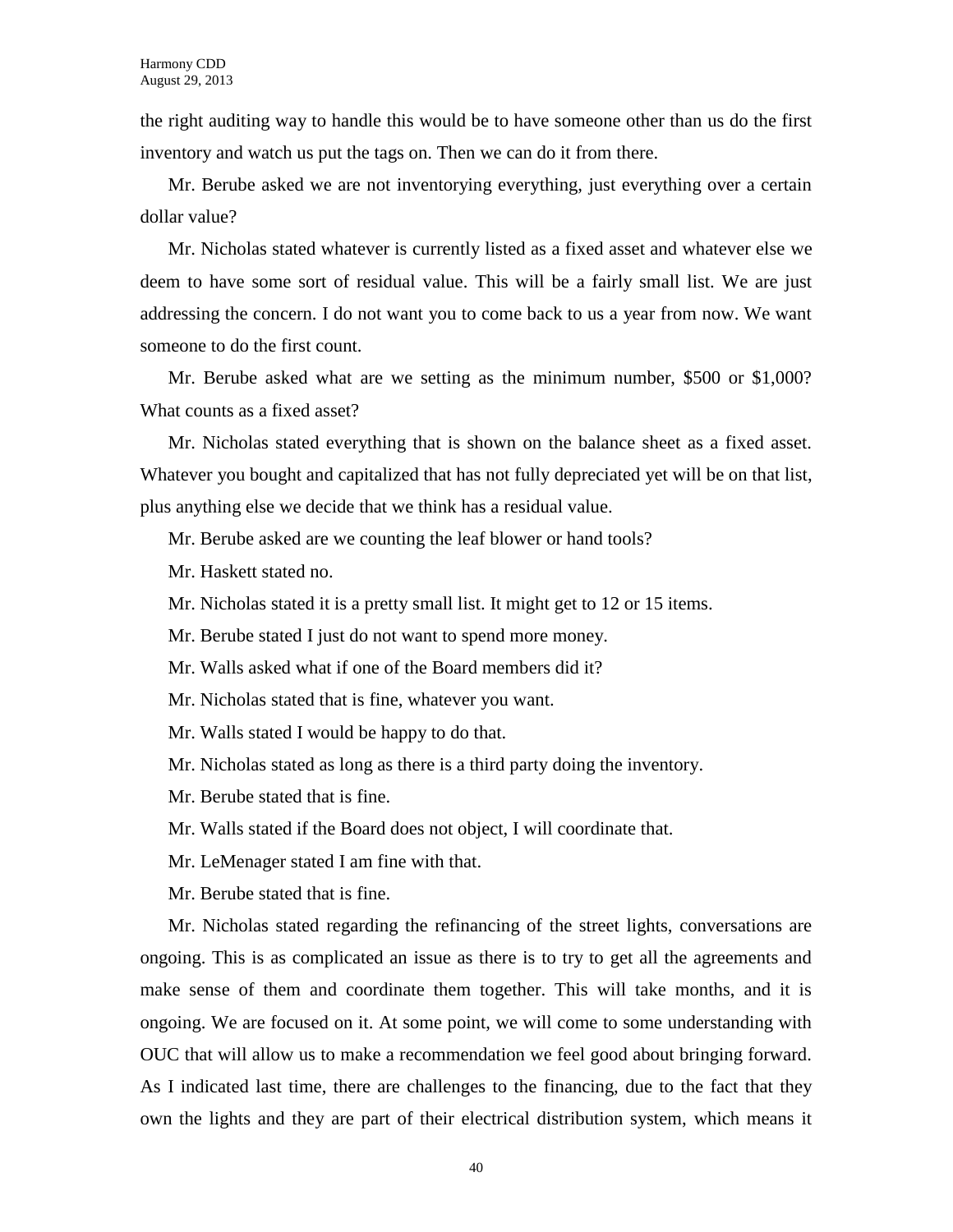cannot be collateralized in a separate loan. There are things to work through that will take time. They are a big, slow-moving, public utility. Every time you ask a question, it goes up several levels and then it comes down, we receive it, and there is follow up. We are working through that.

Mr. Berube stated I appreciate you dealing with this issue.

Mr. Nicholas stated it helps us, too, if we can negotiate a better rate. We are paying assessments like everyone else, so we are going to make sure we make the right recommendation that makes sense in the long term for the CDD.

Mr. Berube stated some people who live here do not understand the importance of having these two entities work together. One of them was here earlier tonight.

## **SEVENTH ORDER OF BUSINESS Approval of Facility Usage Applications**

- **A. Harmony Community School, First Grade Swimming Lessons**
- **B. Osceola Community Choir, Christmas Eve Musical**
- **C. Osceola Community Choir, Easter Musical**

Mr. Moyer stated I included these on the agenda because I know there is some sensitivity that we discussed recently. If no one has any problem with them, if I see affirmative nods, then I will issue the permits.

Mr. Berube asked was there any negative reaction for the school in using Ashley Park pools last time for swimming lessons?

Mr. Moyer stated no.

Mr. Berube stated I prefer to do that again if they are amenable to doing that.

Mr. Walls stated I will raise my concern again. Under the current rules, they are allowed to do this. I asked Mr. Moyer about setting up a workshop so we could look at our rules and see if there are changes we want to make. They are doing good things, but they are using the facilities and not paying for them. My whole concern is about financial fairness for everyone, so I would like to discuss that further in a workshop. The two requests to use Town Square are for an outside group coming in. I do not know if there will be 300 people, but that is what is indicated on the use application. There is a maintenance factor related to that request for landscaping, trash and so forth. The owners in the neighborhood are paying for that, and the people coming in are not. I just want to make sure everyone understands that and if we can, somehow address that.

Mr. Berube stated the community school is a governmental entity. The community choir does not indicate on their application if they are public or non-profit. Is the Osceola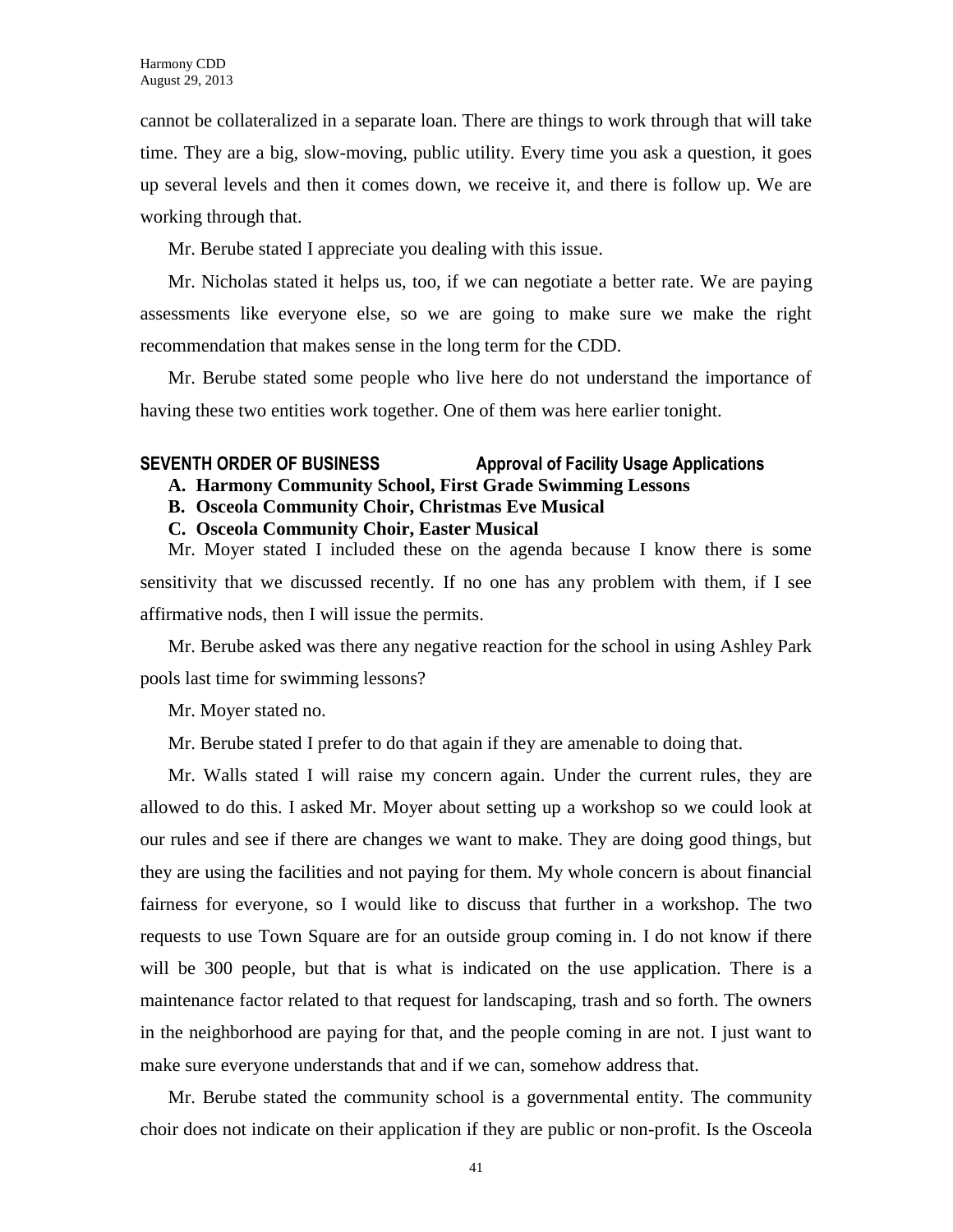Community Choir a profit-making organization? That changes my thinking on letting them use the facilities.

Mr. LeMenager asked what do they want to do? They just want to come out here and give a concert?

Mr. Berube stated yes, a concert in Town Square, twice.

Mr. Nicholas stated I believe they are affiliated with the church, and I believe it is a not-for-profit organization.

Mr. LeMenager stated we have a request from people who want to put on a concert for everyone.

Mr. Nicholas stated that is correct.

Mr. LeMenager stated that is great idea.

Mr. Walls stated a few weeks ago, one of the churches here came to use our boats. They used the dock. They propped the gate open and let everyone in. Those are limited resources that people are paying for. To have an outside group, even though they are doing good things, come in and use our facilities without paying the fee or some sort of upkeep for the boats or the dock, I have a problem with that.

Mr. LeMenager asked are they residents?

Mr. Berube stated no.

Mr. Walls stated they are coming in as a group.

Mr. LeMenager asked were the people residents? Residents can bring guests, and it is a fairly large number of guests they can bring.

Mr. Berube stated they had more than that.

Mr. Walls stated I was fishing that day, and there were probably 25 or 30 people there.

Mr. LeMenager stated so they would have needed three residents to be completely legal.

Mr. Walls stated I think that is a problem with the rules.

Mr. Berube stated we need to handle that as far as a workshop. There is good reason to have a workshop for rules. We have these requests from the manager. Are there any objections to the community choir requests?

Mr. LeMenager stated the concerts sound like a wonderful idea.

Ms. Kassel stated I have no objections.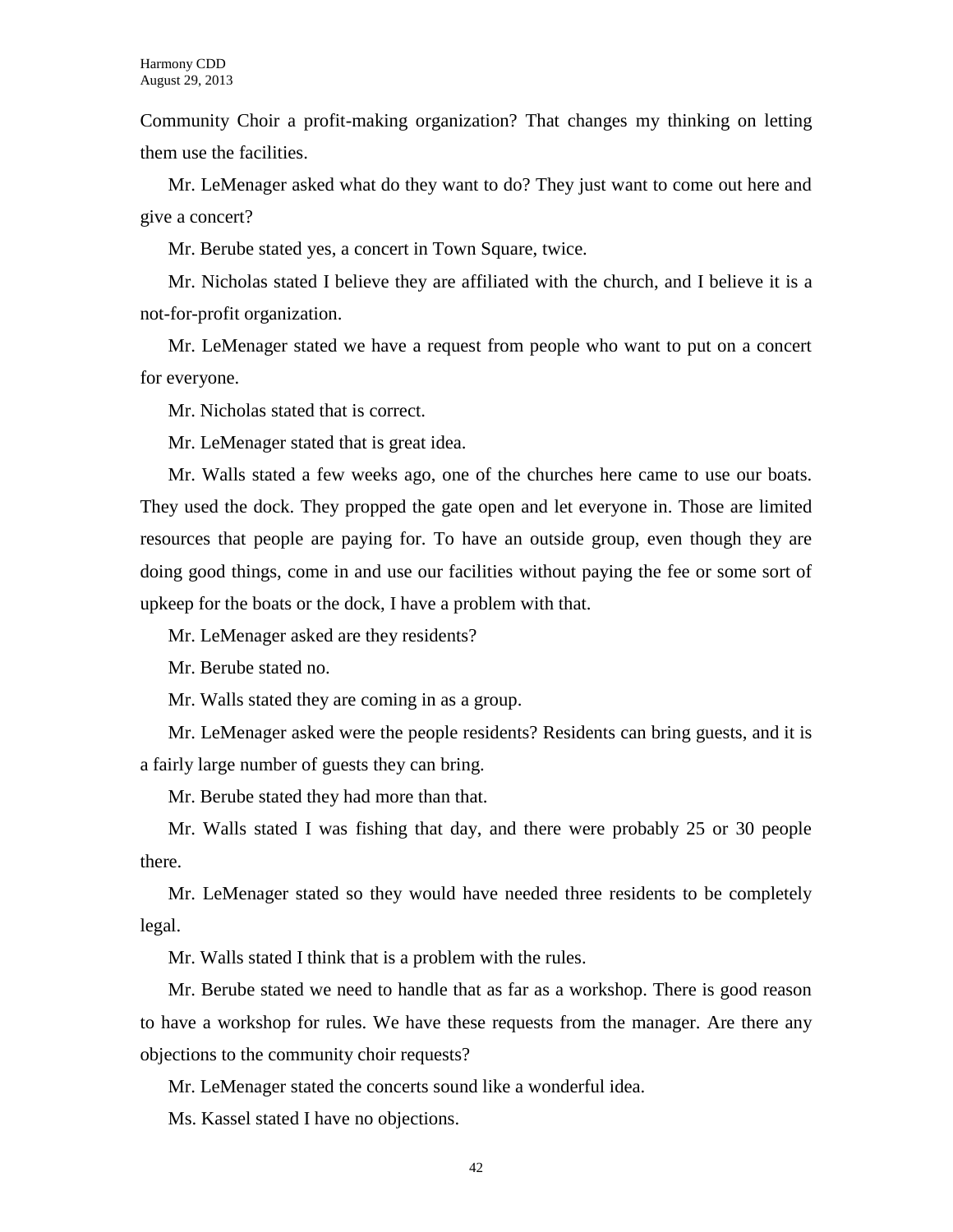Mr. Berube stated there are at least four in support of the requests.

## **EIGHTH ORDER OF BUSINESS District Manager's Report**

#### **A. Financial Statements**

Mr. Moyer reviewed the financial statements as included in the agenda package and available for public review in the District Office during normal business hours.

Mr. Moyer stated we have collected all of our non-ad valorem assessments, and because of discounts and collection fees, we are \$13,000 over what we anticipated receiving in revenues. On the expenditure side, we are under budget on all of the major categories.

Mr. Berube stated the financials look remarkable. Every month, they seem to improve a little across the board. We will end the year with a pretty decent surplus.

#### **B. Invoice Approval #160 and Check Run Summary**

Mr. Moyer reviewed the invoices and check summary, which are included in the agenda package and available for public review in the District Office during normal business hours, and requested approval.

Mr. Berube stated there was an invoice having to do with COBRA expenses for Mr. Rick Druckenmiller. I thought our agreement for COBRA was for 90 days because that was the length of time before they could be covered with the development company.

Mr. Nicholas asked has it been longer?

Mr. Berube stated we received an invoice for May at 50%. We paid June, July and August. Now we received an invoice for September. At this point, June, July and August are already prepaid, plus half of May, which is 3.5 months. Now you are looking for a September premium, which is 4.5 months.

Mr. Nicholas stated benefits start the first of the month following the 90-day anniversary. It may not be exactly three months but may be longer. I know the invoice you are talking about. We paid them all up front in one check. She is just putting them on individual invoices as the months go by.

Mr. Walls stated it looks like there are some negative adjustments, too.

Mr. Berube stated there was an overpayment.

Mr. Walls stated they paid it all up front, and now they are adjusting it back down.

Mr. Berube stated there was an overpayment made because there was only half a month. The bottom line is, September should end it.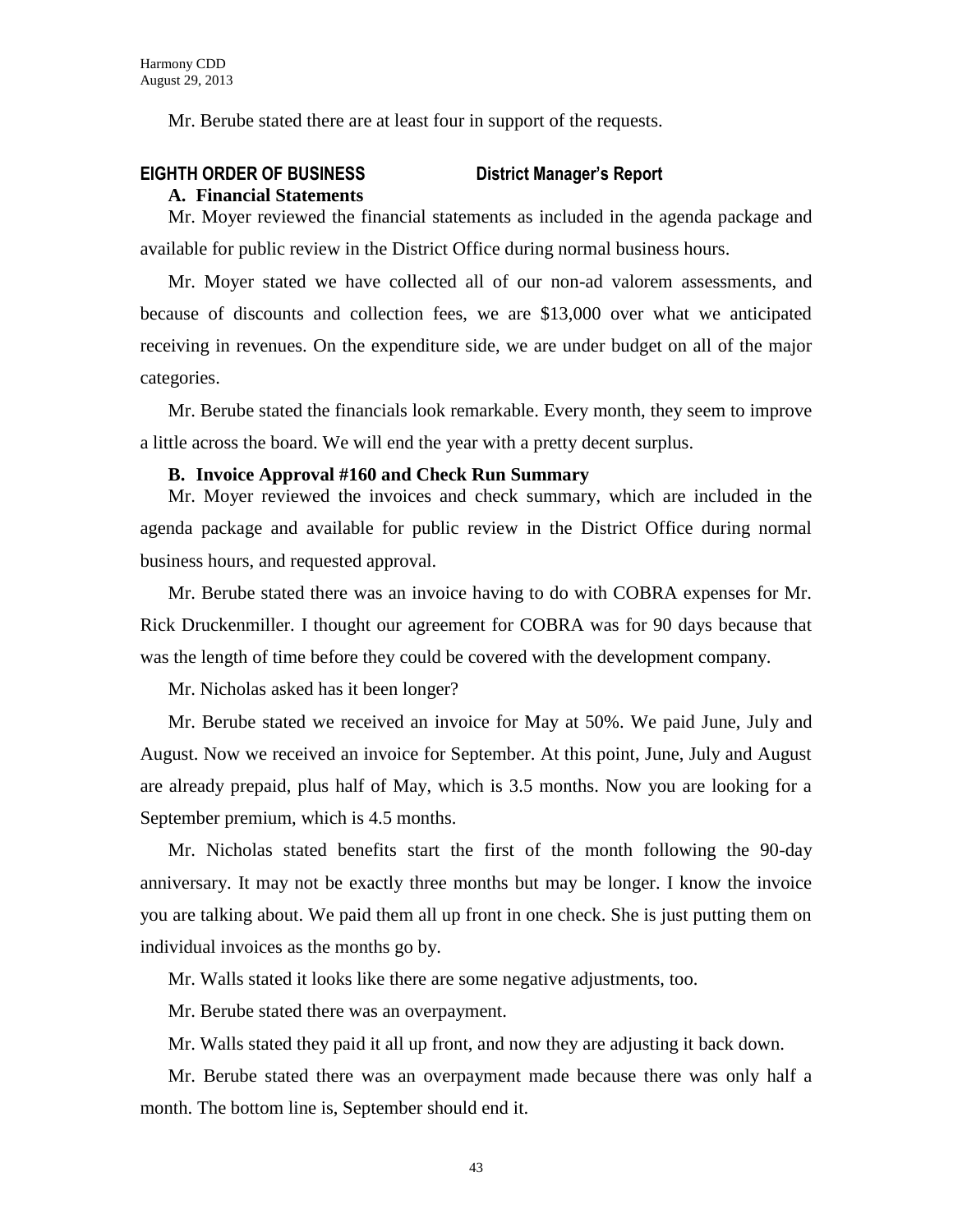Mr. Nicholas stated circle the part you want me to review and forward it to me. I will look at it and send you an email.

Mr. Berube stated as long as September ends it, I am fine. It makes sense what Mr. Nicholas said because they have to go 90 days plus a few days.

Mr. Nicholas stated it could very well be a problem with the billing. Circle what you are looking at.

Mr. Berube stated it is the third page for the September billing. The initial ones have already been paid, and the September billing is what we just received.

Mr. Nicholas stated forward that to me by email and we will look at it.

Mr. Berube stated it is just for Mr. Druckenmiller, so it stands out.

Mr. Nicholas stated it ended for the other employees already?

Mr. Berube stated yes.

Mr. Nicholas stated he started later than the other employees.

Mr. Berube stated I understand, and I think I understand why we have this invoice for September. As long as it ends with September, we are fine. I had another question on an invoice from Century Link. We are still getting a Century Link bill. I know we started with wireless. Has someone canceled Century Link yet?

Mr. Haskett stated yes.

Mr. Berube asked so we should not see any more bills? This is just due to timing?

Mr. Haskett stated that is correct.

Mr. Berube stated the shade structure is here and they are not doing the install, which is why we are paying this bill, even though it is not installed.

Mr. Haskett stated that is correct.

Mr. Berube asked how many batteries does our golf cart hold?

Mr. Haskett stated six.

Mr. Berube asked they are \$100 each?

Mr. Haskett stated yes.

Mr. Berube stated the invoice is written as one 6-volt battery for \$595, which is a pretty expensive battery.

Mr. Haskett stated that would be the invoice from Spafford's.

Mr. Berube stated yes. My last question is on the concrete and sidewalk repair. I was shocked when I saw the bill. Did we know this was going to cost \$11,000?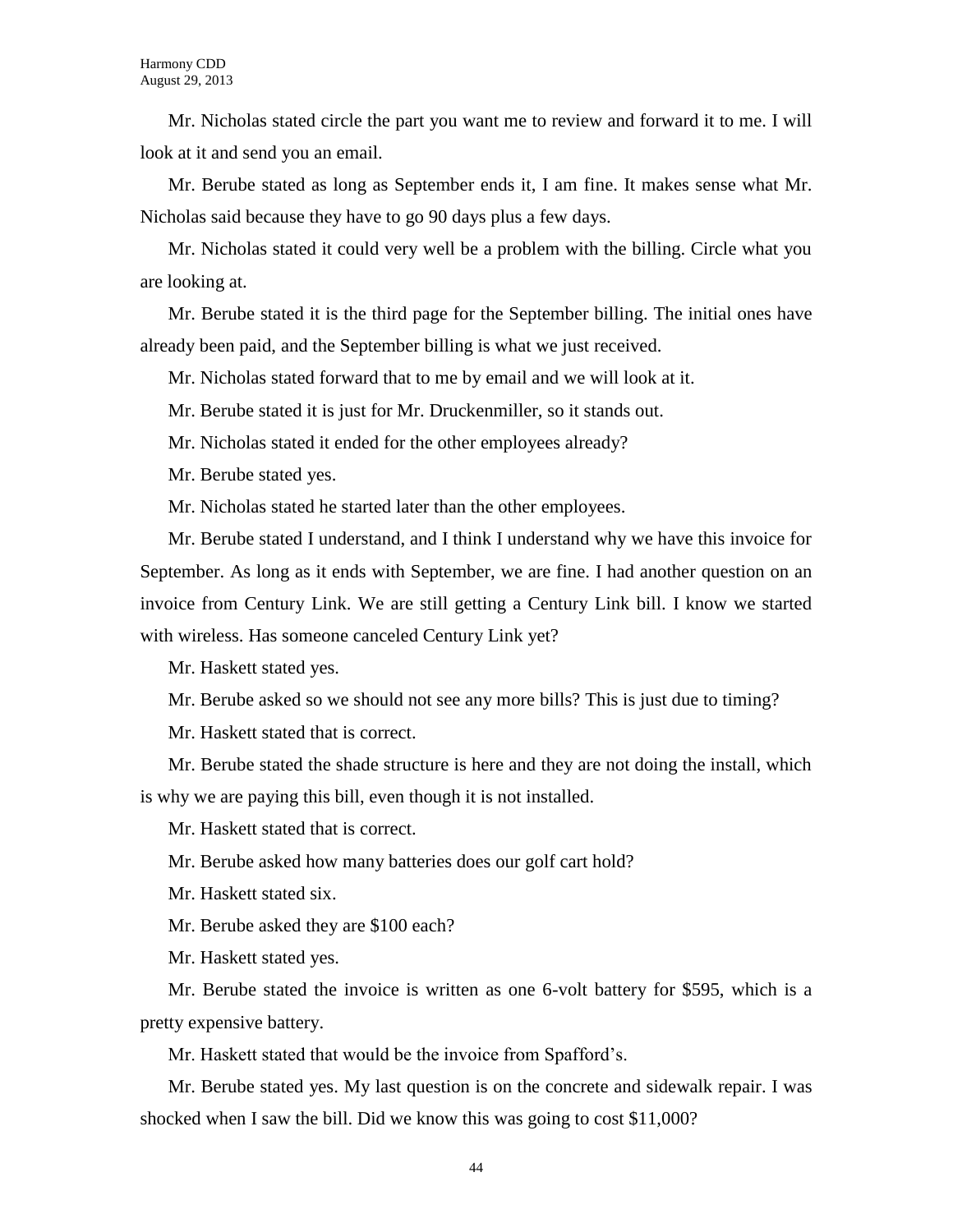Mr. Walls stated I knew it would have a cost to it. I thought it would be more than we had in the budget because we had not contemplated it. I honestly did not know what the cost was for.

Mr. Berube stated I had a couple concerns that I expressed. We started with the ramping over the roots. I understand we wanted it done quickly to get the sidewalks safe for the kids for school, and it was a race to get them fixed. It was fairly expensive, and I think we paid for a lot of sidewalks since we pay by the square foot. The notation shows that we only had to take out one or two panels, but in some areas, we took out seven panels to make a ramp over the roots, and then the game plan changed. We paid a lot of money for the square footage and then changed the plan, so the panels all have to be replaced. On things like this, I think we need to discuss it a little more before we go through with it. I want to thank the staff because you responded to my concerns very quickly and then the plan changed. There were going to be a lot of ramps and ultimately we cut some roots. That will be a good experiment, and we will see if cutting roots will damage the trees. We did not want to damage any trees, but if we put the sidewalks right over the roots, the panels would break.

Mr. Haskett stated the good news is all the major areas in the community were addressed. There are still some smaller ones. Everyone will remember the deficiency study that Mr. Boyd prepared in 2008. I keep that updated all the time and we addressed some of those. There are still some small cracking areas that staff can address later.

Mr. Berube stated I have some comments about staffing changes or additions to staff, and I do not want to bring it up tonight since it is a long meeting. Part of it will deal with self-maintenance of sidewalks, but I will table that discussion until next month.

Mr. Walls stated I received a lot of positive comments from residents about getting the sidewalks fixed, cost aside. They were fixed and people were very happy about that.

Mr. Nicholas stated no one was tripping on them anymore.

Mr. Walls stated exactly.

Mr. Berube stated our staff came out and filled in the ruts and fixed the sprinklers.

Mr. Nicholas stated we were going to have to fix those anyway.

Mr. Berube stated I am not arguing the point. We did it, but sometimes we need to discuss things a little more.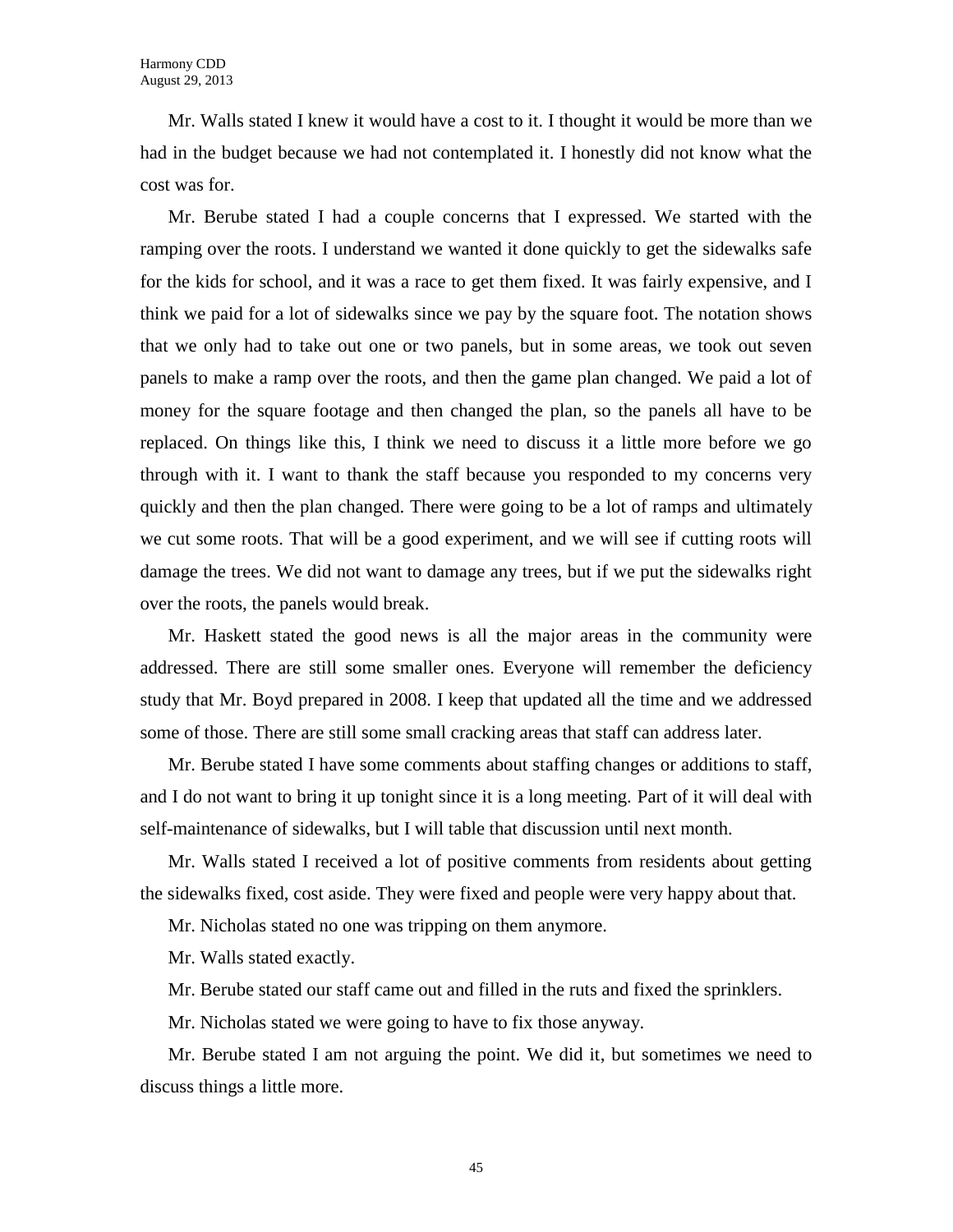Mr. LeMenager asked why is there an invoice from the Orlando Sentinel? I thought we were using the Osceola News Gazette.

Mr. Moyer stated we used the Orlando Sentinel because the Gazette does not publish seven days a week, and we could not make the notice requirements without using the Orlando Sentinel.

> On MOTION by Mr. Berube, seconded by Mr. LeMenager, with all in favor, unanimous approval was given to the invoices, as discussed.

### **C. Public Comments/Communication Log**

Mr. Moyer reviewed the complaint log as contained in the agenda package and available for public review in the District Office during normal business hours.

## **D. Website Statistics**

Mr. Moyer reviewed the website statistics as contained in the agenda package and available for public review in the District Office during normal business hours.

## **E. Consideration of Meeting Schedule for Fiscal Year 2014**

Mr. Moyer stated we proposed the same meeting schedule that we are currently operating under except for November and December due to Thanksgiving and Christmas.

Mr. Walls stated I will make my annual plea for the working people. I would like to amend the schedule so that all meetings are at 6:00 p.m. I feel for the people who work during the day, such as teachers who have to leave their class to come to these meetings. It is not just attendance at the meetings, but it is for people being able to be involved. When we hold meetings at 9:00 a.m., we are telling people that if you are a resident and live here, you had better be retired or have a flexible stay-at-home schedule or be willing to miss work to attend these meetings. I would like to make this change as soon as possible.

> Mr. Walls made a MOTION to amend the meeting times so that all meetings begin at 6:00 p.m. on the dates provided for fiscal year 2014. Ms. Kassel seconded the motion.

Mr. Berube stated I count the attendance at every single meeting, and there is no discernible difference over years of counting morning and evening.

Mr. Walls stated it is not that they come to the meetings. It is that they have the ability.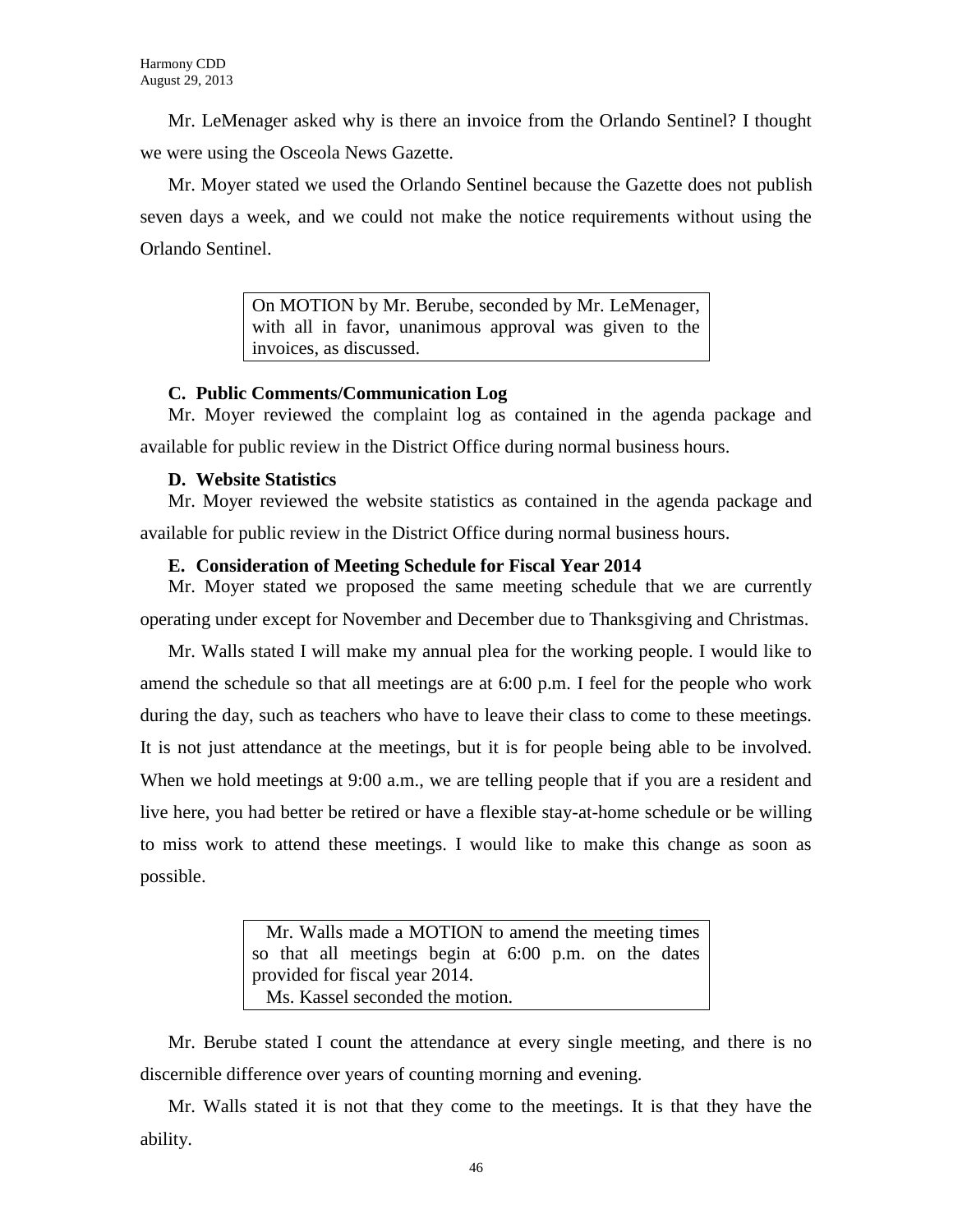Upon VOICE VOTE, with Mr. Walls, Ms. Kassel and Mr. Farnsworth in favor and Mr. Berube and Mr. LeMenager against, the motion passes 3-2 to amend the fiscal year 2014 meeting schedule so that all meetings begin at 6:00 p.m. on the dates presented.

Mr. Haskett stated we do not know if the clubhouse is available on those evenings because that was not the schedule we checked for availability. We have weddings and other events in the evenings.

Mr. LeMenager stated given that we typically have a small number of people who show up, we could use a pretty small room.

Mr. Berube asked do we need to advertise this now?

Mr. Moyer stated no, we can hold off and decide that at the next meeting.

Mr. Nicholas stated that is workable. We will send the meeting request to the clubhouse. There is a process they go through that is very simple. We will send the request to the scheduler and they will work it out. If you rely on us, we will mess it up and get it wrong. We do not book the building. There is someone else who does that.

Mr. Berube stated we just want to make sure there is no conflict.

Mr. Nicholas stated there might be, but we will not know until we send it to the scheduler.

Mr. Moyer stated we will not advertise the schedule until we know.

Mr. Berube asked do we want to authorize Mr. Moyer to make changes based on scheduling?

Mr. Moyer stated I will bring it back to you next month.

#### **F. Discussion of Scheduling a Workshop**

Mr. Berube stated Mr. Walls made very poignant comments earlier regarding the need to revise some rules, as well as how we account for fund balance. I do not know if we should do both of those at one workshop, or if we schedule them both into one workshop, knowing we may finish one and not the other. We will probably schedule a couple hours before an evening meeting, since that is typically how we schedule them. I presume we need to advertise the workshop.

Mr. Moyer stated yes.

Mr. Berube asked do we want to potentially put both agenda items into one workshop? Or do you want to separate them?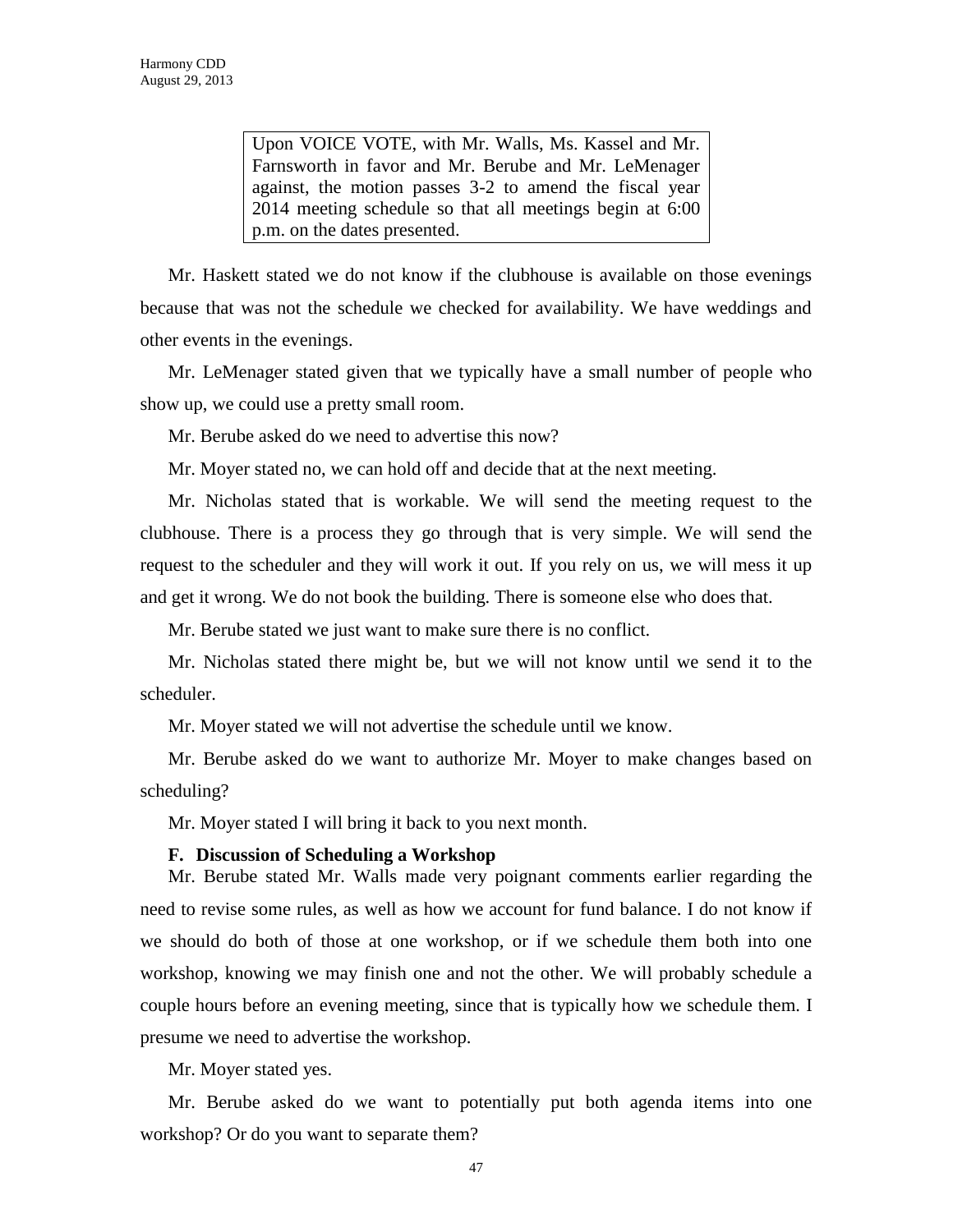Mr. Walls stated I do not know that we need a workshop on fund balance, because that will be specific to our needs at the time. We will not have a set standard of one line item where we will always put fund balance. My whole goal is to make everyone aware that we have an unassigned fund balance that is not accounted for.

Mr. Berube stated we can focus on rules at the workshop, and we can start the fund balance discussion at some point in the near future at a meeting. If it gets to be a lengthy discussion, then we can schedule a separate workshop. Next month is a 9:00 a.m. meeting.

Mr. LeMenager asked what do we want to discuss?

Mr. Berube stated revising the rules.

Mr. LeMenager asked specifically what rules? It would be nice to see a little more than the thought that we should change some rules.

Mr. Berube stated primarily regarding the boats. We have all these bits of paper that the staff has to administer all the time, including the boat use agreement that has to be signed all the time. The whole deposit system—credit cards, debit cards, checks—we have never billed anyone for damage to a boat, and we probably will not because we do not have a billing mechanism. The boats are ten years old, and they have wear and tear. How are you going to bill someone for damages? We have not done it. All it does is create an administrative nightmare for our staff. Mr. Haskett has a lot going on with that.

Mr. Walls stated my thoughts are a little more broad. I was thinking we could take two or three months and look at all the rules including usage, boats and whatever else we have. We can bring forward suggestions that any one of us might have and discuss them. If they are good suggestions and we want to implement them, then we can do that. We can address things that need to be clear across the board.

Mr. LeMenager asked you do realize that when we change rules, the attorneys invest plenty of time and will bill us accordingly?

Mr. Berube stated yes, we understand that. Another problem area is the pools. We have so many loopholes in our pool rules. The first one is that one resident can bring in eight people. That is out of control. It needs to be one resident with two guests. Now we are sending our staff through the pool to try to administer who has a card and how many people are with them. If it is limited to two or three guests, it is a much easier thing to manage. If a family of four comes, they can bring 32 people through the gate. There are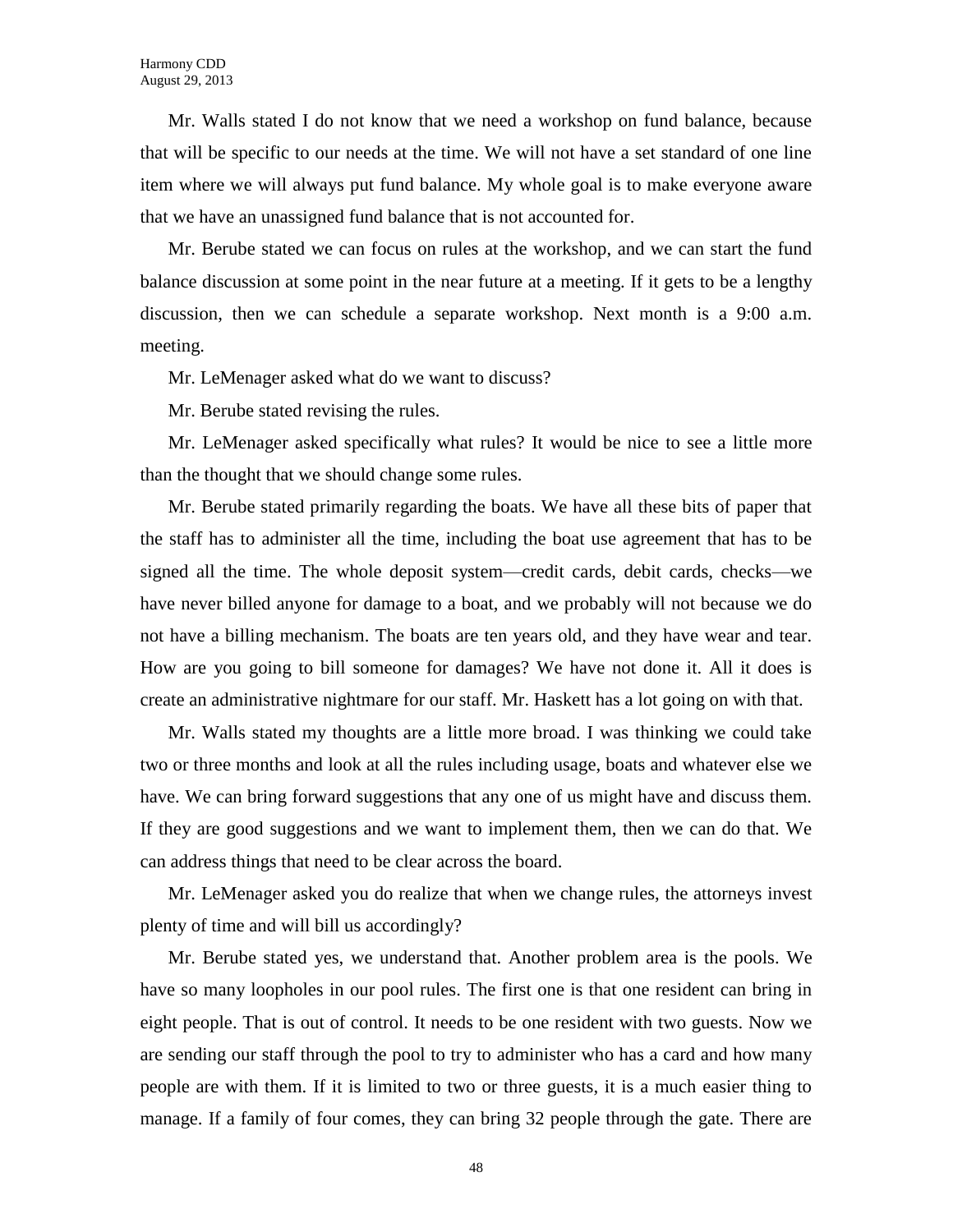other issues with the access cards. If we do not want to have a workshop, we can certainly do it piecemeal, but I think we will end up with a piecemeal result if we do not focus on them all.

Mr. LeMenager stated you cannot do rules piecemeal.

Mr. Berube stated no, you have to think it through.

Mr. LeMenager stated I do not think Mr. Berube was on the Board yet when we did this the last time. It was pretty involved.

Mr. Walls stated I attended a rules workshop.

Mr. Berube stated if we are going to schedule a workshop, we can do it two months from now. We can each print the rules from the website and review them. I know Mr. Haskett has a number of suggestions, and he and I have discussed things. I think we can easily spend a couple hours on this and then turn it over to the attorney. I think we need some revisions. We are getting into the slow period for the pools and boats. The rules are over a year old, and a lot of rules regarding the boats came from a dockmaster who was maybe not always giving us the right information. I think we made some pretty quick rule changes that were not worked out. I think they need some revisions. Mr. Haskett and I have discussed this numerous times about changing the rules, and I know he has a list of suggestions.

Mr. LeMenager stated I am in favor of it if we have concrete things to consider. I am not in favor of it if we are just going to talk about rules. If someone has specific comments and specific ideas, let us make sure we can look at them, review them and think about them beforehand.

Mr. Berube stated we need some specificity.

Mr. Walls stated there are things we all want, and we will have two or three months to look at the entire set of rules and bring suggestions forward.

Mr. LeMenager stated it sounds like we are a few months away from that.

Mr. Berube stated we can schedule a workshop before the October meeting. I suggest 4:00 p.m. on October 31, prior to the regular CDD meeting. We can discuss fund balance with some other method, or Mr. Walls can provide us with some guidance as to his suggestions.

Mr. Walls stated I will do that.

49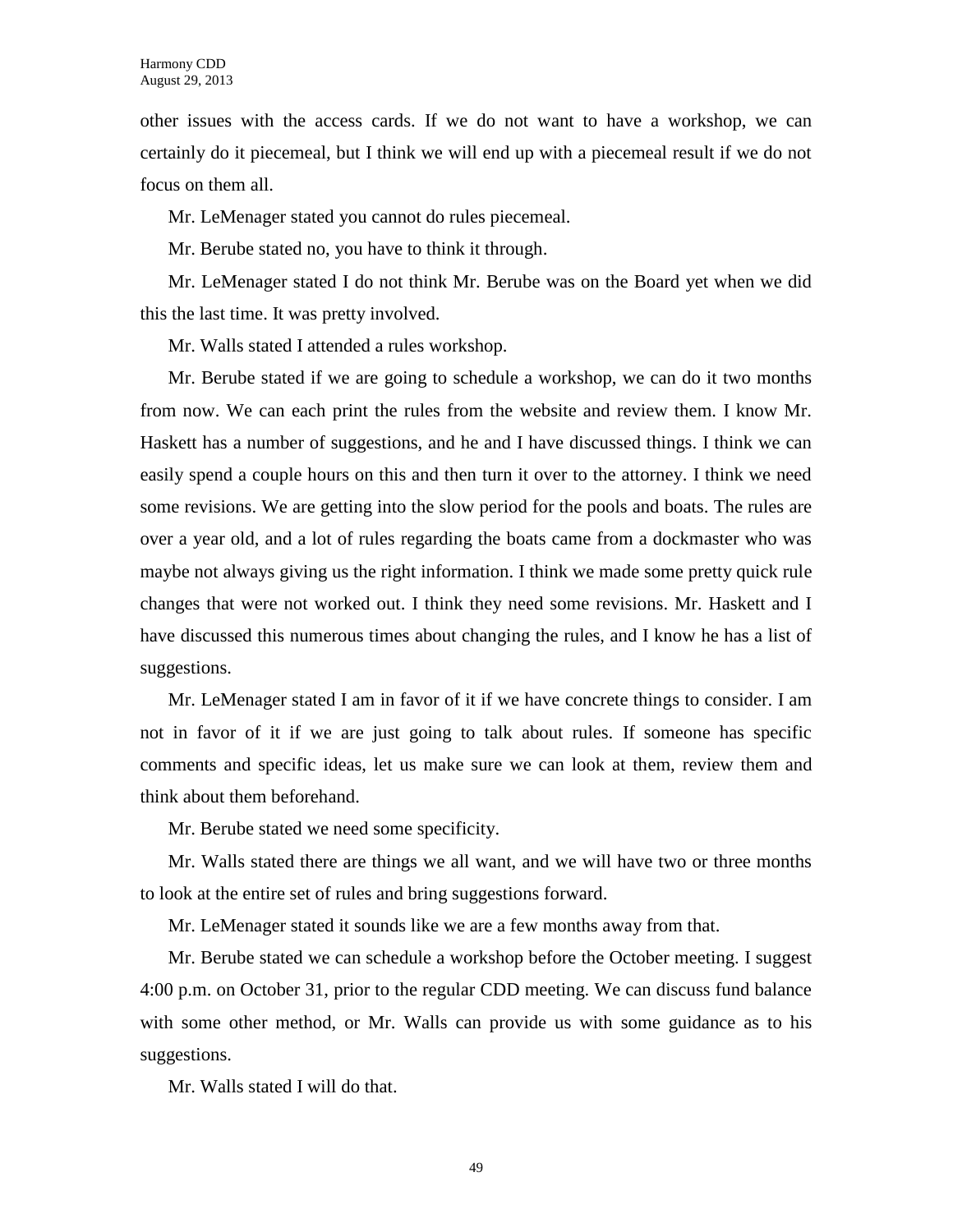#### **G. September Meeting**

Mr. Moyer stated there is a good chance that at your September meeting, I will need to be in court again. I can promise you that I will never get involved in being a trustee of a defaulted District again, so I will never ask for an excused absence. I will probably end up having Ms. Brenda Burgess take the September meeting.

Mr. LeMenager stated it is nice to see her once in a while.

Mr. Berube stated she likes seeing us once in a while, too, I think.

Mr. Moyer stated I will be back for the October meeting.

Mr. Berube stated I will be eternally happy if Mr. Moyer never has to act as a trustee for our CDD. The way things are looking right now, we are far away from anything like that.

Mr. Moyer stated you are in good shape.

#### **NINTH ORDER OF BUSINESS Staff Reports**

#### **A. Attorney**

#### **i. Discussion of Documents Relating to the Property Appraiser**

Mr. Qualls stated I provided a packet of materials including an interlocal agreement with the property appraiser and the County. That is because the County was taking on some work that was not technically authorized by Statute that the property appraiser is supposed to do. Two entities can work together when there are economies of scale and when there is no additional cost. Essentially, the property appraiser agreed with the County that the County will provide that function. The tax collector gave a limited exercise to allow that, as well. That creates a clean paper trail so that you can show that Chapter 197, Florida Statutes, is being followed when it comes to the uniform method of collection for the non-ad valorem assessments.

### **ii. Agreement with the School District for Landscaping**

Mr. Nicholas stated the matter with the School District we are working through regarding the 0.2 acres of landscaping being done off CDD property by the CDD's current contractor is going before the School Board on September 3. I have already mentioned this to Mr. Berube and Mr. Moyer, but I wanted to make sure a representative of the CDD Board is available. I will also be in attendance.

Mr. Berube stated so far my schedule has not changed for that.

#### **iii. Attorney Invoices**

Mr. Berube stated in March, there was a bill for Mr. vanAssenderp's travel expenses and mileage to come to a meeting, which included a rental car, gasoline, tolls, and meals.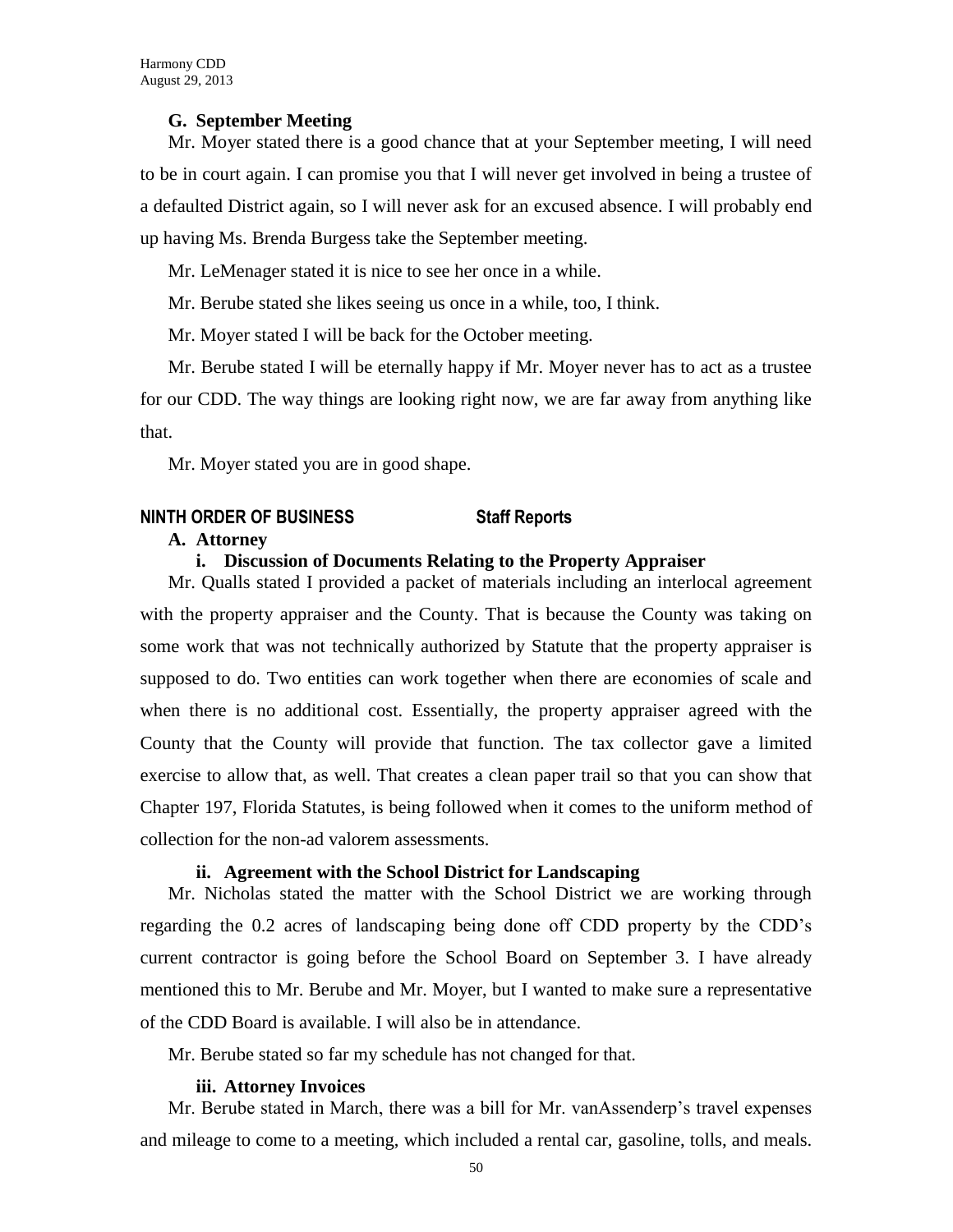I brought that to Mr. Qualls's attention previously, and the comment was that it seemed out of step with what Mr. vanAssenderp wanted.

Mr. Qualls stated on two of the last three invoices, there have been no charges for my travel. The firm tried to make up for it that way. If that is not acceptable, we will find something else.

Mr. Berube stated it is fine. The only problem is, when I think about that and when I look back, how will I know that occurred?

Mr. Qualls stated it is noted on the bill. I will submit it back to you. A good attorney will note that there is no travel charged, and now that you are giving me the opportunity, I will do that. I will send you the bills.

Mr. Berube stated I am not arguing if you are telling me that has happened. I am saying that this has been sitting here with me and I have been watching because you told us it should go away. You may have adjusted it, but I cannot see it.

Mr. Qualls stated I will resend the two bills that have no travel.

Mr. LeMenager stated I was amazed at how little their bill was this month, so he must be right.

Mr. Berube stated if that is how you did it, I trust you. If you cannot trust your attorney, then you cannot trust anyone.

#### **B. Engineer**

Mr. Boyd stated the drainage system and stormwater management system are functioning well. They are relatively young in infrastructure years. We have been monitoring it very casually. If I am in a particular area, I will look at something, and I will deal with it that way. However, the system is getting older now, and for a variety of reasons, we need to put in place a more formal and accountable method of inspecting and reporting the condition of the stormwater management system.

Mr. Berube asked do we need to video it?

Mr. Boyd stated no, it is more a matter of recording on an annual basis the status of the system and identifying pinch point problems so they can be addressed. On next month's agenda, I will prepare a procedure for that to be done that you can review and consider next month.

Mr. Berube asked are you talking about something visual?

Mr. Boyd stated yes, just visual. No testing, no cameras, just eyeballing it and walking to structures to physically inspect the structures.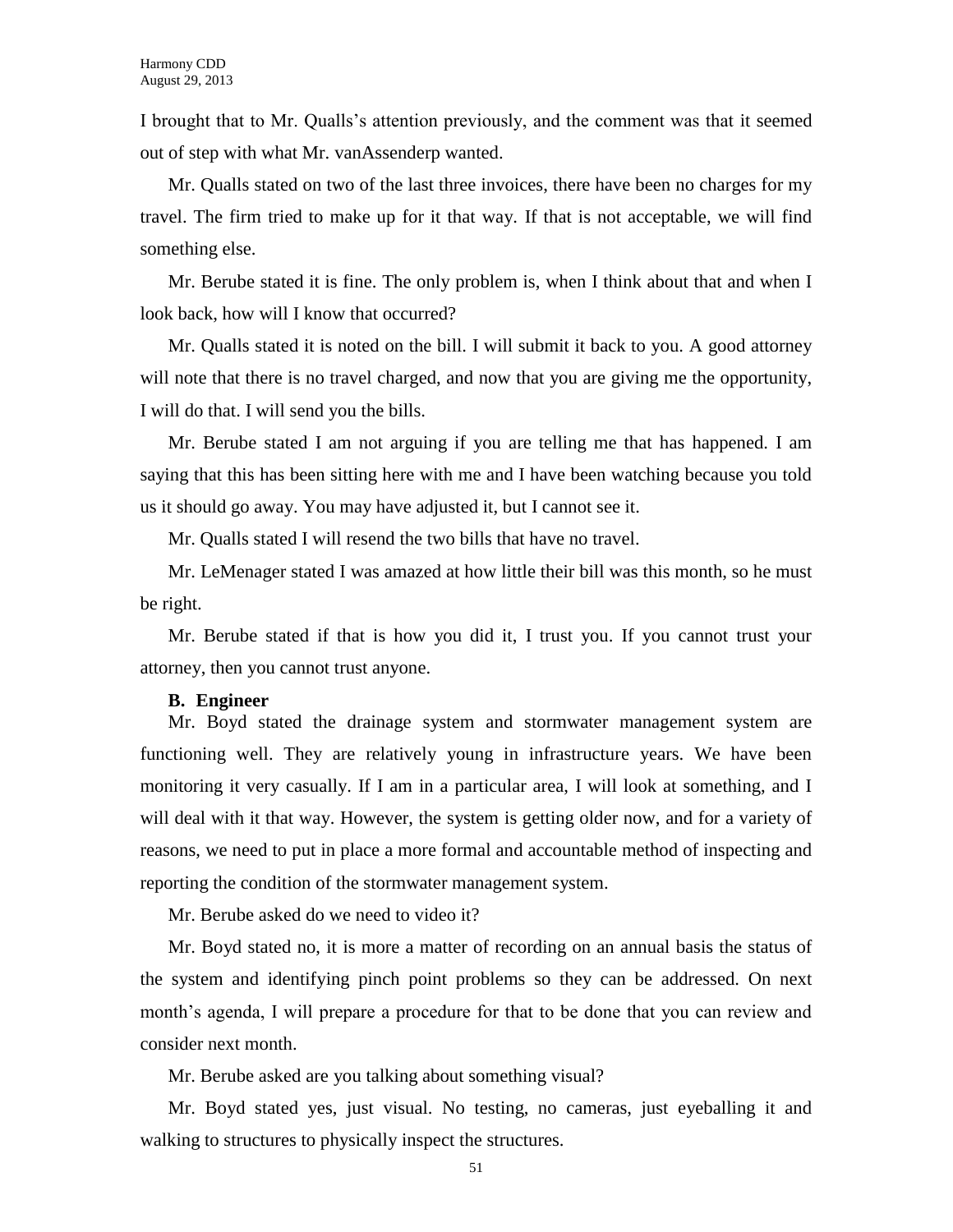Mr. Farnsworth asked what is the period of doing that?

Mr. Boyd stated once a year, an annual inspection.

Mr. Farnsworth stated if you found anything, you could actually photograph it.

Mr. Boyd stated yes, and the report that is generated would include the photographs.

Mr. Berube asked the stormwater system includes everything from the street grates, all the piping, and the manhole covers?

Mr. Boyd stated I am talking about the ponds and the outfalls from the ponds.

Mr. Berube stated you cannot see much.

Mr. Boyd stated that is correct. The other element to think about is, now that you have the budget established and you know you are setting aside a certain amount every month for future maintenance, I will be proactive in identifying things that might need work, such as alleys or other facilities. I do not mean a formal program necessarily, but looking at different neighborhoods to determine when that alley needs to be seal coated and things like that.

Mr. Berube stated we had a conversation earlier in the meeting about the allocation of fund balance. If this grows into a big enough project and if we need to add a budget line item to handle this, we will be discussing the allocation of fund balance as we go forward. It is a perfectly good use for money that has not otherwise been assigned. We already had one stormwater drain break at the golf course where they dug down and patched it.

Mr. Haskett stated there was another break, as well.

Mr. Berube stated it worked out well because our staff has the ability to dig the hole and get in there to patch it up.

Mr. Walls stated we have money allocated in the reserves for that already. I am talking about whether or not we need to put in more.

Mr. Berube stated I understand. We can either allocate more to it or have it in a different line item, whatever the case. I know Mr. Walls wants specificity, and that is what I am suggesting.

### **TENTH ORDER OF BUSINESS Supervisor Requests**

There being none, the next order of business followed.